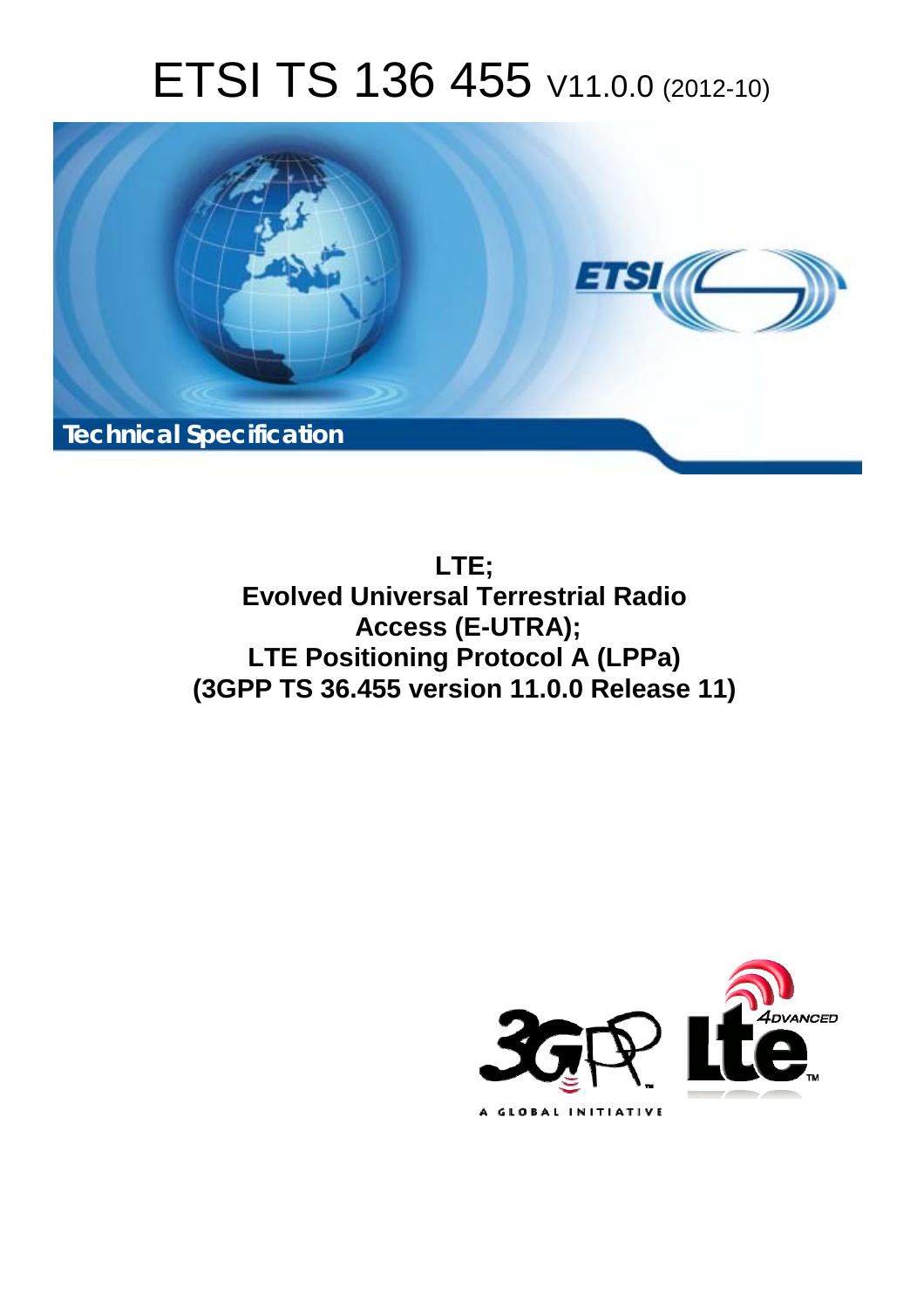Reference RTS/TSGR-0336455vb00

Keywords

LTE

#### *ETSI*

#### 650 Route des Lucioles F-06921 Sophia Antipolis Cedex - FRANCE

Tel.: +33 4 92 94 42 00 Fax: +33 4 93 65 47 16

Siret N° 348 623 562 00017 - NAF 742 C Association à but non lucratif enregistrée à la Sous-Préfecture de Grasse (06) N° 7803/88

#### *Important notice*

Individual copies of the present document can be downloaded from: [http://www.etsi.org](http://www.etsi.org/)

The present document may be made available in more than one electronic version or in print. In any case of existing or perceived difference in contents between such versions, the reference version is the Portable Document Format (PDF). In case of dispute, the reference shall be the printing on ETSI printers of the PDF version kept on a specific network drive within ETSI Secretariat.

Users of the present document should be aware that the document may be subject to revision or change of status. Information on the current status of this and other ETSI documents is available at <http://portal.etsi.org/tb/status/status.asp>

If you find errors in the present document, please send your comment to one of the following services: [http://portal.etsi.org/chaircor/ETSI\\_support.asp](http://portal.etsi.org/chaircor/ETSI_support.asp)

#### *Copyright Notification*

No part may be reproduced except as authorized by written permission. The copyright and the foregoing restriction extend to reproduction in all media.

> © European Telecommunications Standards Institute 2012. All rights reserved.

DECT<sup>™</sup>, PLUGTESTS<sup>™</sup>, UMTS<sup>™</sup> and the ETSI logo are Trade Marks of ETSI registered for the benefit of its Members. **3GPP**TM and **LTE**™ are Trade Marks of ETSI registered for the benefit of its Members and of the 3GPP Organizational Partners.

**GSM**® and the GSM logo are Trade Marks registered and owned by the GSM Association.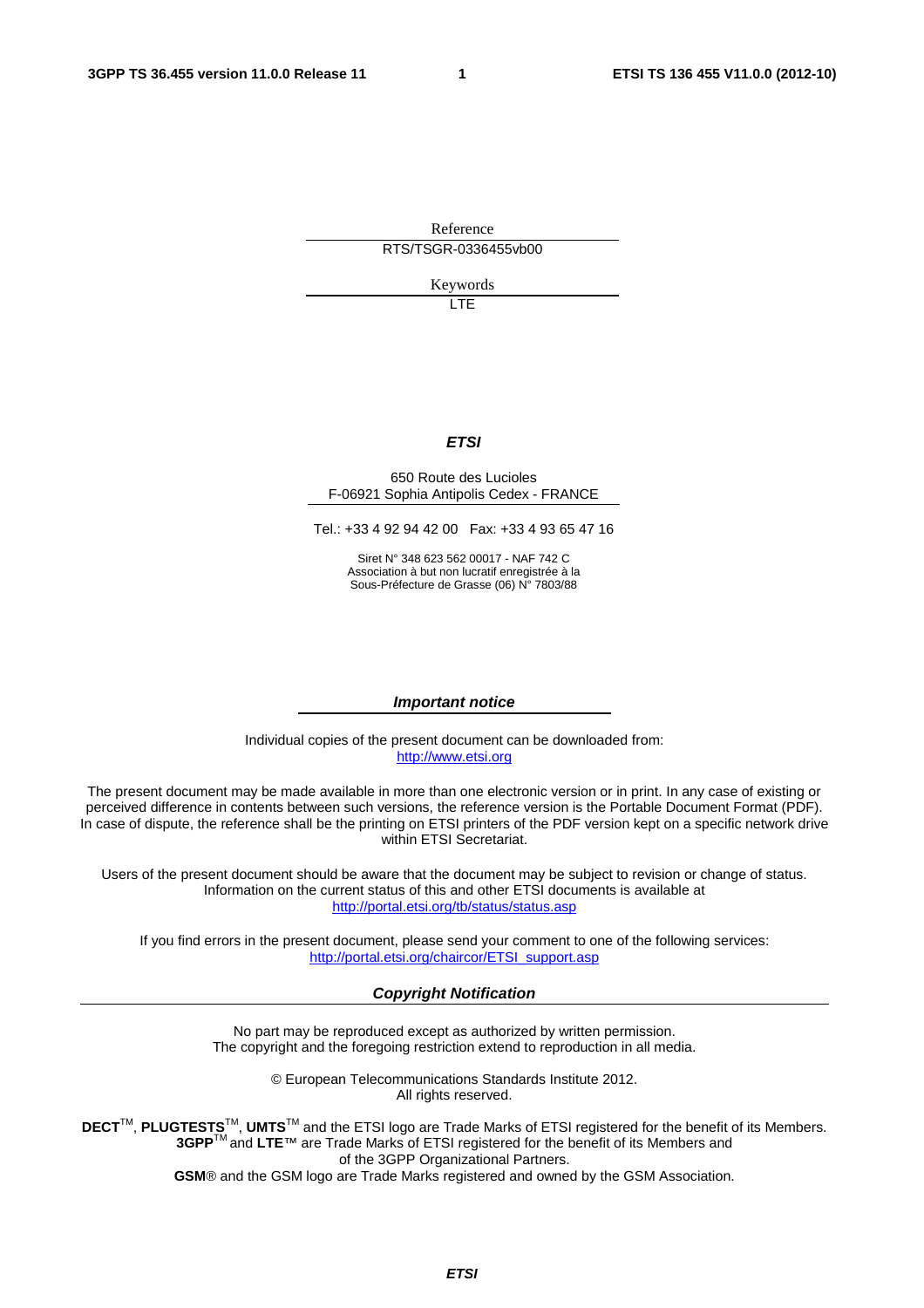### Intellectual Property Rights

IPRs essential or potentially essential to the present document may have been declared to ETSI. The information pertaining to these essential IPRs, if any, is publicly available for **ETSI members and non-members**, and can be found in ETSI SR 000 314: *"Intellectual Property Rights (IPRs); Essential, or potentially Essential, IPRs notified to ETSI in respect of ETSI standards"*, which is available from the ETSI Secretariat. Latest updates are available on the ETSI Web server [\(http://ipr.etsi.org](http://webapp.etsi.org/IPR/home.asp)).

Pursuant to the ETSI IPR Policy, no investigation, including IPR searches, has been carried out by ETSI. No guarantee can be given as to the existence of other IPRs not referenced in ETSI SR 000 314 (or the updates on the ETSI Web server) which are, or may be, or may become, essential to the present document.

### Foreword

This Technical Specification (TS) has been produced by ETSI 3rd Generation Partnership Project (3GPP).

The present document may refer to technical specifications or reports using their 3GPP identities, UMTS identities or GSM identities. These should be interpreted as being references to the corresponding ETSI deliverables.

The cross reference between GSM, UMTS, 3GPP and ETSI identities can be found under <http://webapp.etsi.org/key/queryform.asp>.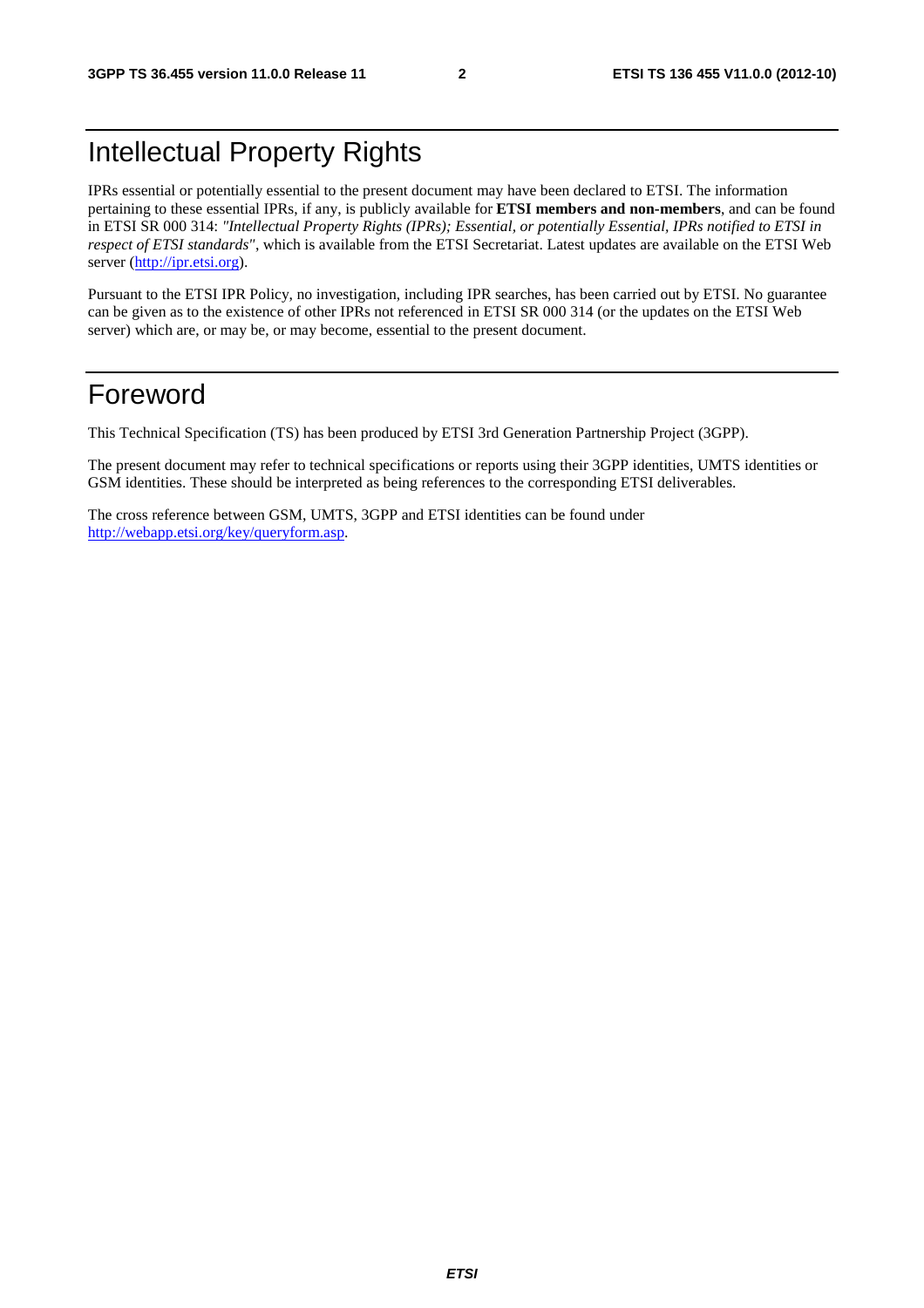$\mathbf{3}$ 

### Contents

| 1                  |  |
|--------------------|--|
| 2                  |  |
| 3                  |  |
| 3.1                |  |
| 3.2<br>3.3         |  |
| 4                  |  |
| 4.1                |  |
| 4.2                |  |
| 4.3                |  |
| 5                  |  |
| 5.1                |  |
| 5.2                |  |
|                    |  |
| 6                  |  |
| 7                  |  |
| 8                  |  |
| 8.1                |  |
| 8.2                |  |
| 8.2.1              |  |
| 8.2.1.1            |  |
| 8.2.1.2            |  |
| 8.2.1.3            |  |
| 8.2.1.4            |  |
| 8.2.2              |  |
| 8.2.2.1            |  |
| 8.2.2.2            |  |
| 8.2.2.3            |  |
| 8.2.2.4            |  |
| 8.2.3              |  |
| 8.2.3.1            |  |
| 8.2.3.2<br>8.2.3.3 |  |
| 8.2.3.4            |  |
| 8.2.4              |  |
| 8.2.4.1            |  |
| 8.2.4.2            |  |
| 8.2.4.3            |  |
| 8.2.4.4            |  |
| 8.2.5              |  |
| 8.2.5.1            |  |
| 8.2.5.2            |  |
| 8.2.5.3            |  |
| 8.2.5.4            |  |
| 8.3                |  |
| 8.3.1              |  |
| 8.3.1.1            |  |
| 8.3.1.2            |  |
| 8.3.1.3            |  |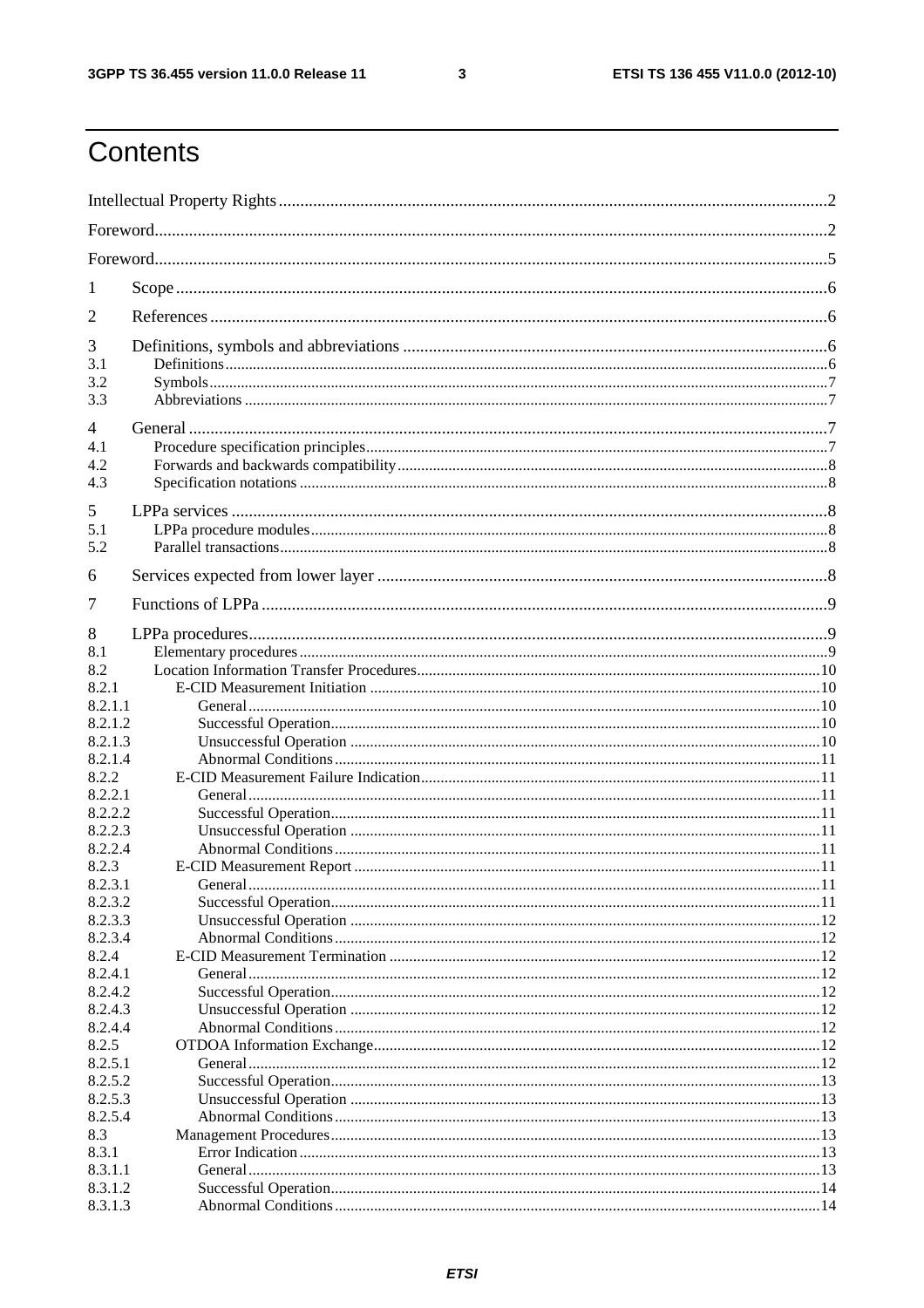| 9       |                               |  |
|---------|-------------------------------|--|
| 9.0     |                               |  |
| 9.1     |                               |  |
| 9.1.1   |                               |  |
| 9.1.1.1 |                               |  |
| 9.1.1.2 |                               |  |
| 9.1.1.3 |                               |  |
| 9.1.1.4 |                               |  |
| 9.1.1.5 |                               |  |
| 9.1.1.6 |                               |  |
| 9.1.1.7 |                               |  |
| 9.1.1.8 |                               |  |
| 9.1.1.9 |                               |  |
| 9.1.2   |                               |  |
| 9.1.2.1 |                               |  |
| 9.2     |                               |  |
| 9.2.0   |                               |  |
| 9.2.1   |                               |  |
| 9.2.2   |                               |  |
| 9.2.3   |                               |  |
| 9.2.4   |                               |  |
| 9.2.5   |                               |  |
| 9.2.6   |                               |  |
| 9.2.7   |                               |  |
| 9.2.8   |                               |  |
| 9.2.9   |                               |  |
| 9.3     |                               |  |
| 9.3.1   |                               |  |
| 9.3.2   |                               |  |
| 9.3.3   |                               |  |
| 9.3.4   |                               |  |
| 9.3.5   |                               |  |
| 9.3.6   |                               |  |
| 9.3.7   |                               |  |
| 9.3.8   |                               |  |
| 9.4     |                               |  |
| 9.5     |                               |  |
| 10      |                               |  |
|         | <b>Annex A (informative):</b> |  |
|         |                               |  |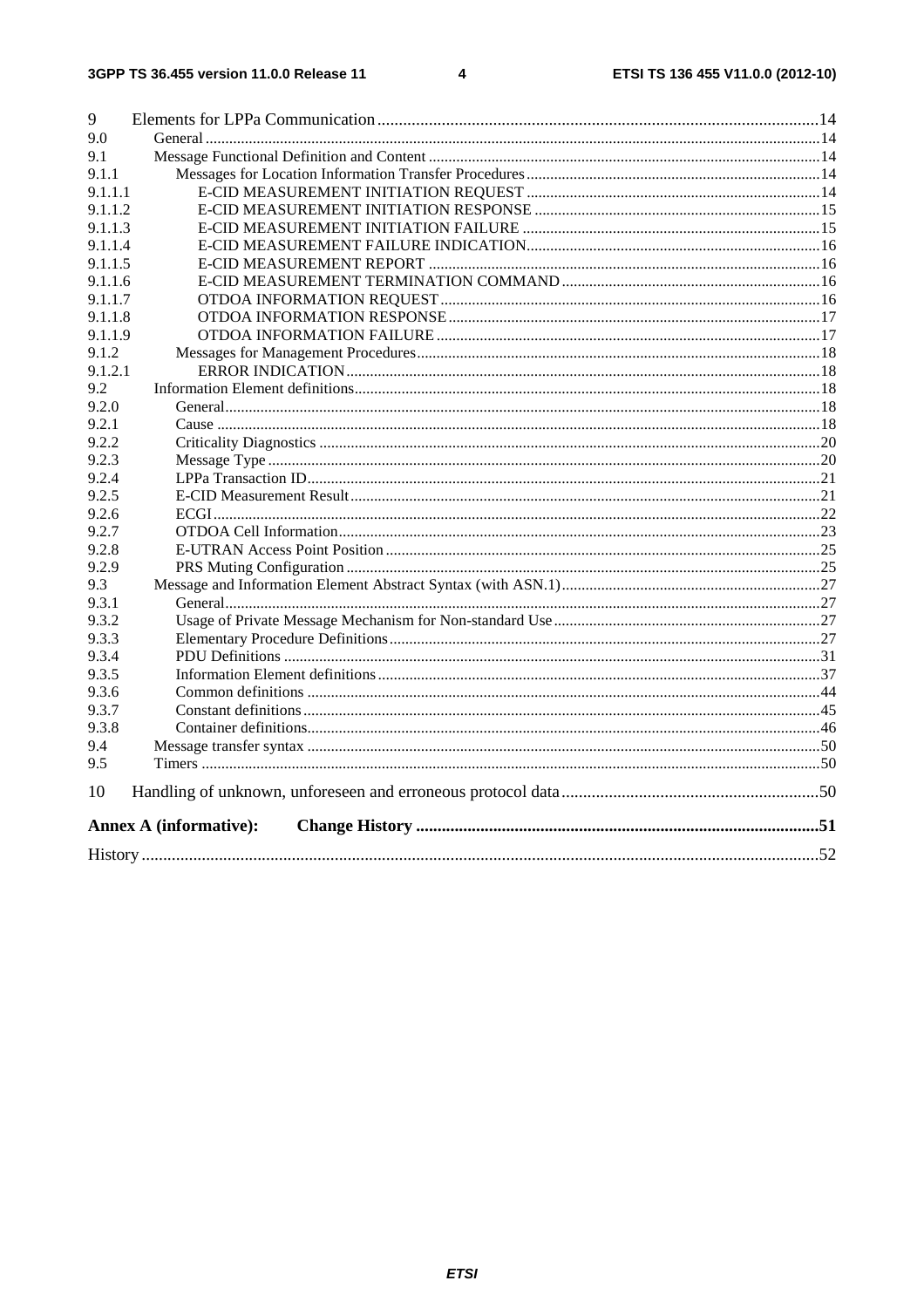### Foreword

This Technical Specification has been produced by the 3<sup>rd</sup> Generation Partnership Project (3GPP).

The contents of the present document are subject to continuing work within the TSG and may change following formal TSG approval. Should the TSG modify the contents of the present document, it will be re-released by the TSG with an identifying change of release date and an increase in version number as follows:

Version x.y.z

where:

- x the first digit:
	- 1 presented to TSG for information;
	- 2 presented to TSG for approval;
	- 3 or greater indicates TSG approved document under change control.
- y the second digit is incremented for all changes of substance, i.e. technical enhancements, corrections, updates, etc.
- z the third digit is incremented when editorial only changes have been incorporated in the document.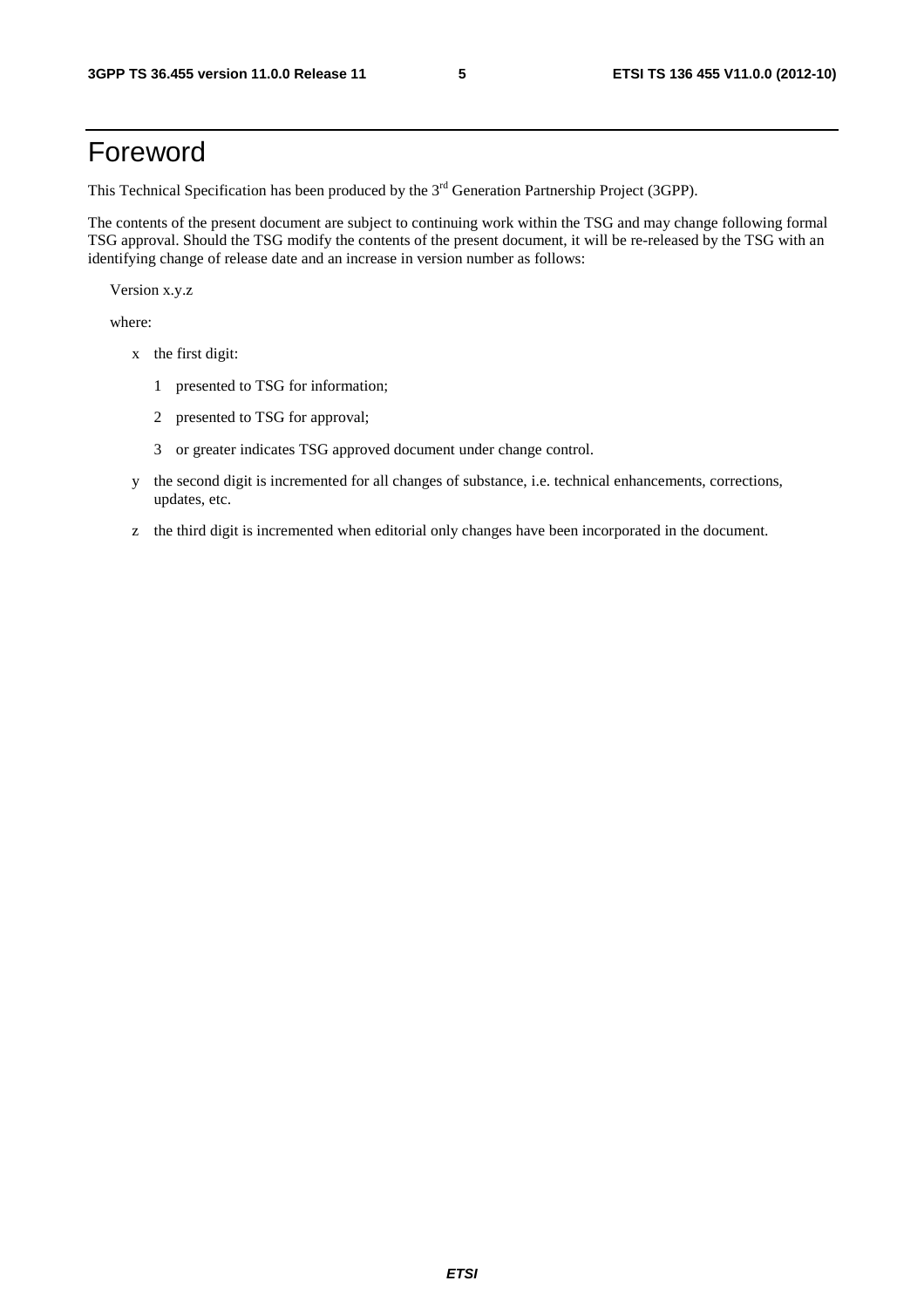### 1 Scope

The present document specifies the control plane radio network layer signalling procedures between eNB and E-SMLC. LPPa supports the concerned functions by signalling procedures defined in this document. LPPa is developed in accordance with the general principles stated in TS 36.401 [2].

### 2 References

The following documents contain provisions which, through reference in this text, constitute provisions of the present document.

- References are either specific (identified by date of publication, edition number, version number, etc.) or non-specific.
- For a specific reference, subsequent revisions do not apply.
- For a non-specific reference, the latest version applies. In the case of a reference to a 3GPP document (including a GSM document), a non-specific reference implicitly refers to the latest version of that document *in the same Release as the present document*.
- [1] 3GPP TR 21.905: "Vocabulary for 3GPP Specifications".
- [2] 3GPP TS 36.401: "Evolved Universal Terrestrial Radio Access Network (E-UTRAN); Architecture Description".
- [3] 3GPP TS 36.413: "Evolved Universal Terrestrial Radio Access Network (E-UTRAN); S1 Application Protocol (S1AP)".
- [4] ITU-T Recommendation X.691 (2002-07): "Information technology ASN.1 encoding rules Specification of Packed Encoding Rules (PER) ".
- [5] 3GPP TS 36.104: "Evolved Universal Terrestrial Radio Access Network (E-UTRAN); Base Station (BS) radio transmission and reception".
- [6] 3GPP TS 36.211: "Evolved Universal Terrestrial Radio Access Network (E-UTRAN); Physical Channels and Modulation".
- [7] 3GPP TS 23.032: "Technical Specification Group Services and System Aspects; Universal Geographical Area Description (GAD)".
- [8] 3GPP TS 36.133: "Evolved Universal Terrestrial Radio Access (E-UTRA); Requirements for support of radio resource management".

### 3 Definitions, symbols and abbreviations

### 3.1 Definitions

For the purposes of the present document, the terms and definitions given in TR 21.905 [1] and the following apply. A term defined in the present document takes precedence over the definition of the same term, if any, in TR 21.905 [1].

**Elementary Procedure:** LPPa protocol consists of Elementary Procedures (EPs). An LPPa Elementary Procedure is a unit of interaction between the eNB and the E-SMLC. An EP consists of an initiating message and possibly a response message. Two kinds of EPs are used:

- **Class 1:** Elementary Procedures with response (success or failure),
- **Class 2:** Elementary Procedures without response.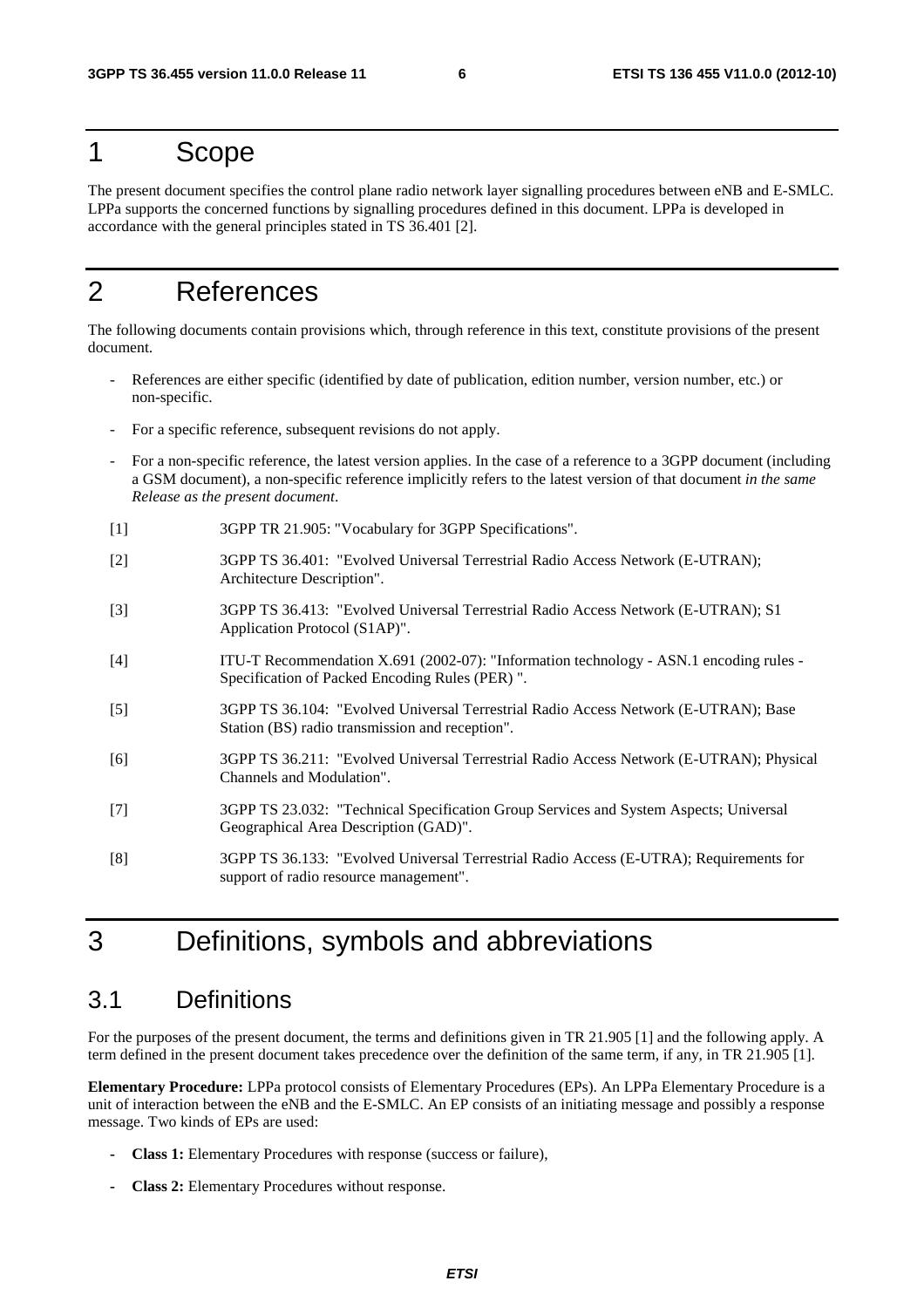### 3.2 Symbols

For the purposes of the present document, the following symbols apply:

<symbol> <Explanation>

### 3.3 Abbreviations

For the purposes of the present document, the abbreviations given in TR 21.905 [1] and the following apply. An abbreviation defined in the present document takes precedence over the definition of the same abbreviation, if any, in TR 21.905 [1].

| CID               | Cell-ID (positioning method)                  |
|-------------------|-----------------------------------------------|
| DL                | Downlink                                      |
| <b>E-CID</b>      | Enhanced Cell-ID (positioning method)         |
| $e$ NB            | E-UTRAN NodeB                                 |
| EP                | <b>Elementary Procedure</b>                   |
| EPC.              | <b>Evolved Packet Core</b>                    |
| E-SMLC            | <b>Evolved Serving Mobile Location Centre</b> |
| <b>E-UTRAN</b>    | Evolved UTRAN                                 |
| IE                | <b>Information Element</b>                    |
| <b>LCS</b>        | <b>LoCation Services</b>                      |
| <b>LPP</b>        | <b>LTE Positioning Protocol</b>               |
| LPP <sub>a</sub>  | <b>LTE Positioning Protocol Annex</b>         |
| <b>MME</b>        | <b>Mobility Management Entity</b>             |
| <b>NW</b>         | Network                                       |
| <b>OTDOA</b>      | Observed Time Difference of Arrival           |
| S <sub>1</sub> AP | S1 Application Protocol                       |
| UE                | User Equipment                                |
| UL                | Uplink                                        |
|                   |                                               |

### 4 General

### 4.1 Procedure specification principles

The principle for specifying the procedure logic is to specify the functional behaviour of the terminating eNB exactly and completely. Any rule that specifies the behaviour of the originating eNB shall be possible to be verified with information that is visible within the system.

The following specification principles have been applied for the procedure text in clause 8:

- The procedure text discriminates between:
	- 1) Functionality which "shall" be executed

 The procedure text indicates that the receiving node "shall" perform a certain function Y under a certain condition. If the receiving node supports procedure X but cannot perform functionality Y requested in the initiating message of a Class 1 EP, the receiving node shall respond with the message used to report unsuccessful outcome for this procedure, containing an appropriate cause value.

2) Functionality which "shall, if supported" be executed

 The procedure text indicates that the receiving node "shall, if supported," perform a certain function Y under a certain condition. If the receiving node supports procedure X, but does not support functionality Y, the receiving node shall proceed with the execution of the EP, possibly informing the requesting node about the not supported functionality.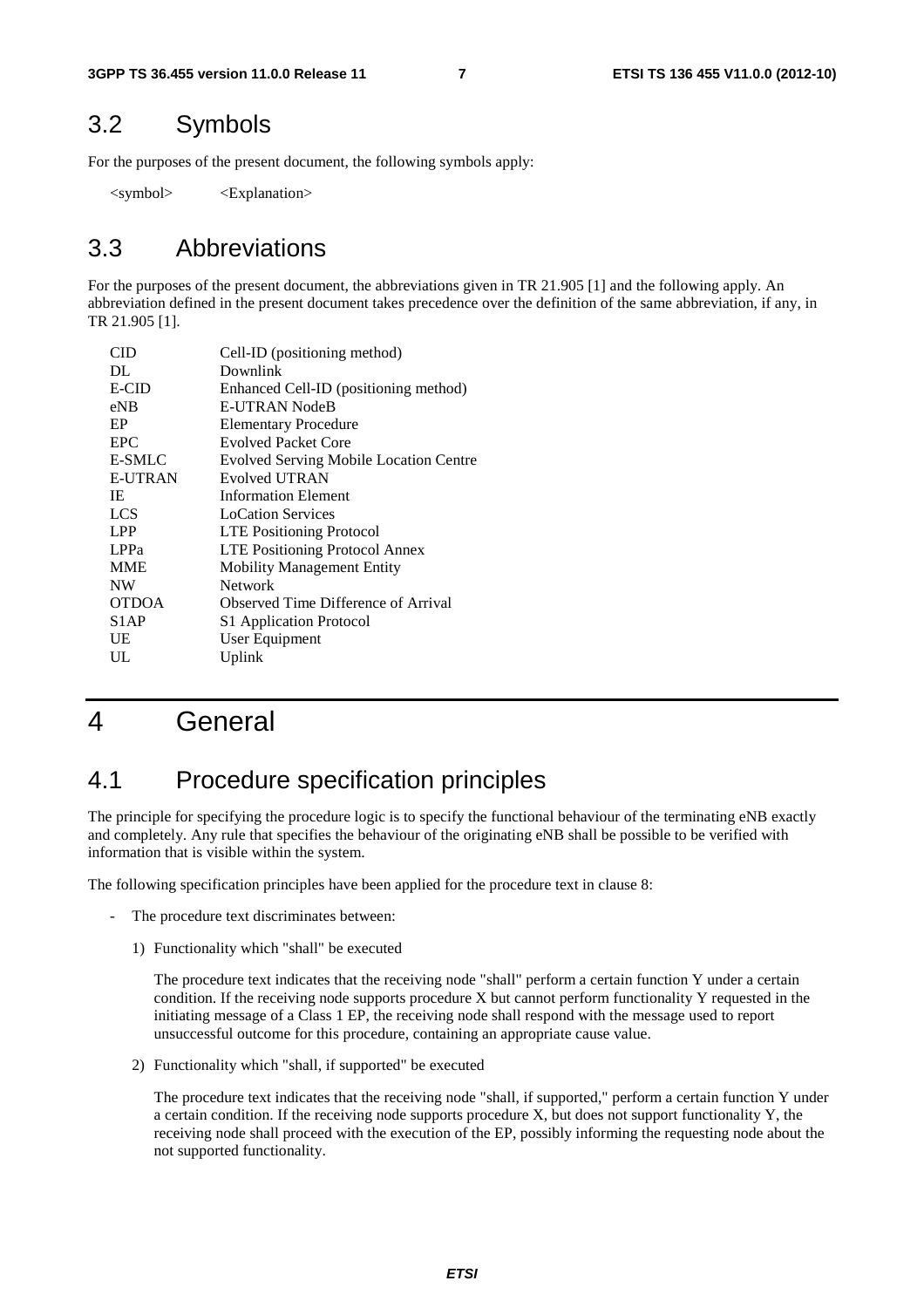- Any required inclusion of an optional IE in a response message is explicitly indicated in the procedure text. If the procedure text does not explicitly indicate that an optional IE shall be included in a response message, the optional IE shall not be included. For requirements on including *Criticality Diagnostics* IE, see section 10.

### 4.2 Forwards and backwards compatibility

The forwards and backwards compatibility of the protocol is assured by a mechanism where all current and future messages, and IEs or groups of related IEs, include ID and criticality fields that are coded in a standard format that will not be changed in the future. These parts can always be decoded regardless of the standard version.

### 4.3 Specification notations

For the purposes of the present document, the following notations apply:

| Procedure      | When referring to an elementary procedure in the specification the Procedure Name is written with<br>the first letters in each word in upper case characters followed by the word "procedure", e.g.<br>Handover Preparation procedure.                                |
|----------------|-----------------------------------------------------------------------------------------------------------------------------------------------------------------------------------------------------------------------------------------------------------------------|
| Message        | When referring to a message in the specification the MESSAGE NAME is written with all letters<br>in upper case characters followed by the word "message", e.g. ERROR INDICATION message.                                                                              |
| IE             | When referring to an information element (IE) in the specification the <i>Information Element Name</i><br>is written with the first letters in each word in upper case characters and all letters in Italic font<br>followed by the abbreviation "IE", e.g. Cause IE. |
| Value of an IE | When referring to the value of an information element (IE) in the specification the "Value" is<br>written as it is specified in sub clause 9.2 enclosed by quotation marks, e.g. "Value".                                                                             |

### 5 LPPa services

The present clause describes the services an eNB offers to the E-SMLC.

### 5.1 LPPa procedure modules

The procedures are divided into two modules as follows:

- 1. LPPa Location Information Transfer Procedures;
- 2. LPPa Management Procedures;

The LPPa Location Information Transfer Procedures module contains procedures used to handle the transfer of positioning related information between eNB and E-SMLC.

The Management Procedures module contains procedures that are not related specifically to positioning, i.e. error handling.

### 5.2 Parallel transactions

Unless explicitly indicated in the procedure specification, at any instance in time one protocol peer may have more than one ongoing LPPa procedure.

### 6 Services expected from lower layer

Within E-UTRAN, LPPa protocol uses the services provided by the S1AP protocol. An LPPa message is carried inside an S1AP message.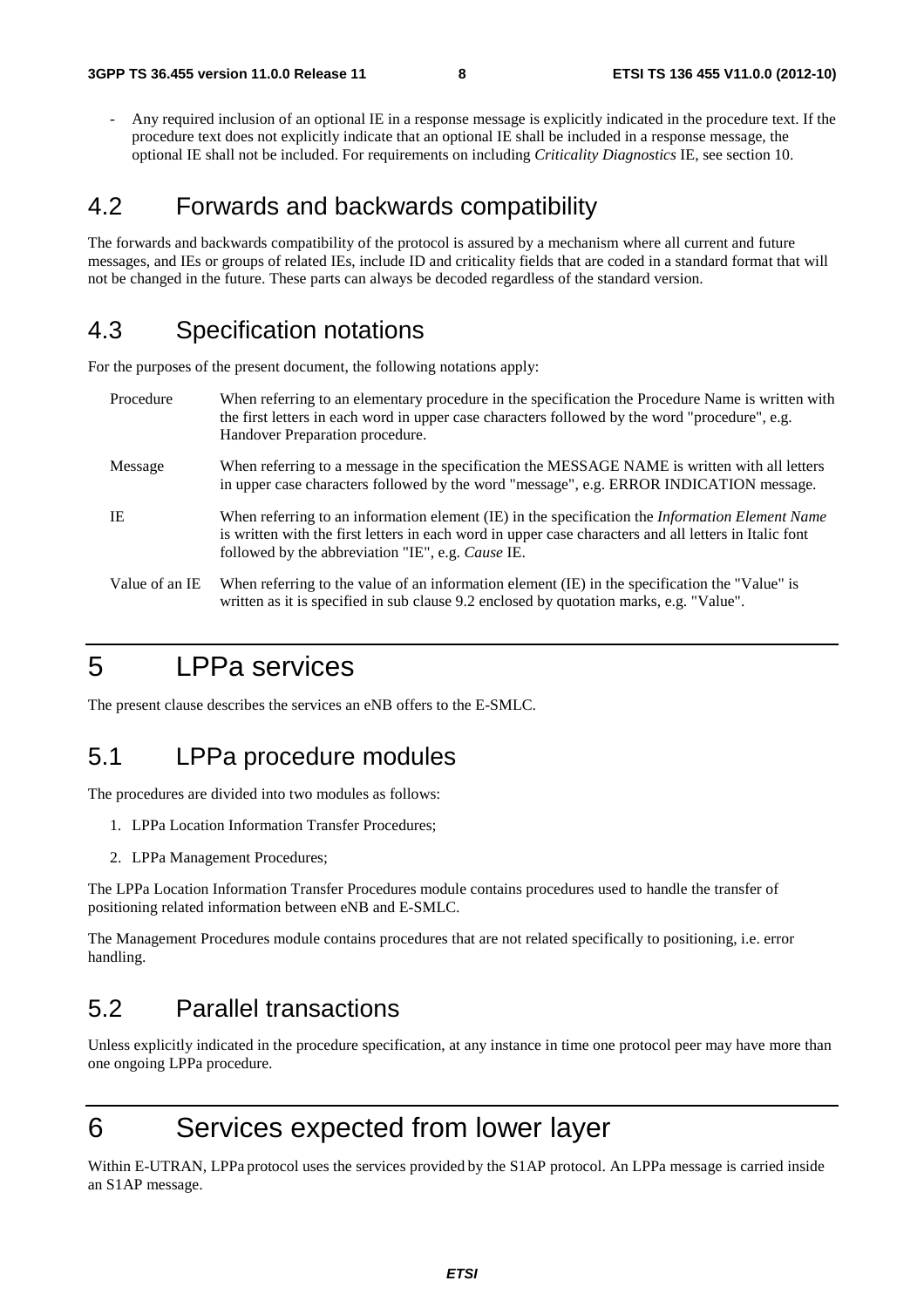S1AP signalling is described in TS 36.413 [3].

### 7 Functions of LPPa

The LPPa protocol provides the following functions:

- E-CID Location Information Transfer. This function allows the eNB to exchange location information with the E-SMLC for the purpose of E-CID positioning.
- OTDOA Information Transfer. This function allows the eNB to exchange information with the E-SMLC for the purpose of OTDOA positioning.
- Reporting of General Error Situations. This function allows reporting of general error situations, for which function specific error messages have not been defined.

The mapping between the above functions and LPPa EPs is shown in the table below.

#### **Table 7-1: Mapping between LPPa functions and LPPa EPs**

| <b>Function</b>                              | <b>Elementary Procedure(s)</b>          |
|----------------------------------------------|-----------------------------------------|
| <b>E-CID Location Information Transfer</b>   | a) E-CID Measurement Initiation         |
|                                              | b) E-CID Measurement Failure Indication |
|                                              | c) E-CID Measurement Report             |
|                                              | d) E-CID Measurement Termination        |
| <b>OTDOA Information Transfer</b>            | <b>OTDOA Information Exchange</b>       |
| <b>Reporting of General Error Situations</b> | Error Indication                        |

### 8 LPPa procedures

### 8.1 Elementary procedures

In the following tables, all EPs are divided into Class 1 and Class 2 EPs.

**Table 8.1-1: Class 1 Elementary Procedures** 

| <b>Initiating Message</b><br><b>Elementary</b> |                           | <b>Successful Outcome</b> | <b>Unsuccessful Outcome</b> |  |
|------------------------------------------------|---------------------------|---------------------------|-----------------------------|--|
| <b>Procedure</b>                               |                           | Response message          | Response message            |  |
| E-CID                                          | E-CID                     | E-CID                     | <b>E-CID MEASUREMENT</b>    |  |
| Measurement                                    | <b>MEASUREMENT</b>        | <b>MEASUREMENT</b>        | <b>INITIATION FAILURE</b>   |  |
| Initiation                                     | <b>INITIATION REQUEST</b> | <b>INITIATION</b>         |                             |  |
|                                                |                           | <b>RESPONSE</b>           |                             |  |
| <b>OTDOA</b>                                   | <b>OTDOA</b>              | <b>OTDOA</b>              | OTDOA INFORMATION           |  |
| Information                                    | <b>INFORMATION</b>        | <b>INFORMATION</b>        | <b>FAILURE</b>              |  |
| Exchange                                       | <b>REQUEST</b>            | <b>RESPONSE</b>           |                             |  |

#### **Table 8.1-2: Class 2 Elementary Procedures**

| <b>Elementary Procedure</b>          | <b>Initiating Message</b>        |
|--------------------------------------|----------------------------------|
| <b>E-CID Measurement Failure</b>     | <b>E-CID MEASUREMENT FAILURE</b> |
| Indication                           | <b>INDICATION</b>                |
| <b>E-CID Measurement Report</b>      | E-CID MEASUREMENT REPORT         |
| <b>E-CID Measurement Termination</b> | <b>E-CID MEASUREMENT</b>         |
|                                      | <b>TERMINATION COMMAND</b>       |
| <b>Error Indication</b>              | <b>ERROR INDICATION</b>          |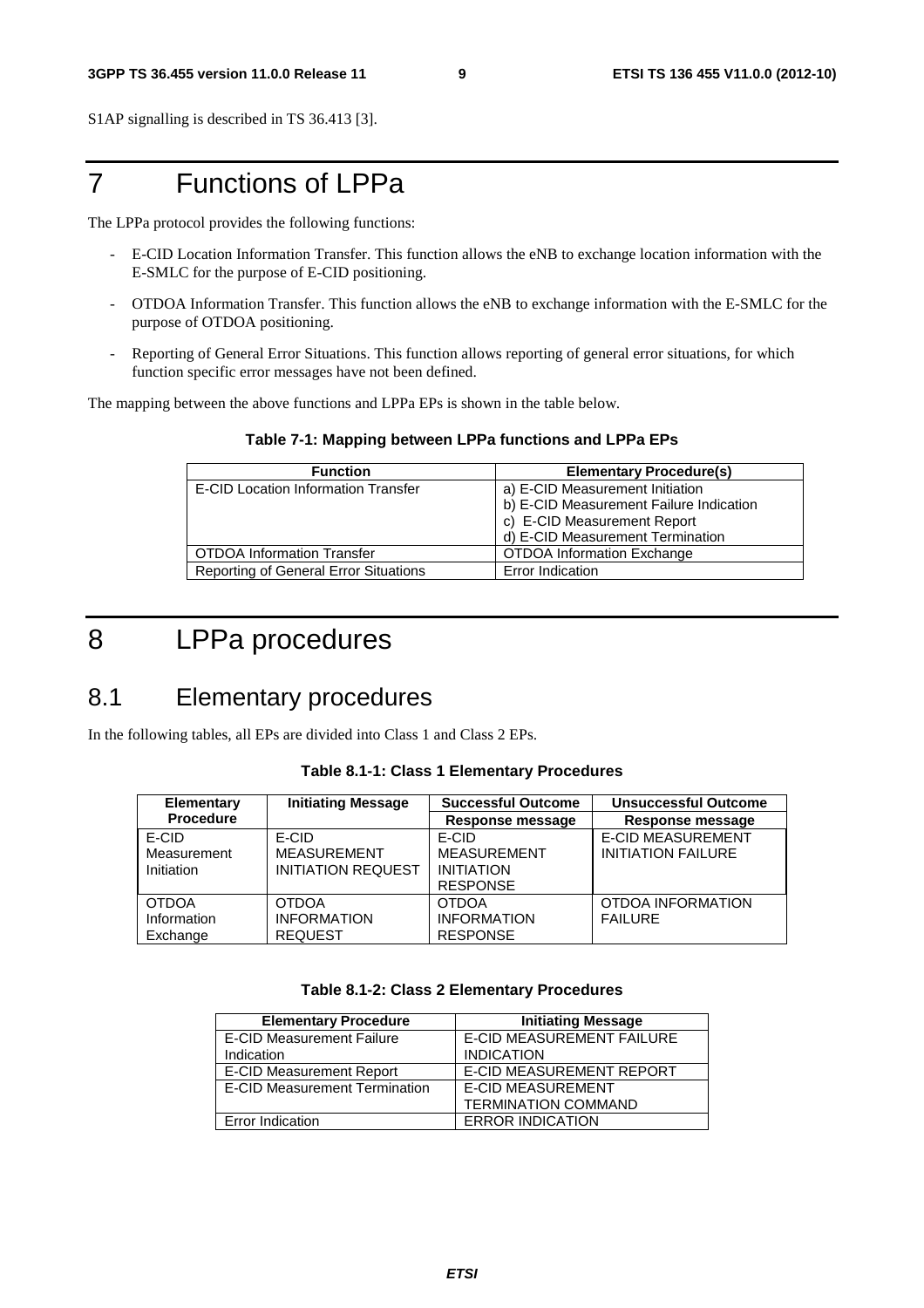### 8.2 Location Information Transfer Procedures

#### 8.2.1 E-CID Measurement Initiation

#### 8.2.1.1 General

The purpose of E-CID Measurement Initiation procedure is to allow the E-SMLC to request the eNB to report E-CID measurements used by E-SMLC to compute the location of the UE.

#### 8.2.1.2 Successful Operation



**Figure 8.2.1.2-1: E-CID Measurement Initiation procedure, successful operation** 

The E-SMLC initiates the procedure by sending an E-CID MEASUREMENT INITIATION REQUEST message. If the eNB is able to initiate the requested E-CID measurements, it shall reply with the E-CID MEASUREMENT INITIATION RESPONSE message.

The *Measured Results* IE shall be included in the *E-CID Measurement Result* IE of the E-CID MEASUREMENT INITIATION RESPONSE message when measurement results other than the "Cell-ID" have been requested.

If the *Report Characteristics* IE is set to "OnDemand", the eNB shall return the result of the measurement in the E-CID MEASUREMENT INITIATION RESPONSE message including, if available, the *E-UTRAN Access Point Position* IE in the *E-CID Measurement Result* IE, and the E-SMLC shall consider that the E-CID measurements for the UE has been terminated by the eNB.

If the *Report Characteristics* IE is set to "Periodic", the eNB shall initiate the requested measurements and shall reply with the E-CID MEASUREMENT INITIATION RESPONSE message without including the *E-CID Measurement Result* IE in this message. The eNB shall then periodically initiate the E-CID Measurement Report procedure for the measurements, with the requested reporting periodicity.

#### 8.2.1.3 Unsuccessful Operation



**Figure 8.2.1.3-1: E-CID Measurement Initiation procedure, unsuccessful operation** 

If the eNB is not able to initiate at least one of the requested E-CID measurements, the eNB shall respond with an E-CID MEASUREMENT INITIATION FAILURE message.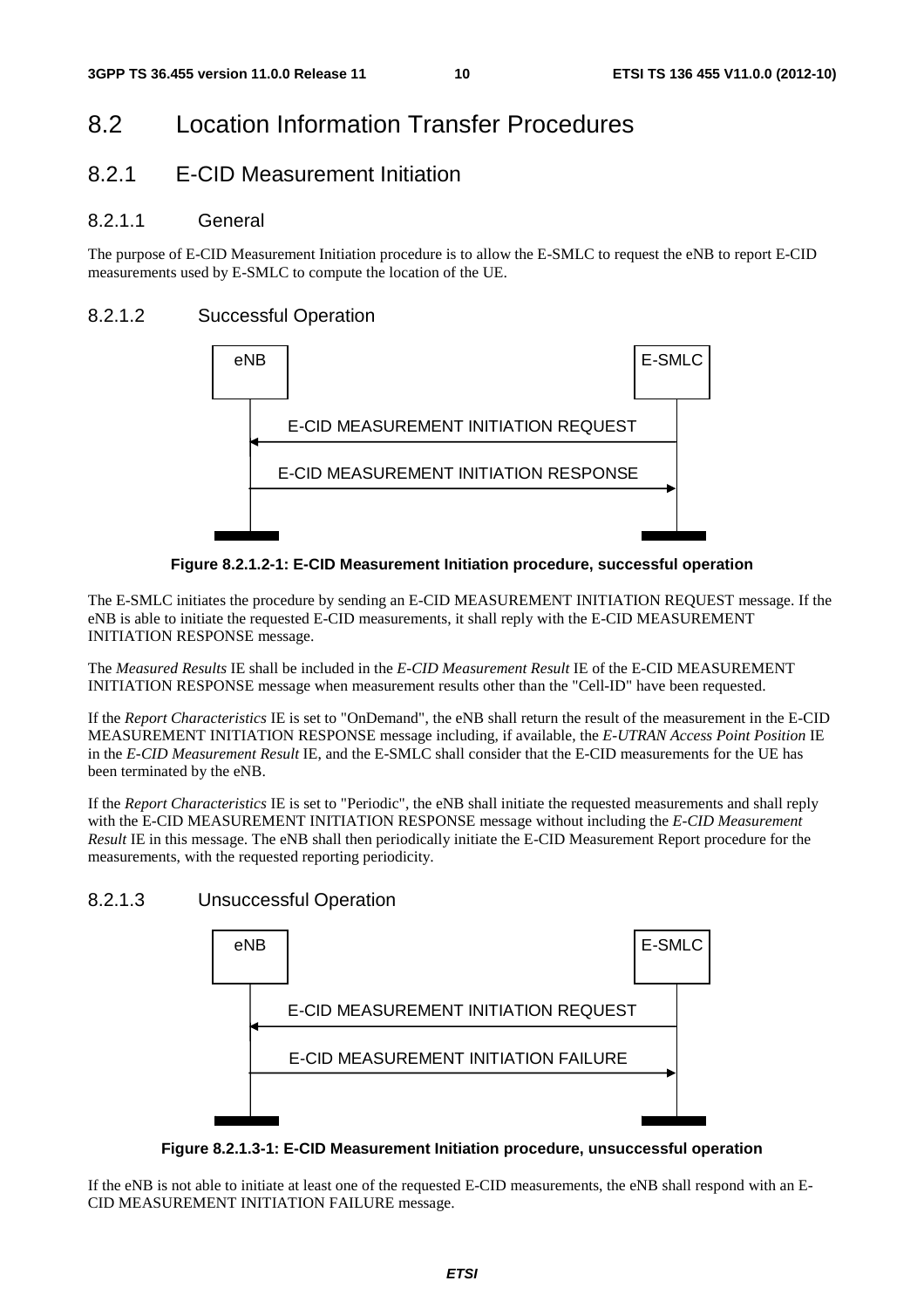#### 8.2.1.4 Abnormal Conditions

Void

### 8.2.2 E-CID Measurement Failure Indication

#### 8.2.2.1 General

The purpose of the E-CID Measurement Failure Indication procedure is for the eNB to notify the E-SMLC that the E-CID measurements previously requested with the E-CID Measurement Initiation procedure can no longer be reported.

#### 8.2.2.2 Successful Operation



**Figure 8.2.2.2-1: E-CID Measurement Failure Indication, successful operation** 

Upon reception of the E-CID MEASUREMENT FAILURE INDICATION message, the E-SMLC shall consider that the E-CID measurements for the UE have been terminated by the eNB.

#### 8.2.2.3 Unsuccessful Operation

Not applicable.

#### 8.2.2.4 Abnormal Conditions

Void.

### 8.2.3 E-CID Measurement Report

#### 8.2.3.1 General

The purpose of E-CID Measurement Report procedure is for the eNB to provide the E-CID measurements for the UE to the E-SMLC.

#### 8.2.3.2 Successful Operation



**Figure 8.2.3.2-1: E-CID Measurement Report procedure, successful operation**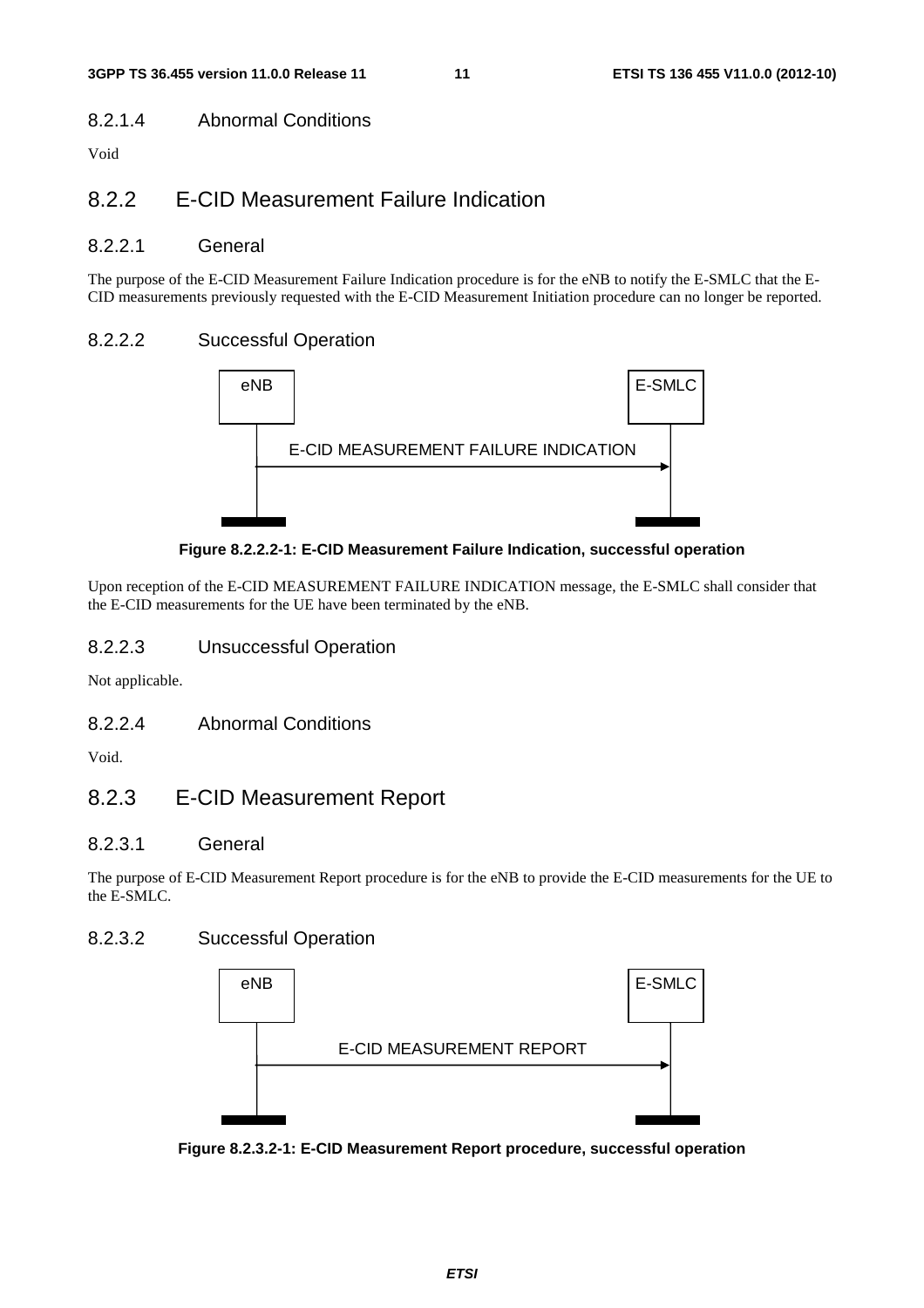The eNB initiates the procedure by sending an E-CID MEASUREMENT REPORT message. The E-CID MEASUREMENT REPORT message contains the E-CID measurement results according to the measurement configuration in the respective E-CID MEASUREMENT INITIATION REQUEST message.

The *Measured Results* IE shall be included in the *E-CID Measurement Result* IE of the E-CID MEASUREMENT REPORT message when measurement results other than the "Cell-ID" have been requested.

If available, the eNB shall include the *E-UTRAN Access Point Position* IE which is the configured estimated serving antenna position in the *E-CID Measurement Result* IE within the E-CID MEASUREMENT REPORT message. Upon reception of this *E-UTRAN Access Point Position* IE, the E-SMLC may use the value as the geographical position of the E-UTRAN access point.

#### 8.2.3.3 Unsuccessful Operation

Not applicable.

8.2.3.4 Abnormal Conditions

Void.

#### 8.2.4 E-CID Measurement Termination

#### 8.2.4.1 General

The purpose of E-CID Measurement Termination procedure is to terminate periodical E-CID measurements for the UE performed by the eNB.

#### 8.2.4.2 Successful Operation





The E-SMLC initiates the procedure by generating an E-CID MEASUREMENT TERMINATION COMMAND message.

#### 8.2.4.3 Unsuccessful Operation

Not applicable.

8.2.4.4 Abnormal Conditions

Void.

#### 8.2.5 OTDOA Information Exchange

8.2.5.1 General

The purpose of the OTDOA Information Exchange procedure is to allow the E-SMLC to request the eNB to transfer OTDOA information to the E-SMLC.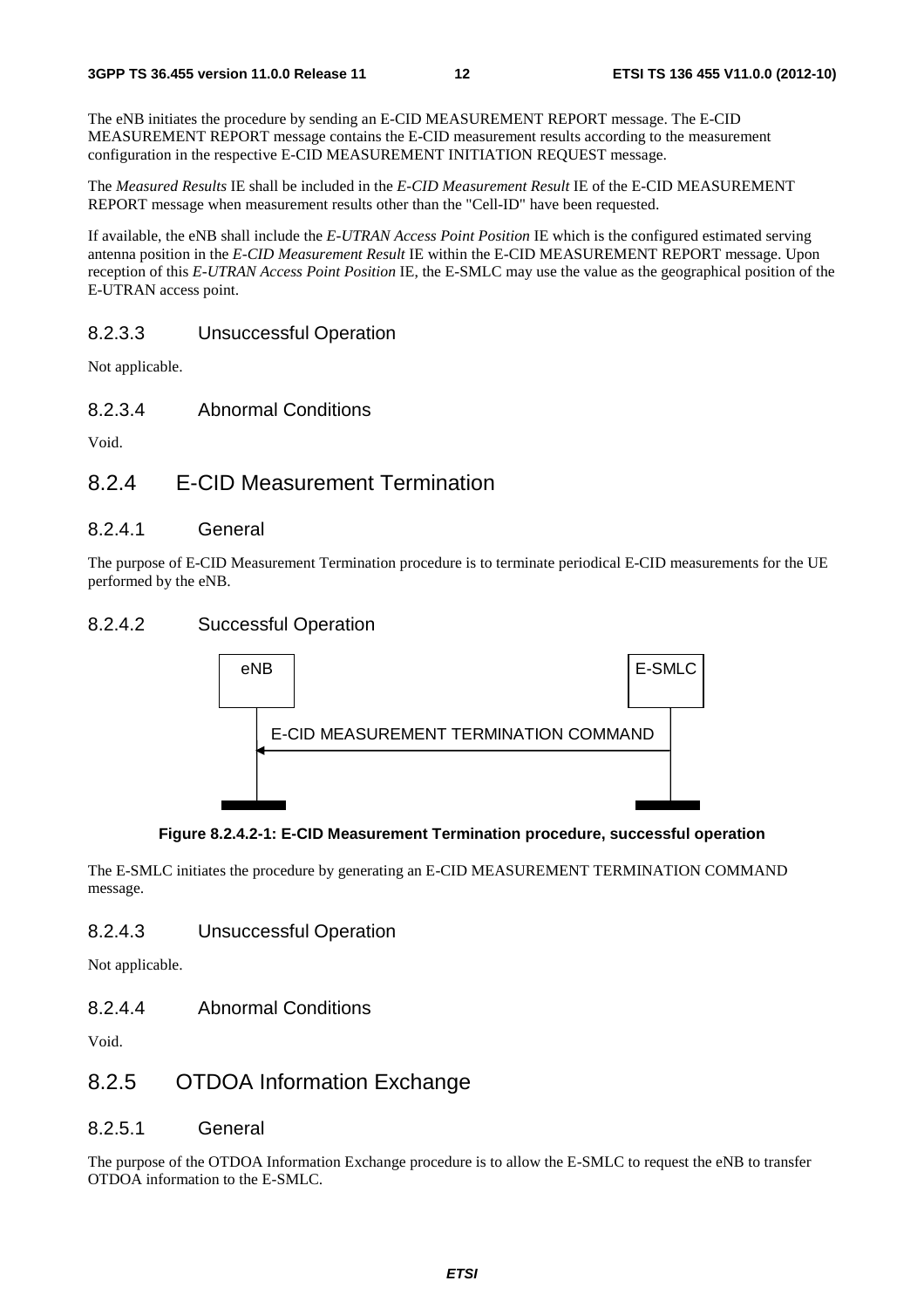#### 8.2.5.2 Successful Operation



**Figure 8.2.5.2-1: OTDOA Information Exchange procedure, successful operation** 

The E-SMLC initiates the procedure by sending an OTDOA INFORMATION REQUEST message. The eNB responds with OTDOA INFORMATION RESPONSE message that contains OTDOA information related to the relevant cells.

#### 8.2.5.3 Unsuccessful Operation



**Figure 8.2.5.3-1: OTDOA Information Exchange procedure, unsuccessful operation** 

If the eNB does not have any OTDOA information to report, the eNB shall respond with an OTDOA INFORMATION FAILURE message.

8.2.5.4 Abnormal Conditions

Void.

- 8.3 Management Procedures
- 8.3.1 Error Indication
- 8.3.1.1 General

The Error Indication procedure is initiated by a node to report detected errors in one incoming message, provided they cannot be reported by an appropriate failure message.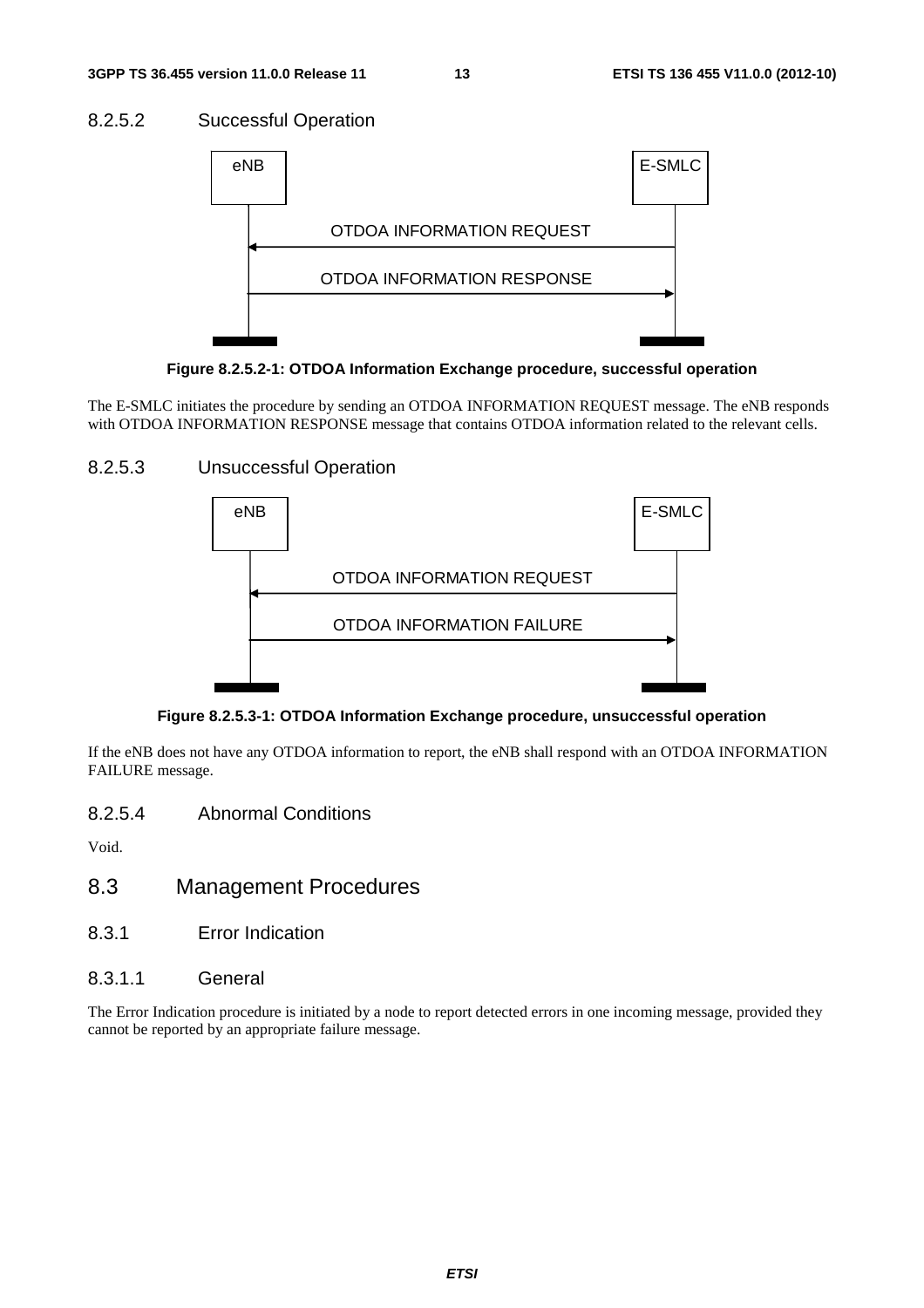#### 8.3.1.2 Successful Operation



**Figure 8.3.1.2-1: Error Indication procedure, E-SMLC originated, successful operation** 



#### **Figure 8.3.1.2-2: Error Indication procedure, eNB originated, successful operation**

When the conditions defined in clause 10 are fulfilled, the Error Indication procedure is initiated by an ERROR INDICATION message sent from the receiving node.

The ERROR INDICATION message shall contain at least either the *Cause* IE or the *Criticality Diagnostics* IE.

#### 8.3.1.3 Abnormal Conditions

Not applicable.

### 9 Elements for LPPa Communication

### 9.0 General

Sub clauses 9.1 and 9.2 describe the structure of the messages and information elements required for the LPPa protocol in tabular format. Sub clause 9.3 provides the corresponding ASN.1 definition.

The following attributes are used for the tabular description of the messages and information elements: Presence, Range Criticality and Assigned Criticality. Their definition and use can be found in TS 36.413 [3].

### 9.1 Message Functional Definition and Content

#### 9.1.1 Messages for Location Information Transfer Procedures

#### 9.1.1.1 E-CID MEASUREMENT INITIATION REQUEST

This message is sent by E-SMLC to initiate E-CID measurements.

Direction: E-SMLC  $\rightarrow$  eNB.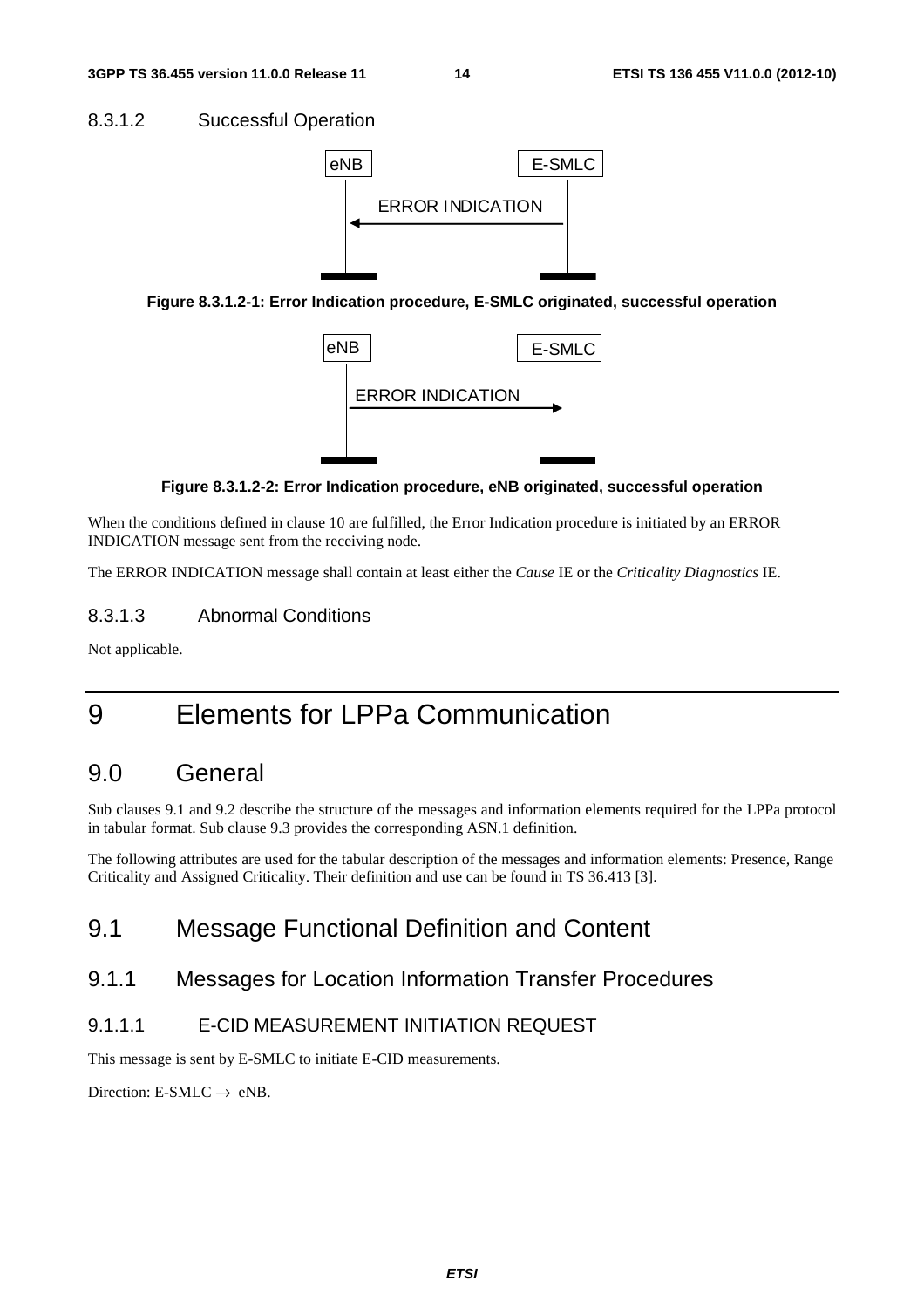| <b>IE/Group Name</b>    | <b>Presence</b>                | Range                                                       | IE type and reference    | <b>Semantics</b><br>descriptio | <b>Criticalit</b> | Assigne           |
|-------------------------|--------------------------------|-------------------------------------------------------------|--------------------------|--------------------------------|-------------------|-------------------|
|                         |                                |                                                             |                          | n                              |                   | <b>Criticalit</b> |
|                         |                                |                                                             |                          |                                |                   |                   |
| Message Type            | м                              |                                                             | 9.2.3                    |                                | <b>YES</b>        | reject            |
| <b>LPPa Transaction</b> | M                              |                                                             | 9.2.4                    |                                |                   |                   |
| ID                      |                                |                                                             |                          |                                |                   |                   |
| E-SMLC                  | м                              |                                                             | INTEGR(115,)             |                                | <b>YES</b>        | reject            |
| Measurement ID          |                                |                                                             |                          |                                |                   |                   |
| Report                  | M                              |                                                             | ENUMERATED(OnDemand,     |                                | <b>YES</b>        | reject            |
| Characteristics         |                                |                                                             | Periodic)                |                                |                   |                   |
| Measurement             | $C-$                           |                                                             | ENUMERATED(120ms,        |                                | <b>YES</b>        | reject            |
| Periodicity             | <i>ifReportCharacteristics</i> |                                                             | 240ms, 480ms, 640ms,     |                                |                   |                   |
|                         | Periodic                       |                                                             | 1024ms, 2048ms, 5120ms,  |                                |                   |                   |
|                         |                                |                                                             | 10240ms, 1min, 6min,     |                                |                   |                   |
|                         |                                |                                                             | 12min, 30min, 60min,)    |                                |                   |                   |
| <b>Measurement</b>      |                                | 1                                                           |                          |                                | <b>EACH</b>       | reject            |
| Quantities              |                                | <maxno< td=""><td></td><td></td><td></td><td></td></maxno<> |                          |                                |                   |                   |
|                         |                                | Meas>                                                       |                          |                                |                   |                   |
| >Measurement            | M                              |                                                             | ENUMERATED (Cell-ID,     |                                |                   |                   |
| Quantities Item         |                                |                                                             | Angle of Arrival, Timing |                                |                   |                   |
|                         |                                |                                                             | Advance Type 1, Timing   |                                |                   |                   |
|                         |                                |                                                             | Advance Type 2, RSRP,    |                                |                   |                   |
|                         |                                |                                                             | RSRQ,)                   |                                |                   |                   |

| Range bound | <b>Explanation</b>                                            |  |  |  |
|-------------|---------------------------------------------------------------|--|--|--|
| maxnoMeas   | Maximum no. of measured quantities that can be configured and |  |  |  |
|             | reported with one message. Value is 63.                       |  |  |  |

| Condition                       | <b>Explanation</b>                                                                           |
|---------------------------------|----------------------------------------------------------------------------------------------|
| ifReportCharacteristicsPeriodic | This IE shall be present if the Report Characteristics IE is set to the<br>value 'Periodic'. |

#### 9.1.1.2 E-CID MEASUREMENT INITIATION RESPONSE

This message is sent by eNB to indicate that the requested E-CID measurement is successfully initiated.

Direction:  $eNB \rightarrow E-SMLC$ .

| <b>IE/Group Name</b>               | <b>Presence</b> | Range | IE type and<br>reference | <b>Semantics</b><br>description | <b>Criticality</b> | Assigned<br><b>Criticality</b> |
|------------------------------------|-----------------|-------|--------------------------|---------------------------------|--------------------|--------------------------------|
| Message Type                       | М               |       | 9.2.3                    |                                 | <b>YES</b>         | reject                         |
| <b>LPPa Transaction ID</b>         | M               |       | 9.2.4                    |                                 |                    |                                |
| <b>E-SMLC UE Measurement</b><br>ID | M               |       | <b>INTEGER(115,</b>      |                                 | <b>YES</b>         | reject                         |
| eNB UE Measurement ID              | М               |       | INTEGR(115,              |                                 | <b>YES</b>         | reject                         |
| <b>E-CID Measurement Result</b>    | $\circ$         |       | 9.2.5                    |                                 | <b>YES</b>         | ignore                         |
| <b>Criticality Diagnostics</b>     |                 |       | 9.2.2                    |                                 | <b>YES</b>         | ignore                         |

#### 9.1.1.3 E-CID MEASUREMENT INITIATION FAILURE

This message is sent by eNB to indicate that the requested E-CID measurement cannot be initiated.

Direction:  $eNB \rightarrow E-SMLC$ .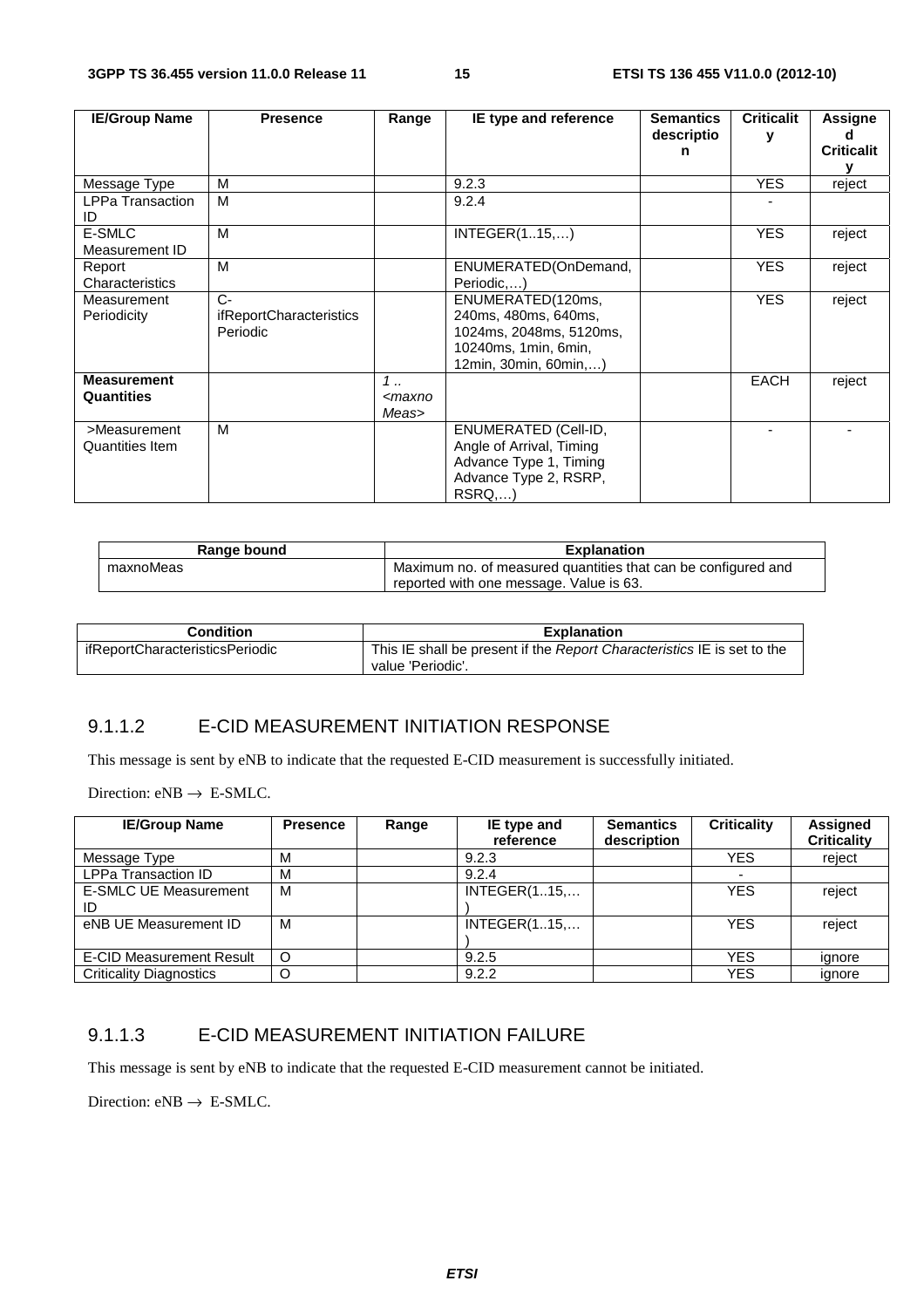| <b>IE/Group Name</b>           | <b>Presence</b> | Range | IE type and  | <b>Semantics</b> | <b>Criticality</b> | Assigned           |
|--------------------------------|-----------------|-------|--------------|------------------|--------------------|--------------------|
|                                |                 |       | reference    | description      |                    | <b>Criticality</b> |
| Message Type                   | М               |       | 9.2.3        |                  | YES                | reject             |
| <b>LPPa Transaction ID</b>     | М               |       | 9.2.4        |                  |                    |                    |
| E-SMLC UE Measurement          | M               |       | INTEGER(115, |                  | <b>YES</b>         | reject             |
| ID                             |                 |       |              |                  |                    |                    |
| Cause                          | М               |       | 9.2.1        |                  | YES                | ignore             |
| <b>Criticality Diagnostics</b> |                 |       | 9.2.2        |                  | YES                | ignore             |

#### 9.1.1.4 E-CID MEASUREMENT FAILURE INDICATION

This message is sent by eNB to indicate that the previously requested E-CID measurement can no longer be reported.

Direction:  $eNB \rightarrow E-SMLC$ .

| <b>IE/Group Name</b>               | <b>Presence</b> | Range | IE type and<br>reference | <b>Semantics</b><br>description | <b>Criticality</b> | Assigned<br><b>Criticality</b> |
|------------------------------------|-----------------|-------|--------------------------|---------------------------------|--------------------|--------------------------------|
| Message Type                       | M               |       | 9.2.3                    |                                 | YES                | ignore                         |
| <b>LPPa Transaction ID</b>         | м               |       | 9.2.4                    |                                 |                    |                                |
| <b>E-SMLC UE Measurement</b><br>ID | м               |       | INTEGR(115,              |                                 | YES                | reject                         |
| eNB UE Measurement ID              | м               |       | <b>INTEGER(115,</b>      |                                 | <b>YES</b>         | reject                         |
| Cause                              | М               |       | 9.2.1                    |                                 | YES                | ignore                         |

#### 9.1.1.5 E-CID MEASUREMENT REPORT

This message is sent by eNB to report the results of the requested E-CID measurement.

Direction:  $eNB \rightarrow E-SMLC$ .

| <b>IE/Group Name</b>               | <b>Presence</b> | Range | IE type and<br>reference | <b>Semantics</b><br>description | <b>Criticality</b> | <b>Assigned</b><br><b>Criticality</b> |
|------------------------------------|-----------------|-------|--------------------------|---------------------------------|--------------------|---------------------------------------|
| Message Type                       | м               |       | 9.2.3                    |                                 | <b>YES</b>         | ignore                                |
| <b>LPPa Transaction ID</b>         | м               |       | 9.2.4                    |                                 |                    |                                       |
| <b>E-SMLC UE Measurement</b><br>ID | м               |       | <b>INTEGER(115,</b>      |                                 | <b>YES</b>         | reject                                |
| eNB UE Measurement ID              | М               |       | INTEGR(115               |                                 | <b>YES</b>         | reject                                |
| <b>E-CID Measurement Result</b>    | м               |       | 9.2.5                    |                                 | <b>YES</b>         | ignore                                |

#### 9.1.1.6 E-CID MEASUREMENT TERMINATION COMMAND

This message is sent by the E-SMLC to terminate the requested E-CID measurement.

Direction: E-SMLC  $\rightarrow$  eNB.

| <b>IE/Group Name</b>               | <b>Presence</b> | Range | IE type and<br>reference | <b>Semantics</b><br>description | <b>Criticality</b> | Assigned<br><b>Criticality</b> |
|------------------------------------|-----------------|-------|--------------------------|---------------------------------|--------------------|--------------------------------|
| Message Type                       | М               |       | 9.2.3                    |                                 | <b>YES</b>         | ignore                         |
| <b>LPPa Transaction ID</b>         | M               |       | 9.2.4                    |                                 |                    |                                |
| <b>E-SMLC UE Measurement</b><br>ID | М               |       | INTEGR(115,              |                                 | <b>YES</b>         | reject                         |
| eNB UE Measurement ID              | M               |       | INTEGR(115               |                                 | <b>YES</b>         | reject                         |

#### 9.1.1.7 OTDOA INFORMATION REQUEST

This message is sent by E-SMLC to request OTDOA information.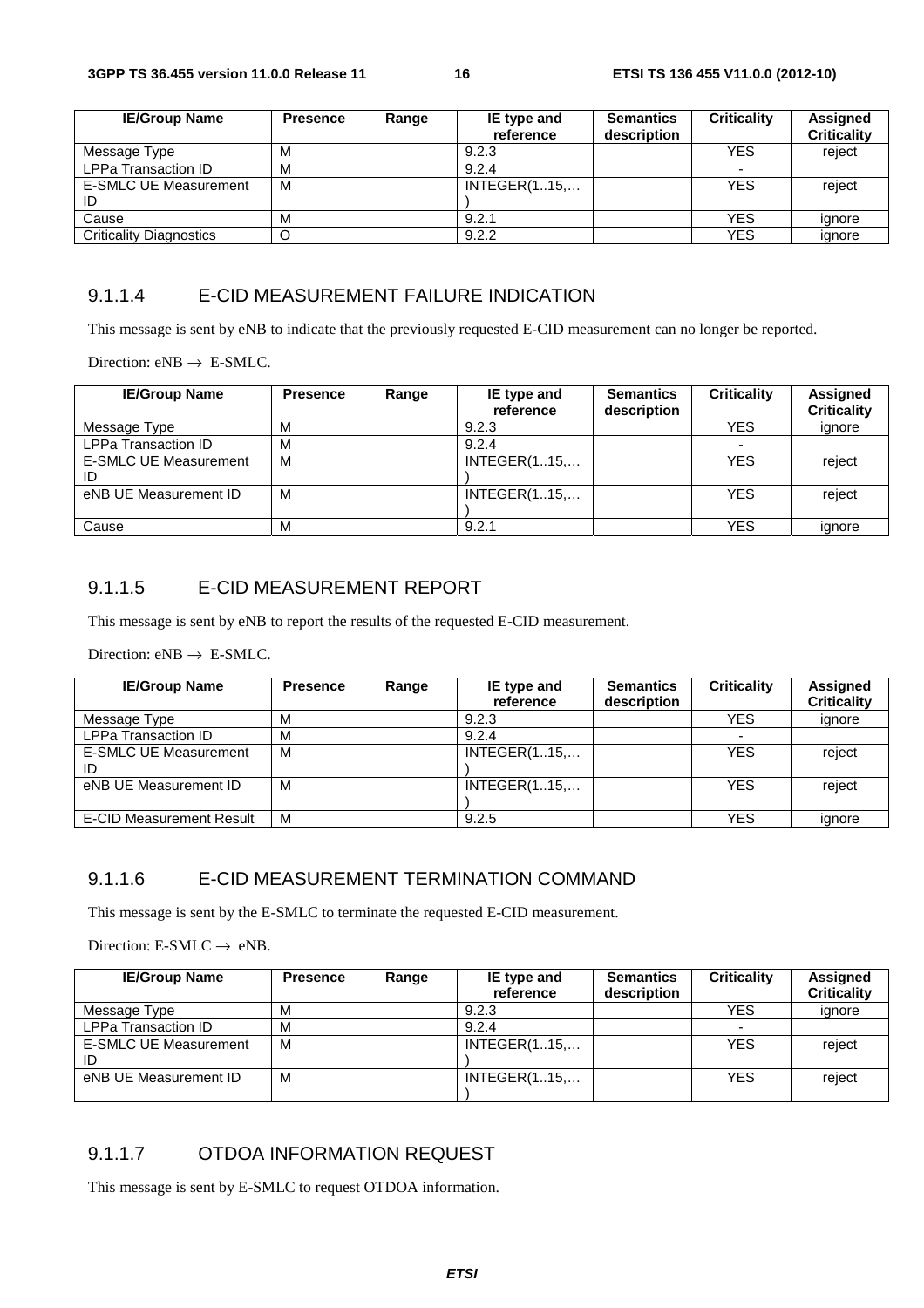Direction: E-SMLC  $\rightarrow$  eNB.

| <b>IE/Group Name</b>          | <b>Presence</b> | Range                                                | IE type and<br>reference                                                                                                                                                                                                               | <b>Semantics</b><br>description | <b>Criticality</b> | <b>Assigned</b><br><b>Criticality</b> |
|-------------------------------|-----------------|------------------------------------------------------|----------------------------------------------------------------------------------------------------------------------------------------------------------------------------------------------------------------------------------------|---------------------------------|--------------------|---------------------------------------|
| Message Type                  | M               |                                                      | 9.2.3                                                                                                                                                                                                                                  |                                 | <b>YES</b>         | reject                                |
| <b>LPPa Transaction ID</b>    | M               |                                                      | 9.2.4                                                                                                                                                                                                                                  |                                 |                    |                                       |
| <b>OTDOA Information Type</b> |                 | $1 \ldots$<br><maxnootd<br>OAtypes&gt;</maxnootd<br> |                                                                                                                                                                                                                                        |                                 | <b>EACH</b>        | reject                                |
| >OTDOA Information Item       | м               |                                                      | <b>ENUMERATED</b><br>(pci, cellid, tac,<br>earfcn,<br>prsBandwidth,<br>prsConfigIndex,<br>cpLength,<br>noDIFrames,<br>noAntennaPorts,<br>sFNInitTime, ,<br>$e-$<br><b>UTRANAccessPo</b><br>intPosition,<br>prsmutingconfigur<br>ation) |                                 |                    |                                       |

| Range bound     | <b>Explanation</b>                                           |
|-----------------|--------------------------------------------------------------|
| maxnoOTDOAtypes | Maximum no. of OTDOA information types that can be requested |
|                 | and reported with one message. Value is 63.                  |

#### 9.1.1.8 OTDOA INFORMATION RESPONSE

This message is sent by eNB to provide OTDOA information.

Direction:  $eNB \rightarrow E-SMLC$ .

| <b>IE/Group Name</b>           | <b>Presence</b> | Range                             | IE type and<br>reference | <b>Semantics</b><br>description                 | <b>Criticality</b> | <b>Assigned</b><br><b>Criticality</b> |
|--------------------------------|-----------------|-----------------------------------|--------------------------|-------------------------------------------------|--------------------|---------------------------------------|
| Message Type                   | M               |                                   | 9.2.3                    |                                                 | <b>YES</b>         | reject                                |
| <b>LPPa Transaction ID</b>     | M               |                                   | 9.2.4                    |                                                 |                    |                                       |
| OTDOA Cells                    |                 | <maxcelline<br>NB</maxcelline<br> |                          | Served cells<br>that<br>broadcast<br><b>PRS</b> | <b>GLOBAL</b>      | ignore                                |
| >OTDOA Cell Information        | M               |                                   | 9.2.7                    |                                                 |                    |                                       |
| <b>Criticality Diagnostics</b> | ∩               |                                   | 9.2.2                    |                                                 | <b>YES</b>         | ignore                                |

| Range bound         | Explanation                                                              |
|---------------------|--------------------------------------------------------------------------|
| . CellineNP<br>max0 | 256.<br>cells that can be served by an eNB.<br>Value is .<br>Maximum no. |

#### 9.1.1.9 OTDOA INFORMATION FAILURE

This message is sent by eNB to indicate that the OTDOA information cannot be provided.

Direction:  $eNB \rightarrow E-SMLC$ .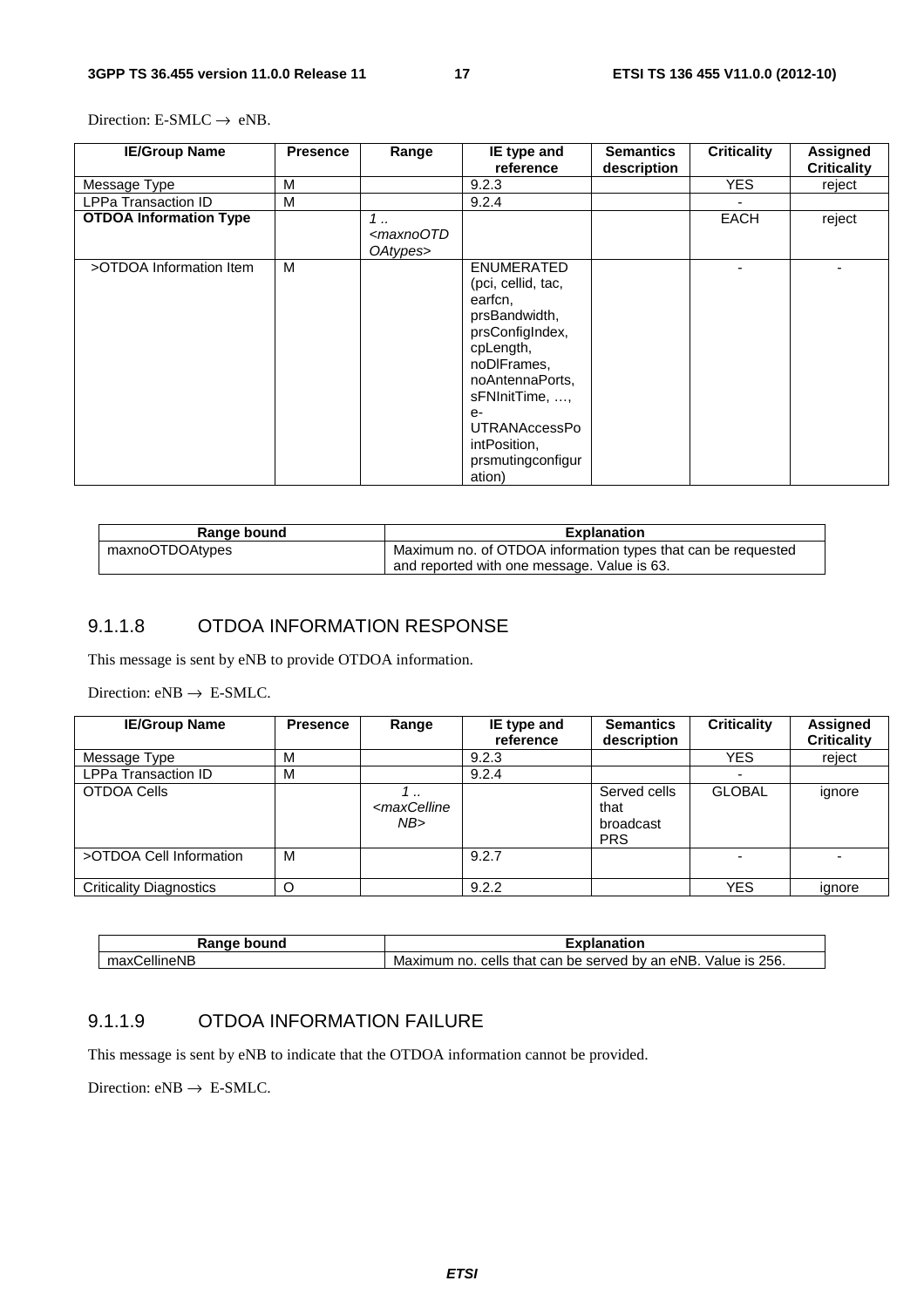| <b>IE/Group Name</b>           | <b>Presence</b> | Range | IE type and | <b>Semantics</b> | <b>Criticality</b> | <b>Assigned</b>    |
|--------------------------------|-----------------|-------|-------------|------------------|--------------------|--------------------|
|                                |                 |       | reference   | description      |                    | <b>Criticality</b> |
| Message Type                   | М               |       | 9.2.3       |                  | <b>YES</b>         | reiect             |
| LPPa Transaction ID            | м               |       | 9.2.4       |                  |                    |                    |
| Cause                          | м               |       | 9.2.1       |                  | <b>YES</b>         | ianore             |
| <b>Criticality Diagnostics</b> |                 |       | 9.2.2       |                  | <b>YES</b>         | ignore             |

### 9.1.2 Messages for Management Procedures

#### 9.1.2.1 ERROR INDICATION

This message is used to indicate that some error has been detected in the eNB or in the E-SMLC.

Direction: E-SMLC  $\rightarrow$  eNB and eNB  $\rightarrow$  E-SMLC.

| <b>IE/Group Name</b>           | <b>Presence</b> | Range | IE type and<br>reference | <b>Semantics</b><br>description | <b>Criticality</b> | <b>Assigned</b><br><b>Criticality</b> |
|--------------------------------|-----------------|-------|--------------------------|---------------------------------|--------------------|---------------------------------------|
| Message Type                   | м               |       | 9.2.3                    |                                 | YES                | ignore                                |
| LPPa Transaction ID            | М               |       | 9.2.4                    |                                 |                    |                                       |
| Cause                          |                 |       | 9.2.1                    |                                 | YES                | ignore                                |
| <b>Criticality Diagnostics</b> |                 |       | 9.2.2                    |                                 | YES                | ignore                                |

### 9.2 Information Element definitions

#### 9.2.0 General

When specifying information elements which are to be represented by bit strings, if not otherwise specifically stated in the semantics description of the concerned IE or elsewhere, the following principle applies with regards to the ordering of bits:

- The first bit (leftmost bit) contains the most significant bit (MSB);
- The last bit (rightmost bit) contains the least significant bit (LSB);
- When importing bit strings from other specifications, the first bit of the bit string contains the first bit of the concerned information.

#### 9.2.1 Cause

The purpose of the cause information element is to indicate the reason for a particular event for the whole protocol.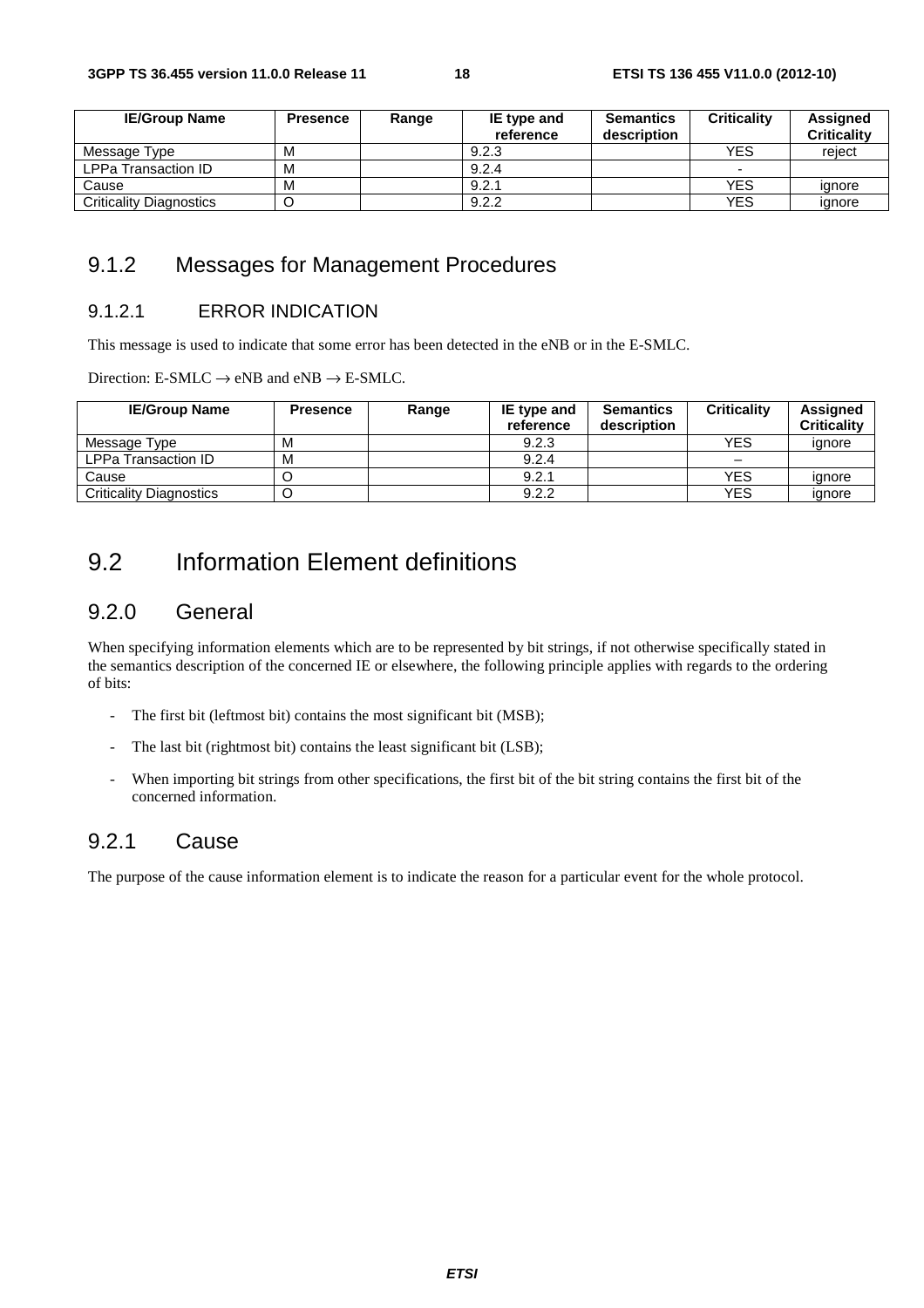| <b>IE/Group Name</b>           | <b>Presence</b> | Range | IE Type and                                                                                                                                                                                                                                                                                                       | <b>Semantics Description</b> |
|--------------------------------|-----------------|-------|-------------------------------------------------------------------------------------------------------------------------------------------------------------------------------------------------------------------------------------------------------------------------------------------------------------------|------------------------------|
|                                |                 |       | Reference                                                                                                                                                                                                                                                                                                         |                              |
| <b>CHOICE Cause Group</b>      | M               |       |                                                                                                                                                                                                                                                                                                                   |                              |
| >Radio Network Layer           |                 |       |                                                                                                                                                                                                                                                                                                                   |                              |
| >>Radio Network Layer<br>Cause | M               |       | <b>ENUMERATED</b><br>(Unspecified,<br>Requested Item<br>not Supported,<br>Requested Item<br>Temporarily not<br>Available,<br>$\cdots$                                                                                                                                                                             |                              |
| >Protocol                      |                 |       |                                                                                                                                                                                                                                                                                                                   |                              |
| >>Protocol Cause               | M               |       | <b>ENUMERATED</b><br>(Transfer Syntax<br>Error,<br><b>Abstract Syntax</b><br>Error (Reject),<br>Abstract Syntax<br>Error (Ignore and<br>Notify),<br>Message not<br>Compatible with<br>Receiver State,<br>Semantic Error,<br>Unspecified,<br><b>Abstract Syntax</b><br>Error (Falsely<br>Constructed<br>Message),) |                              |
| >Misc                          |                 |       |                                                                                                                                                                                                                                                                                                                   |                              |
| >>Miscellaneous Cause          | M               |       | <b>ENUMERATED</b><br>(Unspecified,<br>$\ldots)$                                                                                                                                                                                                                                                                   |                              |

The meaning of the different cause values is described in the following table. In general, "not supported" cause values indicate that the concerned capability is missing. On the other hand, "not available" cause values indicate that the concerned capability is present, but insufficient resources were available to perform the requested action.

| <b>Radio Network Layer cause</b> | Meaning                                                                                                         |
|----------------------------------|-----------------------------------------------------------------------------------------------------------------|
| Unspecified                      | Sent when none of the above cause values applies but still the cause is                                         |
|                                  | Radio Network Layer related                                                                                     |
| Requested Item not Supported     | The eNB does not support the requested measurement object, or cannot<br>provide the requested information item. |
|                                  |                                                                                                                 |
| Requested Item Temporarily not   | The eNB can temporarily not provide the requested measurement object                                            |
| Available                        | or information item.                                                                                            |

| <b>Protocol cause</b>             | <b>Meaning</b>                                                            |
|-----------------------------------|---------------------------------------------------------------------------|
| Abstract Syntax Error (Reject)    | The received message included an abstract syntax error and the            |
|                                   | concerned criticality indicated "reject" (see sub clause 10.3)            |
| Abstract Syntax Error (Ignore and | The received message included an abstract syntax error and the            |
| Notify)                           | concerned criticality indicated "ignore and notify" (see sub clause 10.3) |
| Abstract syntax error (falsely    | The received message contained IEs or IE groups in wrong order or with    |
| constructed message)              | too many occurrences (see sub clause 10.3)                                |
| Message not Compatible with       | The received message was not compatible with the receiver state (see      |
| <b>Receiver State</b>             | sub clause 10.4)                                                          |
| Semantic Error                    | The received message included a semantic error (see sub clause 10.4)      |
| <b>Transfer Syntax Error</b>      | The received message included a transfer syntax error (see sub clause     |
|                                   | 10.2                                                                      |
| Unspecified                       | Sent when none of the above cause values applies but still the cause is   |
|                                   | Protocol related                                                          |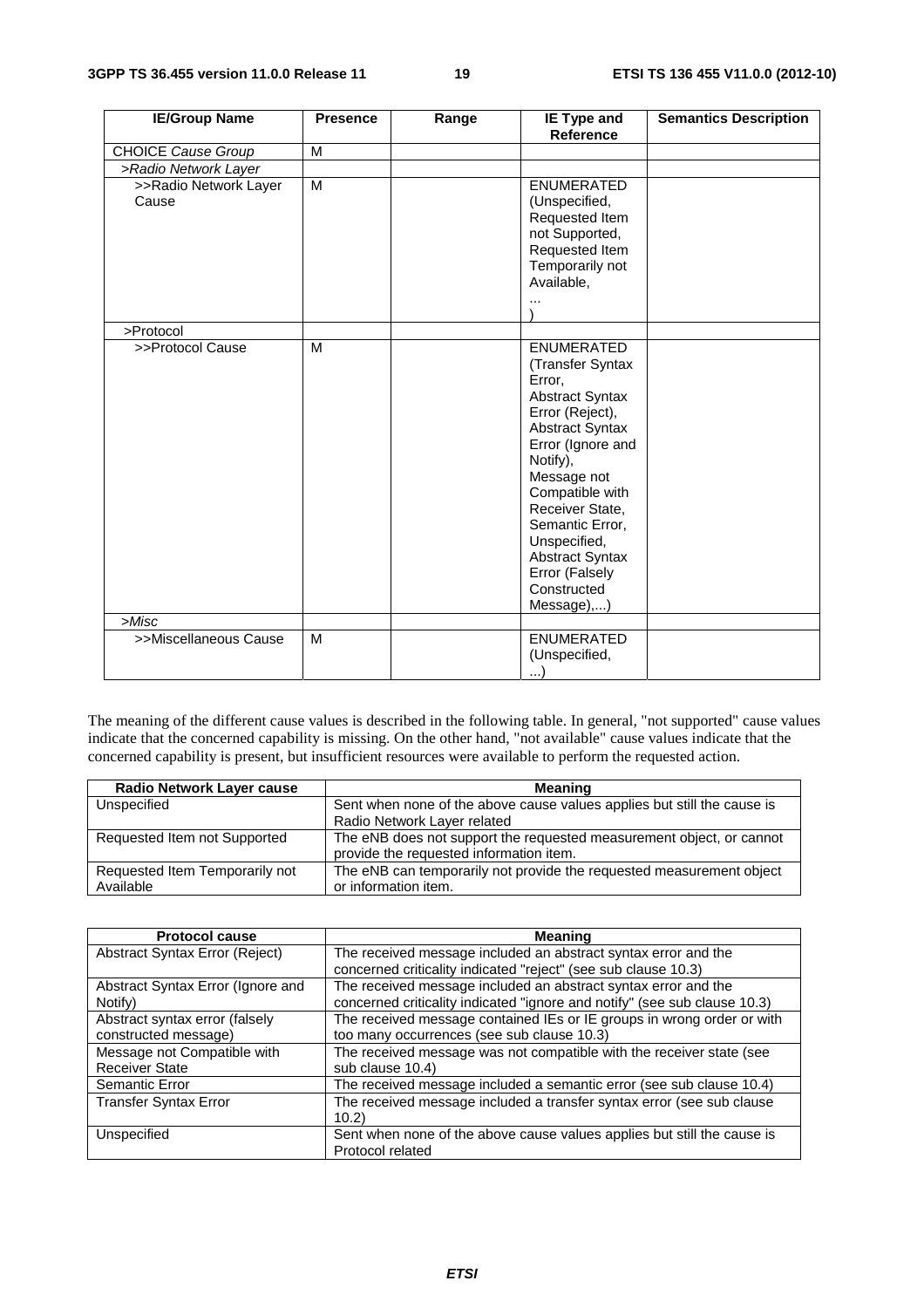| Miscellaneous cause | <b>Meaning</b>                                                                                                                                                         |
|---------------------|------------------------------------------------------------------------------------------------------------------------------------------------------------------------|
| Unspecified         | Sent when none of the above cause values applies and the cause is not<br>related to any of the categories Radio Network Layer, Transport Network<br>Laver or Protocol. |

### 9.2.2 Criticality Diagnostics

The *Criticality Diagnostics* IE is sent by the eNB or E-SMLC when parts of a received message have not been comprehended or were missing, or if the message contained logical errors. When applicable, it contains information about which IEs were not comprehended or were missing. The conditions for inclusion of the *LPPa Transaction ID* IE are described in clause 10.

| <b>IE/Group Name</b>           | <b>Presence</b> | Range                           | IE type and              | <b>Semantics description</b>                                                                         |
|--------------------------------|-----------------|---------------------------------|--------------------------|------------------------------------------------------------------------------------------------------|
|                                |                 |                                 | reference                |                                                                                                      |
| Procedure Code                 | O               |                                 | <b>INTEGER</b><br>(0255) | Procedure Code is to be used<br>if Criticality Diagnostics is part<br>of Error Indication procedure, |
|                                |                 |                                 |                          | and not within the response                                                                          |
|                                |                 |                                 |                          | message of the same                                                                                  |
|                                |                 |                                 |                          | procedure that caused the<br>error                                                                   |
| <b>Triggering Message</b>      | $\Omega$        |                                 | <b>ENUMERAT</b>          | The Triggering Message is                                                                            |
|                                |                 |                                 | ED(initiating            | used only if the Criticality                                                                         |
|                                |                 |                                 | message,                 | Diagnostics is part of Error                                                                         |
|                                |                 |                                 | successful               | Indication procedure.                                                                                |
|                                |                 |                                 | outcome,                 |                                                                                                      |
|                                |                 |                                 | unsuccessful             |                                                                                                      |
|                                |                 |                                 | outcome)                 |                                                                                                      |
| <b>Procedure Criticality</b>   | $\Omega$        |                                 | <b>ENUMERAT</b>          | This Procedure Criticality is                                                                        |
|                                |                 |                                 | ED(reject,               | used for reporting the                                                                               |
|                                |                 |                                 | ignore,                  | Criticality of the Triggering                                                                        |
|                                |                 |                                 | notify)                  | message (Procedure).                                                                                 |
| <b>LPPa Transaction ID</b>     | O               |                                 | 9.2.4                    |                                                                                                      |
| <b>Information Element</b>     |                 | $\overline{0}$                  |                          |                                                                                                      |
| <b>Criticality Diagnostics</b> |                 | <maxnroferrors></maxnroferrors> |                          |                                                                                                      |
| >IE Criticality                | M               |                                 | <b>ENUMERAT</b>          | The IE Criticality is used for                                                                       |
|                                |                 |                                 | ED(reject,               | reporting the criticality of the                                                                     |
|                                |                 |                                 | ignore,                  | triggering IE. The value                                                                             |
|                                |                 |                                 | notify)                  | "ignore" shall not be used.                                                                          |
| $>$ IE ID                      | M               |                                 | <b>INTEGER</b>           | The IE ID of the not                                                                                 |
|                                |                 |                                 | (0.65535)                | understood or missing IE                                                                             |
| >Type Of Error                 | M               |                                 | <b>ENUMERAT</b>          |                                                                                                      |
|                                |                 |                                 | ED(not                   |                                                                                                      |
|                                |                 |                                 | understood.              |                                                                                                      |
|                                |                 |                                 | missing,                 |                                                                                                      |

| Range bound   | <b>Explanation</b>                                            |
|---------------|---------------------------------------------------------------|
| maxNrOfErrors | Maximum no. of IE errors allowed to be reported with a single |
|               | message. The value for maxNroOfErrors is 256.                 |

### 9.2.3 Message Type

The *Message Type* IE uniquely identifies the message being sent. It is mandatory for all messages.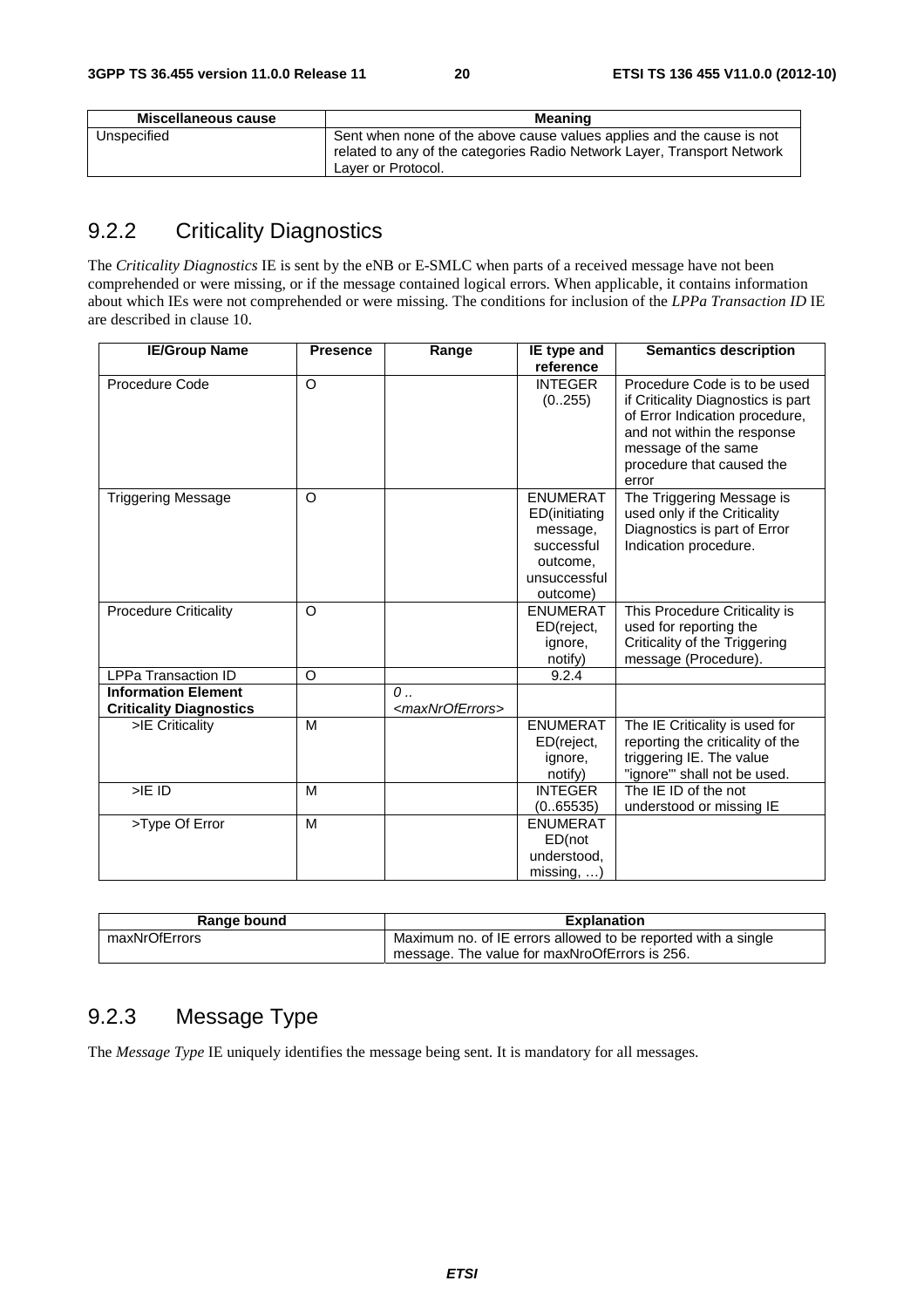| <b>IE/Group Name</b> | <b>Presence</b> | Range | IE type and reference                                                                             | <b>Semantics description</b>                                                                                                                                                                                                                                                     |
|----------------------|-----------------|-------|---------------------------------------------------------------------------------------------------|----------------------------------------------------------------------------------------------------------------------------------------------------------------------------------------------------------------------------------------------------------------------------------|
| Procedure Code       | м               |       | <b>INTEGER (0255)</b>                                                                             | $"0"$ = Error Indication<br>"1" = Private Message<br>$"2" = E-CID Measurement$<br>Initiation<br>$"3" = E-CID Measurement$<br><b>Failure Indication</b><br>$"4" = E-CID Measurement$<br>Report<br>$"5" = E-CID Measurement$<br>Termination<br>"6" = OTDOA Information<br>Exchange |
| Type of Message      | м               |       | <b>CHOICE</b><br>(Initiating Message,<br>Successful Outcome,<br>Unsuccessful Outcome,<br>$\cdots$ |                                                                                                                                                                                                                                                                                  |

### 9.2.4 LPPa Transaction ID

The *LPPa Transaction ID* IE is used to associate all the messages belonging to the same procedure. Messages belonging to the same procedure shall use the same LPPa Transaction ID.

The LPPa Transaction ID is determined by the initiating peer of a procedure.

The LPPa Transaction ID shall uniquely identify a procedure among all ongoing parallel procedures using the same procedure code, and initiated by the same protocol peer.

| <b>IE/Group Name</b>       | <b>Presence</b> | Range | IE Type and<br>Reference | <b>Semantics Description</b> |
|----------------------------|-----------------|-------|--------------------------|------------------------------|
| <b>LPPa Transaction ID</b> | М               |       | INTEGER (032767)         |                              |

#### 9.2.5 E-CID Measurement Result

The purpose of the E-CID Measurement Result information element is to provide the E-CID measurement result.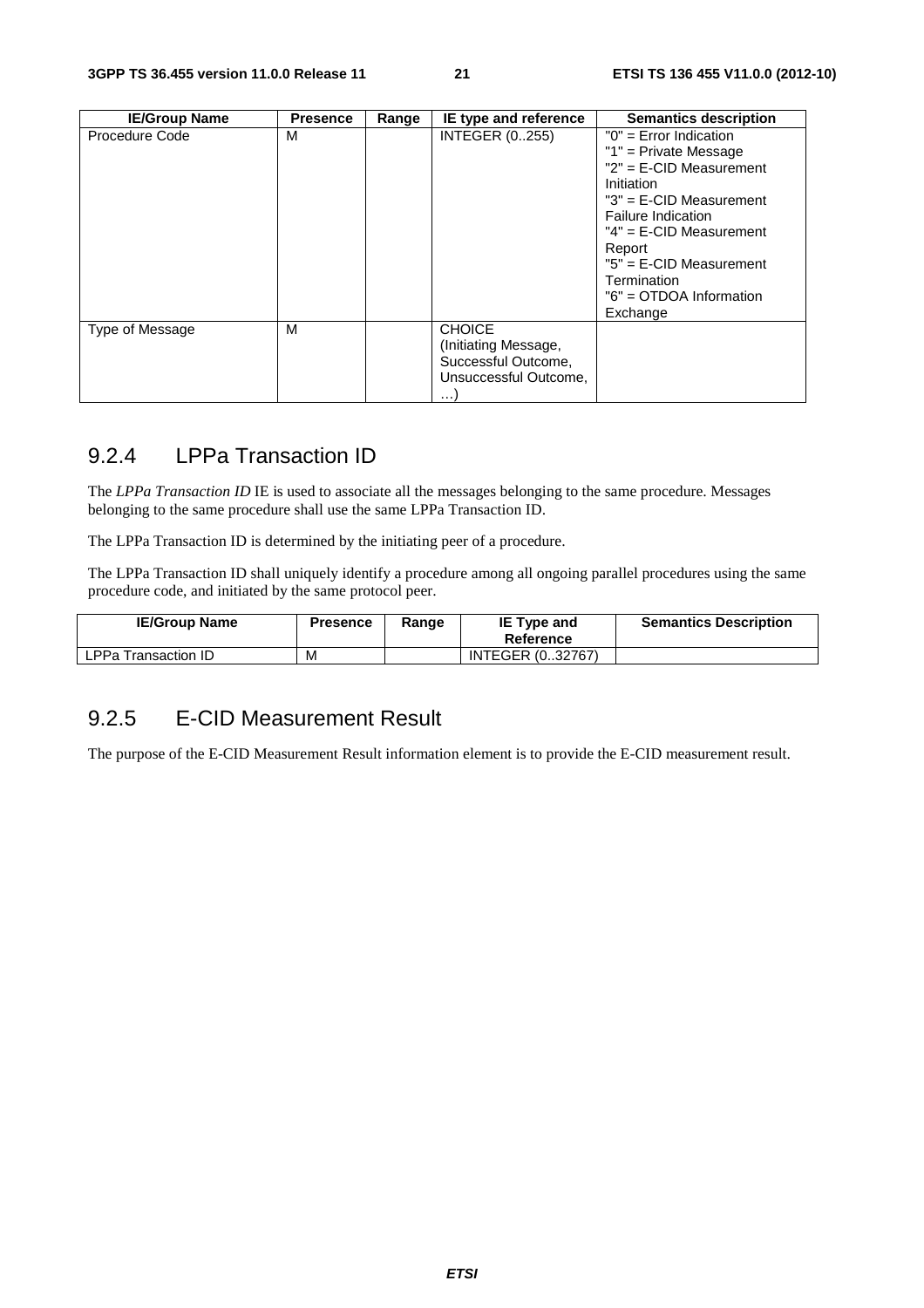| <b>IE/Group Name</b>                              | <b>Presence</b>         | Range                                                              | <b>IE Type and</b><br>Reference     | <b>Semantics Description</b>                                                        |
|---------------------------------------------------|-------------------------|--------------------------------------------------------------------|-------------------------------------|-------------------------------------------------------------------------------------|
| <b>Serving Cell ID</b>                            | М                       |                                                                    | <b>ECGI</b>                         | <b>E-UTRAN Cell Identifier</b>                                                      |
|                                                   |                         |                                                                    | 9.2.6                               | of the serving cell                                                                 |
| <b>Serving Cell TAC</b>                           | $\overline{\mathsf{M}}$ |                                                                    | <b>OCTET STRING(2)</b>              | <b>Tracking Area Code of</b><br>the serving cell                                    |
| E-UTRAN Access Point<br>Position                  | $\circ$                 |                                                                    | 9.2.8                               | The configured<br>estimated geographical<br>position of the antenna<br>of the cell. |
| <b>Measured Results</b>                           |                         | $\mathcal{O}$<br><maxnomeas></maxnomeas>                           |                                     |                                                                                     |
| >CHOICE Measured<br>Results Value                 | M                       |                                                                    |                                     |                                                                                     |
| >>Value Angle of<br>Arrival                       | $\overline{M}$          |                                                                    | <b>INTEGER (0719)</b>               | According to mapping in<br>TS 36.133 [8]                                            |
| >>Value Timing<br>Advance Type 1                  | M                       |                                                                    | <b>INTEGER (07690)</b>              | According to mapping in<br>TS 36.133 [8]                                            |
| >>Value Timing<br>Advance Type 2<br>>>Result RSRP | $\overline{M}$          |                                                                    | <b>INTEGER (07690)</b>              | According to mapping in<br>TS 36.133 [8]                                            |
|                                                   |                         | 1.<br><maxcellreport<br><math>\geq</math></maxcellreport<br>       |                                     |                                                                                     |
| >> <sup>PC</sup>                                  | M                       |                                                                    | <b>INTEGER (0503,</b>               | Physical Cell Identifier of<br>the reported cell                                    |
| >>>EARFCN                                         | M                       |                                                                    | <b>INTEGER (065535,</b><br>$\ldots$ | Corresponds to NDL for<br>FDD and NDL/UL for<br>TDD in ref. TS 36.104 [5]           |
| $\rightarrow$ $\rightarrow$ $\equiv$ CGI          | $\circ$                 |                                                                    | <b>ECGI</b><br>9.2.6                | E-UTRAN Cell Global<br>Identifier of the reported<br>cell                           |
| >>>Value RSRP                                     | $\overline{\mathsf{M}}$ |                                                                    | INTEGER(097,                        |                                                                                     |
| >>Result RSRQ                                     |                         | 1.<br><maxcellreport<br><math>\, &gt; \,</math></maxcellreport<br> |                                     |                                                                                     |
| >> <b>PCI</b>                                     | M                       |                                                                    | <b>INTEGER (0503,</b><br>)          | Physical Cell Identifier of<br>the reported cell                                    |
| >>>EARFCN                                         | M                       |                                                                    | <b>INTEGER (065535,</b><br>$\ldots$ | Corresponds to NDL for<br>FDD and NDL/UL for<br>TDD in ref. TS 36.104 [5]           |
| >>ECGI                                            | $\circ$                 |                                                                    | <b>ECGI</b><br>9.2.6                | <b>E-UTRAN Cell Global</b><br>Identifier of the reported<br>cell                    |
| >>>Value RSRQ                                     | M                       |                                                                    | INTEGER(034, )                      |                                                                                     |

| Range bound   | <b>Explanation</b>                                                |
|---------------|-------------------------------------------------------------------|
| maxnoMeas     | Maximum no. of measured quantities that can be configured and     |
|               | reported with one message. Value is 63.                           |
| maxCellReport | Maximum no. of cells that can be reported with one message. Value |
|               | is 9.                                                             |

### 9.2.6 ECGI

The E-UTRAN Cell Global Identifier (ECGI) is used to globally identify a cell.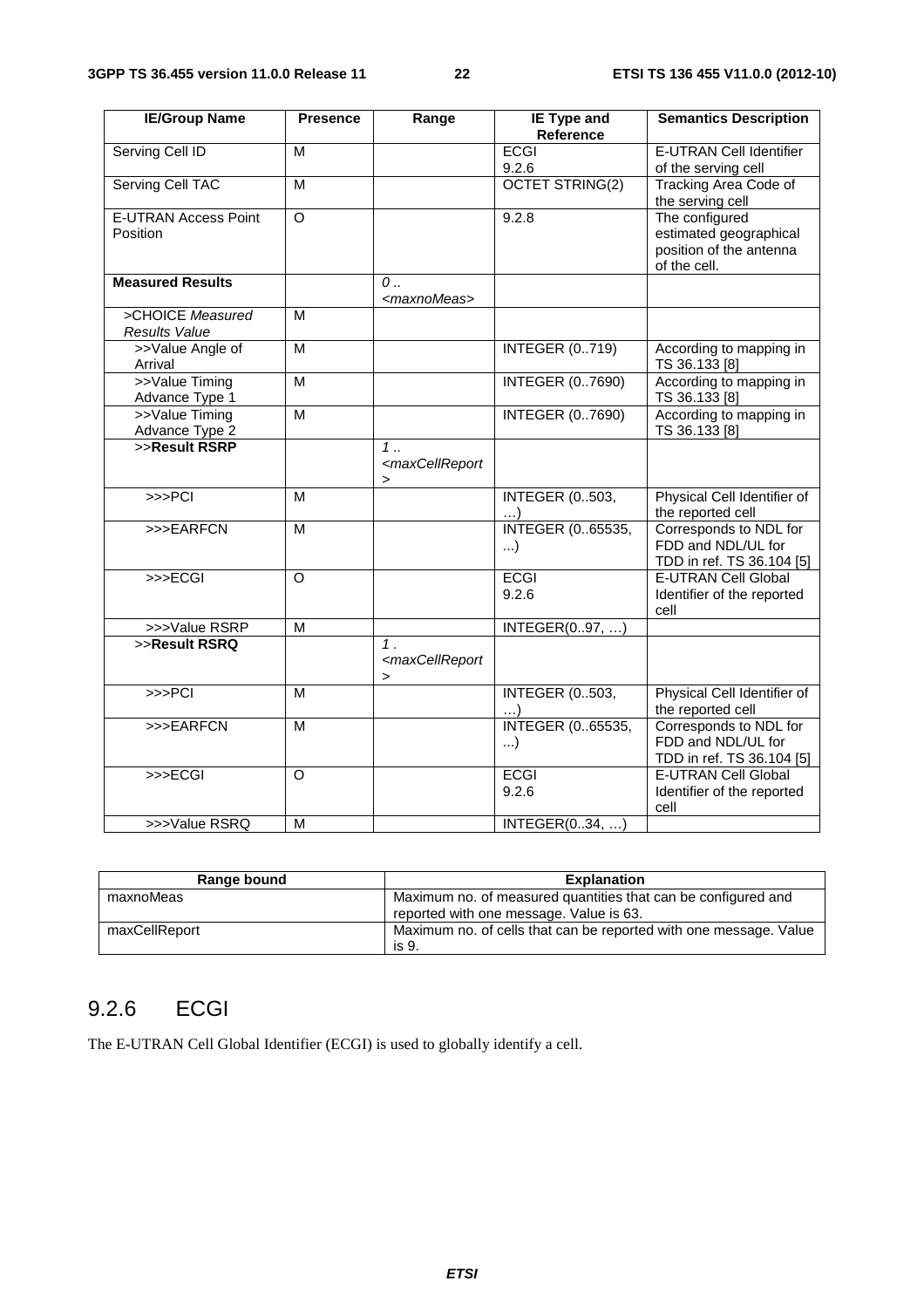| <b>IE/Group Name</b>    | <b>Presence</b> | Range | IE Type and                       | <b>Semantics Description</b>                                                                                                                                                                                                                                                                                                                                                                                                                             |
|-------------------------|-----------------|-------|-----------------------------------|----------------------------------------------------------------------------------------------------------------------------------------------------------------------------------------------------------------------------------------------------------------------------------------------------------------------------------------------------------------------------------------------------------------------------------------------------------|
|                         |                 |       | <b>Reference</b>                  |                                                                                                                                                                                                                                                                                                                                                                                                                                                          |
| <b>PLMN</b> identity    | M               |       | <b>OCTET STRING</b><br>(SIZE (3)) | <b>PLMN</b> identity<br>- digits 0 to 9, encoded<br>0000 to 1001,<br>- 1111 used as filler digit,<br>two digits per octet,<br>- bits 4 to 1 of octet n<br>encoding digit 2n-1<br>- bits 8 to 5 of octet n<br>encoding digit 2n<br>-The Selected PLMN<br>identity consists of 3<br>digits from MCC followed<br>by either<br>-a filler digit plus 2 digits<br>from MNC (in case of 2<br>digit MNC) or<br>-3 digits from MNC (in<br>case of a 3 digit MNC). |
| E-UTRAN Cell Identifier | м               |       | BIT STRING (28)                   |                                                                                                                                                                                                                                                                                                                                                                                                                                                          |

### 9.2.7 OTDOA Cell Information

This IE contains OTDOA information of a cell.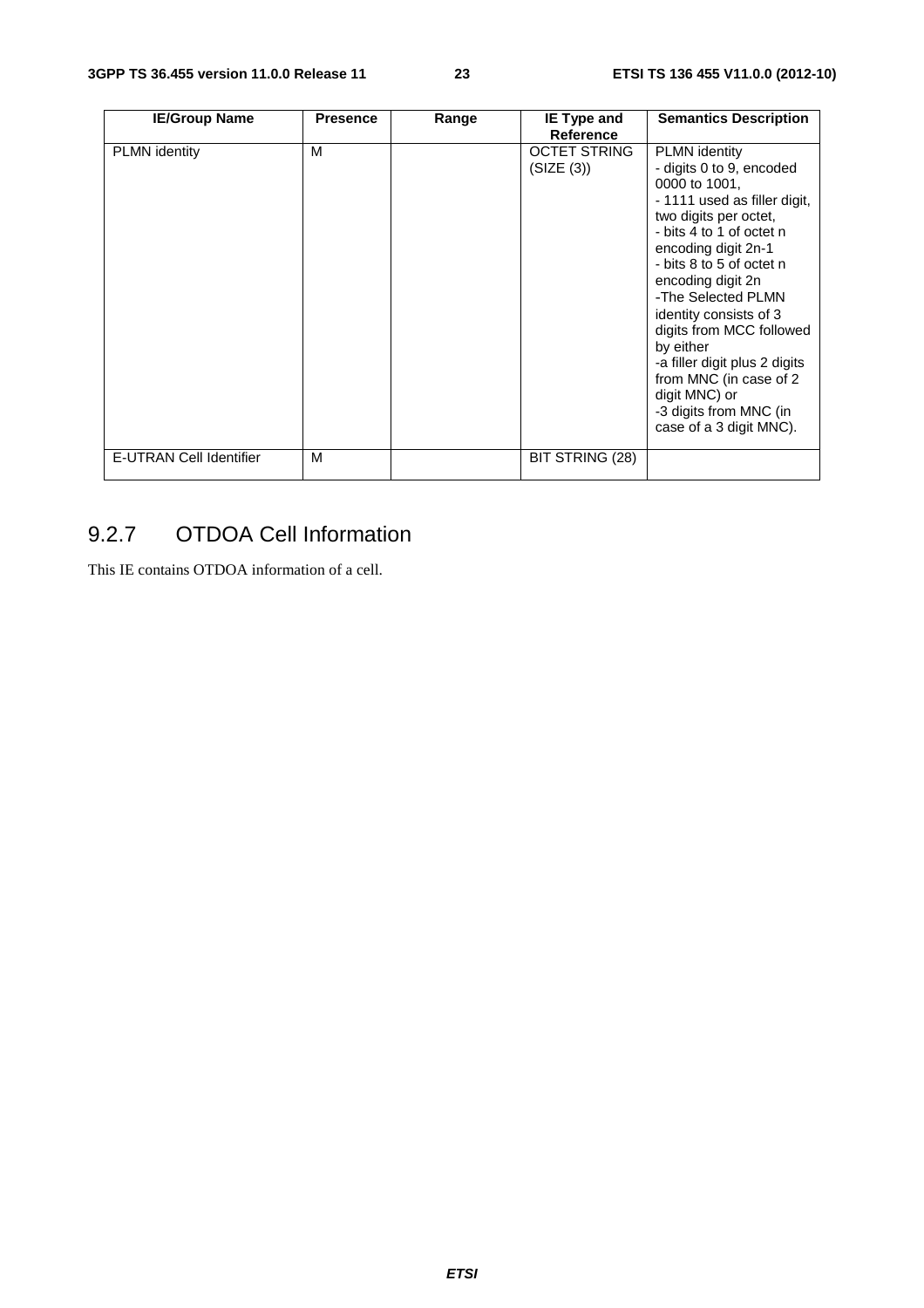| <b>IE/Group Name</b>                   | <b>Presence</b> | Range                                                               | IE type and<br>reference                                              | <b>Semantics</b><br>description                                                                                                                                                                                                                                                                                                                                                                               |
|----------------------------------------|-----------------|---------------------------------------------------------------------|-----------------------------------------------------------------------|---------------------------------------------------------------------------------------------------------------------------------------------------------------------------------------------------------------------------------------------------------------------------------------------------------------------------------------------------------------------------------------------------------------|
| <b>OTDOA Cell Information</b>          |                 | $1 \ldots$                                                          |                                                                       |                                                                                                                                                                                                                                                                                                                                                                                                               |
|                                        |                 | <maxnootdoat<br><math>v</math>pes<math>&gt;</math></maxnootdoat<br> |                                                                       |                                                                                                                                                                                                                                                                                                                                                                                                               |
| >CHOICE OTDOA Cell<br>Information Item | м               |                                                                     |                                                                       |                                                                                                                                                                                                                                                                                                                                                                                                               |
| >> <sup>PC</sup> l                     | M               |                                                                     | <b>INTEGER</b><br>(0.503, )                                           | Physical Cell ID                                                                                                                                                                                                                                                                                                                                                                                              |
| >>Cell ID                              | M               |                                                                     | <b>ECGI</b><br>9.2.6                                                  |                                                                                                                                                                                                                                                                                                                                                                                                               |
| >> <b>TAC</b>                          | M               |                                                                     | <b>OCTET</b><br>STRING(2)                                             | <b>Tracking Area Code</b>                                                                                                                                                                                                                                                                                                                                                                                     |
| >>EARFCN                               | M               |                                                                     | <b>INTEGER</b><br>(0.65535,<br>)                                      | Corresponds to N <sub>DL</sub><br>for FDD and N <sub>DL/UL</sub> for<br>TDD in ref. TS 36.104<br>[5]                                                                                                                                                                                                                                                                                                          |
| >>PRS Bandwidth                        | M               |                                                                     | <b>ENUMERAT</b><br>ED (bw6,<br>bw15, bw25,<br>bw50, bw75,<br>bw100, ) | Transmission<br>bandwidth of PRS                                                                                                                                                                                                                                                                                                                                                                              |
| >>PRS Configuration<br>Index           | M               |                                                                     | <b>INTEGER</b><br>(04095, )                                           | PRS Configuration<br>Index, ref TS 36.211<br>[6]                                                                                                                                                                                                                                                                                                                                                              |
| >>CP Length                            | M               |                                                                     | <b>ENUMERAT</b><br>ED (Normal,<br>Extended,)                          | Cyclic prefix length of<br>the PRS                                                                                                                                                                                                                                                                                                                                                                            |
| >>Number of DL<br><b>Frames</b>        | м               |                                                                     | <b>ENUMERAT</b><br>ED (sf1, sf2,<br>sf4, sf6,)                        | Number of<br>consecutive downlink<br>subframes N <sub>PRS</sub> with<br>PRS, ref TS 36.211<br>F <sub>61</sub>                                                                                                                                                                                                                                                                                                 |
| >>Number of Antenna<br>Ports           | M               |                                                                     | <b>ENUMERAT</b><br>ED(n1-or-<br>n2, n4,)                              | Number of used<br>antenna ports, where<br>n1-or-n2 corresponds<br>to 1 or 2 ports, n4<br>corresponds to 4 ports                                                                                                                                                                                                                                                                                               |
| >>SFN Initialisation<br>Time           | M               |                                                                     | <b>BIT STRING</b><br>(64)                                             | Time in seconds<br>relative to 00:00:00 on<br>1 January 1900<br>(calculated as<br>continuous time<br>without leap seconds<br>and traceable to a<br>common time<br>reference) where<br>binary encoding of the<br>integer part is in the<br>first 32 bits and binary<br>encoding of the<br>fraction part in the last<br>32 bits. The fraction<br>part is expressed with<br>a granularity of 1<br>/2**32 second. |
| >>E-UTRAN Access<br>Point Position     | м               |                                                                     | 9.2.8                                                                 | The configured<br>estimated<br>geographical position<br>of the antenna of the<br>cell.                                                                                                                                                                                                                                                                                                                        |
| >>PRS Muting<br>Configuration          | м               |                                                                     | 9.2.9                                                                 | The configuration of<br>positioning reference<br>signals muting<br>pattern, when<br>applicable                                                                                                                                                                                                                                                                                                                |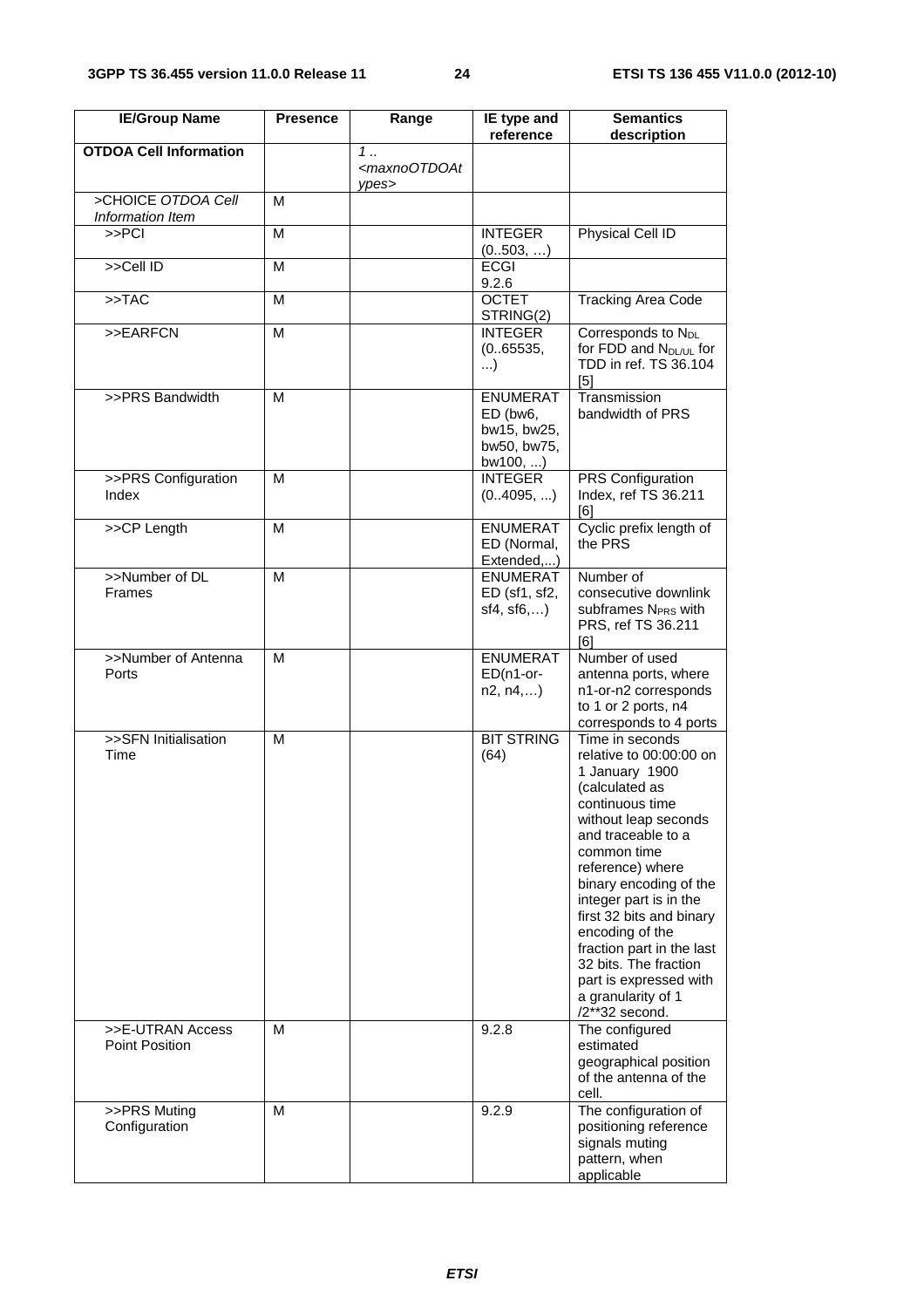| Range bound     | <b>Explanation</b>                                           |
|-----------------|--------------------------------------------------------------|
| maxnoOTDOAtypes | Maximum no. of OTDOA information types that can be requested |
|                 | and reported with one message. Value is 63.                  |

### 9.2.8 E-UTRAN Access Point Position

E-UTRAN Access Point Position IE is used to identify the geographical position of an E-UTRAN Access Point. It is expressed as ellipsoid point with altitude and uncertainty ellipsoid according to TS 23.032 [7].

| <b>IE/Group Name</b>         | <b>Presence</b>         | Range | <b>IE Type and</b><br>Reference                   | <b>Semantics Description</b>                                                                                                                                                                                           |
|------------------------------|-------------------------|-------|---------------------------------------------------|------------------------------------------------------------------------------------------------------------------------------------------------------------------------------------------------------------------------|
| Latitude Sign                | M                       |       | <b>ENUMERATED</b><br>(North, South)               |                                                                                                                                                                                                                        |
| Degrees Of Latitude          | M                       |       | $NTEGER ($<br>02 <sup>23</sup> -1)                | The IE value (N) is<br>derived by this formula:<br>$N \leq 2^{23}$ X /90 < N+1<br>X being the latitude in<br>degrees (0° 90°)                                                                                          |
| Degrees Of Longitude         | M                       |       | <b>INTEGER (</b><br>$-2^{23}$ 2 <sup>23</sup> -1) | The IE value (N) is<br>derived by this formula:<br>$N \leq 2^{24}$ X /360 < N+1<br>X being the longitude in<br>degrees (-180°+180°)                                                                                    |
| <b>Direction of Altitude</b> | M                       |       | <b>ENUMERATED</b><br>(Height, Depth)              |                                                                                                                                                                                                                        |
| Altitude                     | M                       |       | INTEGER ( $0.2^{15}$ -1)                          | The relation between the<br>value (N) and the<br>altitude (a) in meters it<br>describes is $N \le a <$<br>N+1, except for $N=2^{15}$ -1<br>for which the range is<br>extended to include all<br>greater values of (a). |
| Uncertainty semi-major       | M                       |       | <b>INTEGER</b><br>(0127)                          | The uncertainty "r" is<br>derived from the<br>"uncertainty code" k by r<br>$= 10x(1.1k-1)$                                                                                                                             |
| Uncertainty semi-minor       | M                       |       | <b>INTEGER</b><br>(0.127)                         | The uncertainty "r" is<br>derived from the<br>"uncertainty code" k by r<br>$= 10x(1.1k-1)$                                                                                                                             |
| Orientation of major axis    | M                       |       | <b>INTEGER</b><br>(0179)                          |                                                                                                                                                                                                                        |
| <b>Uncertainty Altitude</b>  | $\overline{\mathsf{M}}$ |       | <b>INTEGER</b><br>(0127)                          | The uncertainty altitude<br>'h' expressed in metres<br>is derived from the<br>'Uncertainty Altitude' k,<br>by:<br>h=45x(1.025k-1)                                                                                      |
| Confidence                   | м                       |       | <b>INTEGER</b><br>(0100)                          | In percentage                                                                                                                                                                                                          |

### 9.2.9 PRS Muting Configuration

The *PRS Muting Configuration* IE is used to describe the configuration of PRS muting patterns for the concerned cell, according to TS 36.211 [6] and TS 36.133 [8].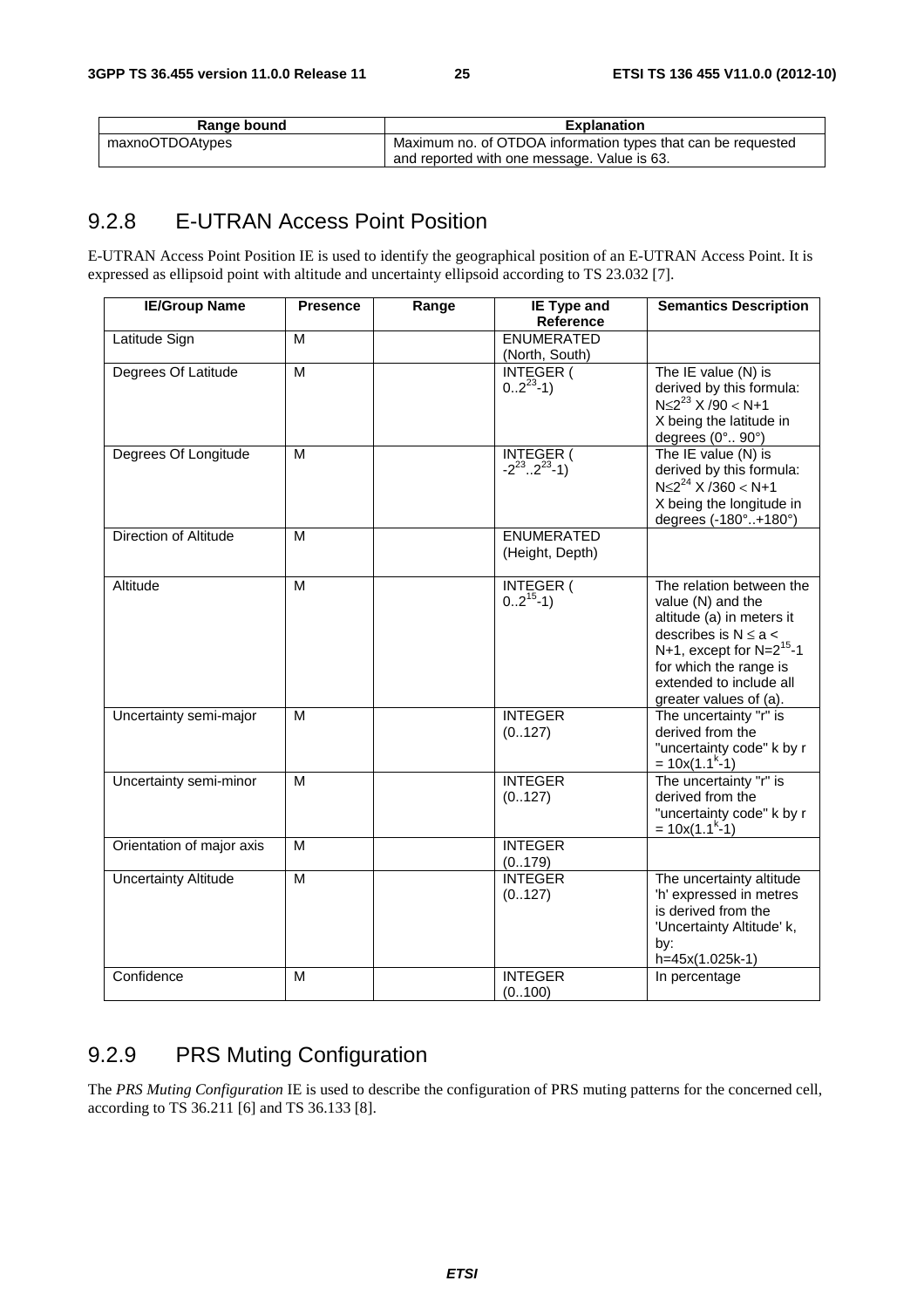| <b>IE/Group Name</b>                      | <b>Presence</b> | Range | IE Type and<br><b>Reference</b> | <b>Semantics Description</b>                                                                                                                                                                                                                           |
|-------------------------------------------|-----------------|-------|---------------------------------|--------------------------------------------------------------------------------------------------------------------------------------------------------------------------------------------------------------------------------------------------------|
| <b>CHOICE PRS Muting</b><br>Configuration | м               |       |                                 |                                                                                                                                                                                                                                                        |
| > Two                                     | M               |       | BIT STRING (2)                  | If a bit is set to "0", it<br>indicates that the PRS is<br>muted in the<br>corresponding PRS<br>positioning occasion<br>(numbering from any sub<br>frame for which SFN=0)<br>in a periodic cycle of<br>length equal to the<br>length of the bit string |
| > Four                                    | М               |       | <b>BIT STRING (4)</b>           | Same as above                                                                                                                                                                                                                                          |
| > Eight                                   | м               |       | BIT STRING (8)                  | Same as above                                                                                                                                                                                                                                          |
| > Sixteen                                 | M               |       | BIT STRING (16)                 | Same as above                                                                                                                                                                                                                                          |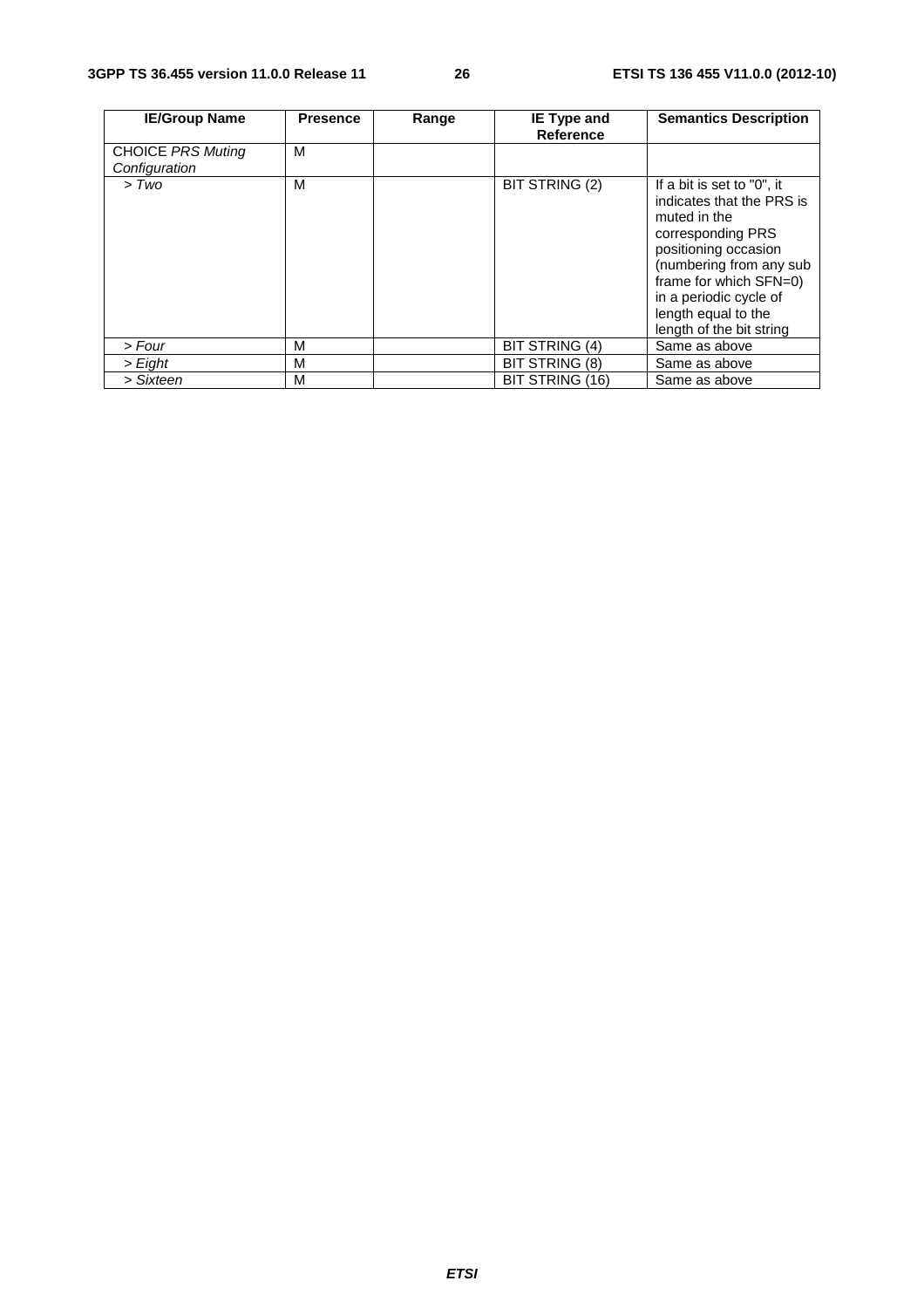### 9.3 Message and Information Element Abstract Syntax (with ASN.1)

### 9.3.1 General

Sub clause 9.3 presents the Abstract Syntax of the LPPa protocol with ASN.1. In case there is contradiction between the ASN.1 definition in this sub clause and the tabular format in sub clause 9.1 and 9.2, the ASN.1 shall take precedence, except for the definition of conditions for the presence of conditional elements, in which the tabular format shall take precedence.

The ASN.1 definition specifies the structure and content of LPPa messages. LPPa messages can contain any IEs specified in the object set definitions for that message without the order or number of occurrence being restricted by ASN.1. However, for this version of the standard, a sending entity shall construct a LPPa message according to the PDU definitions module and with the following additional rules (Note that in the following IE means an IE in the object set with an explicit id. If one IE needed to appear more than once in one object set, then the different occurrences have different IE ids):

- IEs shall be ordered (in an IE container) in the order they appear in object set definitions.
- Object set definitions specify how many times IEs may appear. An IE shall appear exactly once if the presence field in an object has value "mandatory". An IE may appear at most once if the presence field in an object has value "optional" or "conditional". If in a tabular format there is multiplicity specified for an IE (i.e. an IE list) then in the corresponding ASN.1 definition the list definition is separated into two parts. The first part defines an IE container list in which the list elements reside. The second part defines list elements. The IE container list appears as an IE of its own. For this version of the standard an IE container list may contain only one kind of list elements.

If a LPPa message that is not constructed as defined above is received, this shall be considered as Abstract Syntax Error, and the message shall be handled as defined for Abstract Syntax Error in clause 10.

### 9.3.2 Usage of Private Message Mechanism for Non-standard Use

The private message mechanism for non-standard use may be used:

- for special operator (and/or vendor) specific features considered not to be part of the basic functionality, i.e. the functionality required for a complete and high-quality specification in order to guarantee multivendor inter-operability.
- by vendors for research purposes, e.g. to implement and evaluate new algorithms/features before such features are proposed for standardisation.

The private message mechanism shall not be used for basic functionality. Such functionality shall be standardised.

### 9.3.3 Elementary Procedure Definitions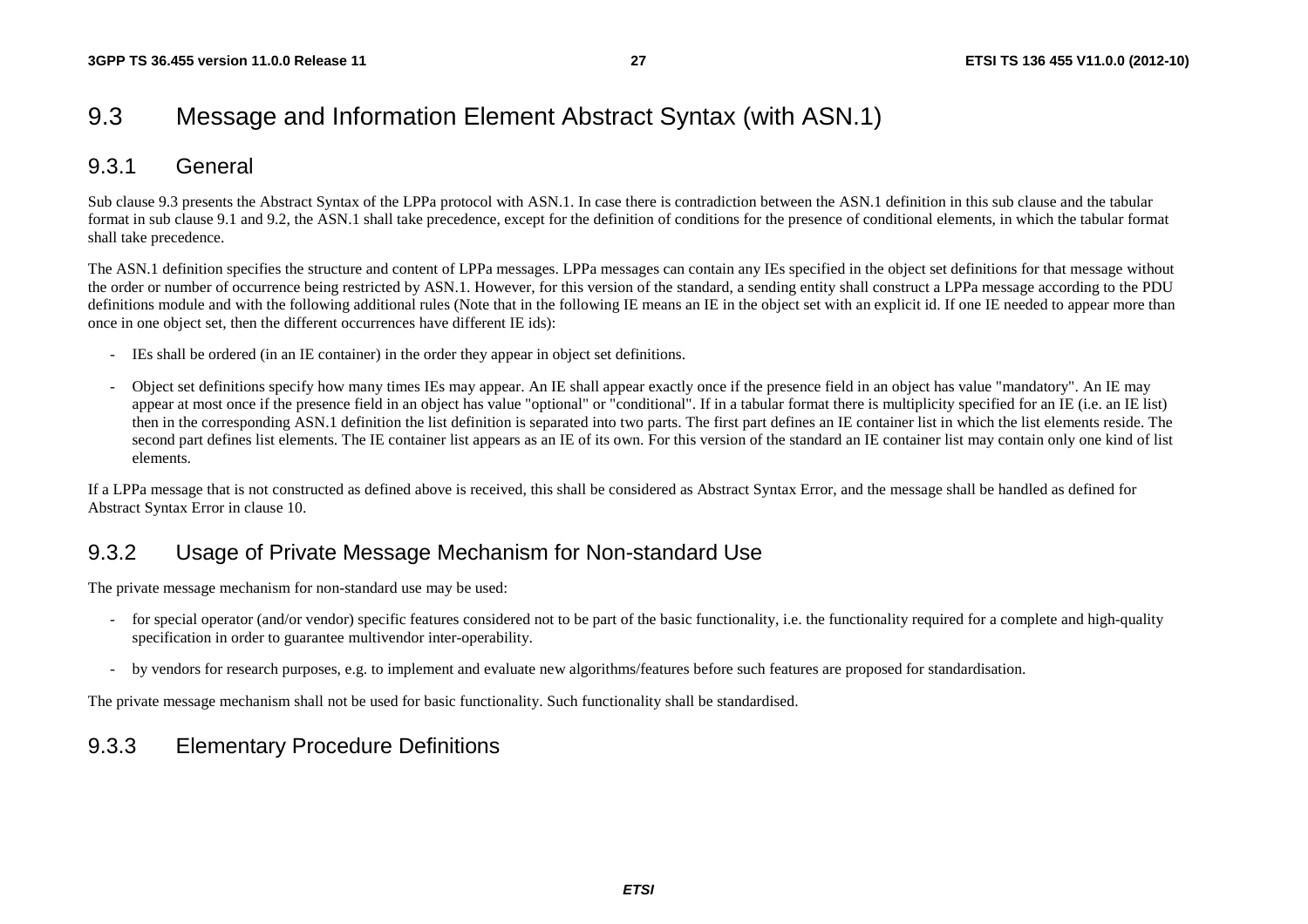#### 3GPP TS 36.455 version 11.0.0 Release 11

28

 $\sim$   $-$ -- Elementary Procedure definitions  $\sim$   $\sim$ LPPA-PDU-Descriptions { itu-t (0) identified-organization (4) etsi (0) mobileDomain (0) eps-Access (21) modules (3) lppa (6) version1 (1) lppa-PDU-Descriptions (0)  $\}$ DEFINITIONS AUTOMATIC TAGS ::= **BEGIN**  $\sim$   $-$ -- IE parameter types from other modules.  $\sim$   $\sim$ **TMPORTS** Criticality, ProcedureCode, LPPATransactionID

FROM LPPA-CommonDataTypes

ErrorIndication, PrivateMessage, E-CIDMeasurementInitiationRequest, E-CIDMeasurementInitiationResponse, E-CIDMeasurementInitiationFailure, E-CIDMeasurementFailureIndication, E-CIDMeasurementReport, E-CIDMeasurementTerminationCommand, OTDOAInformationRequest, OTDOAInformationResponse, OTDOAInformationFailure

FROM LPPA-PDU-Contents

id-errorIndication, id-privateMessage, id-e-CIDMeasurementInitiation, id-e-CIDMeasurementFailureIndication, id-e-CIDMeasurementReport, id-e-CIDMeasurementTermination, id-oTDOAInformationExchange

FROM LPPA-Constants;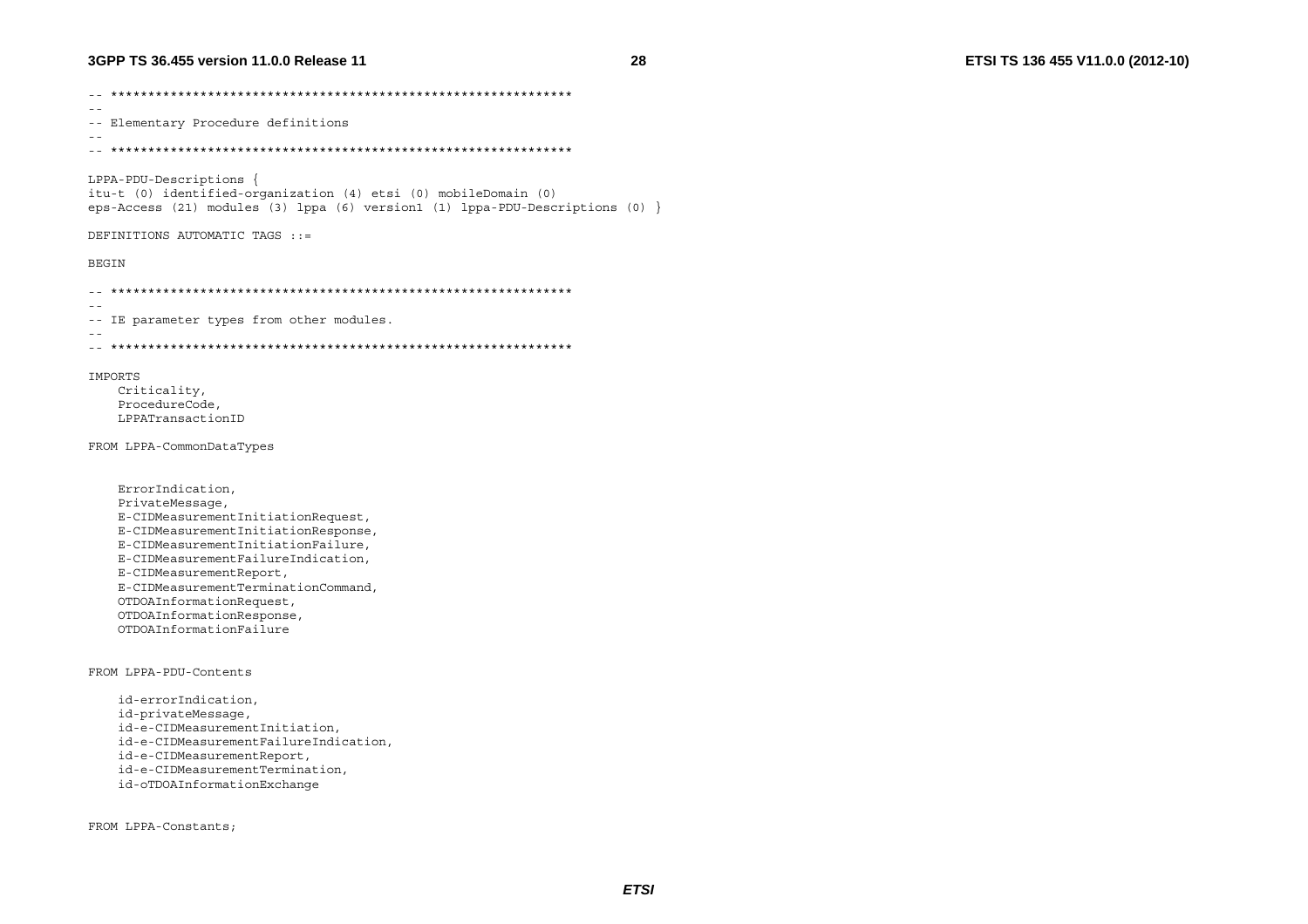29

Interface Elementary Procedure Class  $\sim$   $\sim$   $\sim$ LPPA-ELEMENTARY-PROCEDURE ::= CLASS { &InitiatingMessage &SuccessfulOutcome OPTIONAL, &UnsuccessfulOutcome OPTIONAL, &procedureCode ProcedureCode UNIQUE &criticality DEFAULT ignore Criticality WITH SYNTAX { INITIATING MESSAGE &InitiatingMessage ISUCCESSFUL OUTCOME &SuccessfulOutcomel [UNSUCCESSFUL OUTCOME &UnsuccessfulOutcomel PROCEDURE CODE &procedureCode [CRITICALITY &criticality] -- Interface PDU Definition  $LPPA-PDU :: = CHOICE$ initiatingMessage InitiatingMessage, successfulOutcome SuccessfulOutcome, unsuccessfulOutcome UnsuccessfulOutcome  $\ldots$ InitiatingMessage ::= SEQUENCE  $({LPPA-ELEMENTARY-PROCEDURES})$ , procedureCode LPPA-ELEMENTARY-PROCEDURE.&procedureCode criticality LPPA-ELEMENTARY-PROCEDURE.&criticality  $({LPPA-ELEMENTARY-PROCEDURES}$  {@procedureCode}), lppatransactionID LPPATransactionID,  $({LPPA-ELEMENTARY-PROCEDURES} \{ @procedureCode\})$ value LPPA-ELEMENTARY-PROCEDURE. & Initiating Message SuccessfulOutcome ::= SEQUENCE procedureCode LPPA-ELEMENTARY-PROCEDURE.&procedureCode  $({LPPA - ELEMENTARY - PROCEDURES})$ , ({LPPA-ELEMENTARY-PROCEDURES}{@procedureCode}), criticality LPPA-ELEMENTARY-PROCEDURE. & criticality lppatransactionID LPPATransactionID value LPPA-ELEMENTARY-PROCEDURE. & SuccessfulOutcome  $({LPPA-ELEMENTARY-PROCEDURES}$  $\{@procedureCode\})$ UnsuccessfulOutcome ::= SEOUENCE { procedureCode LPPA-ELEMENTARY-PROCEDURE. &procedureCode ({LPPA-ELEMENTARY-PROCEDURES}), criticality LPPA-ELEMENTARY-PROCEDURE. & criticality  $({LPPA-ELEMENTARY-PROCEDURES} \{@procedureCode\})$ , lppatransactionID LPPATransactionID, value  $({LPPA - ELEMENTARY - PROCEDURES} \{ @procedureCode} )$ LPPA-ELEMENTARY-PROCEDURE. &UnsuccessfulOutcome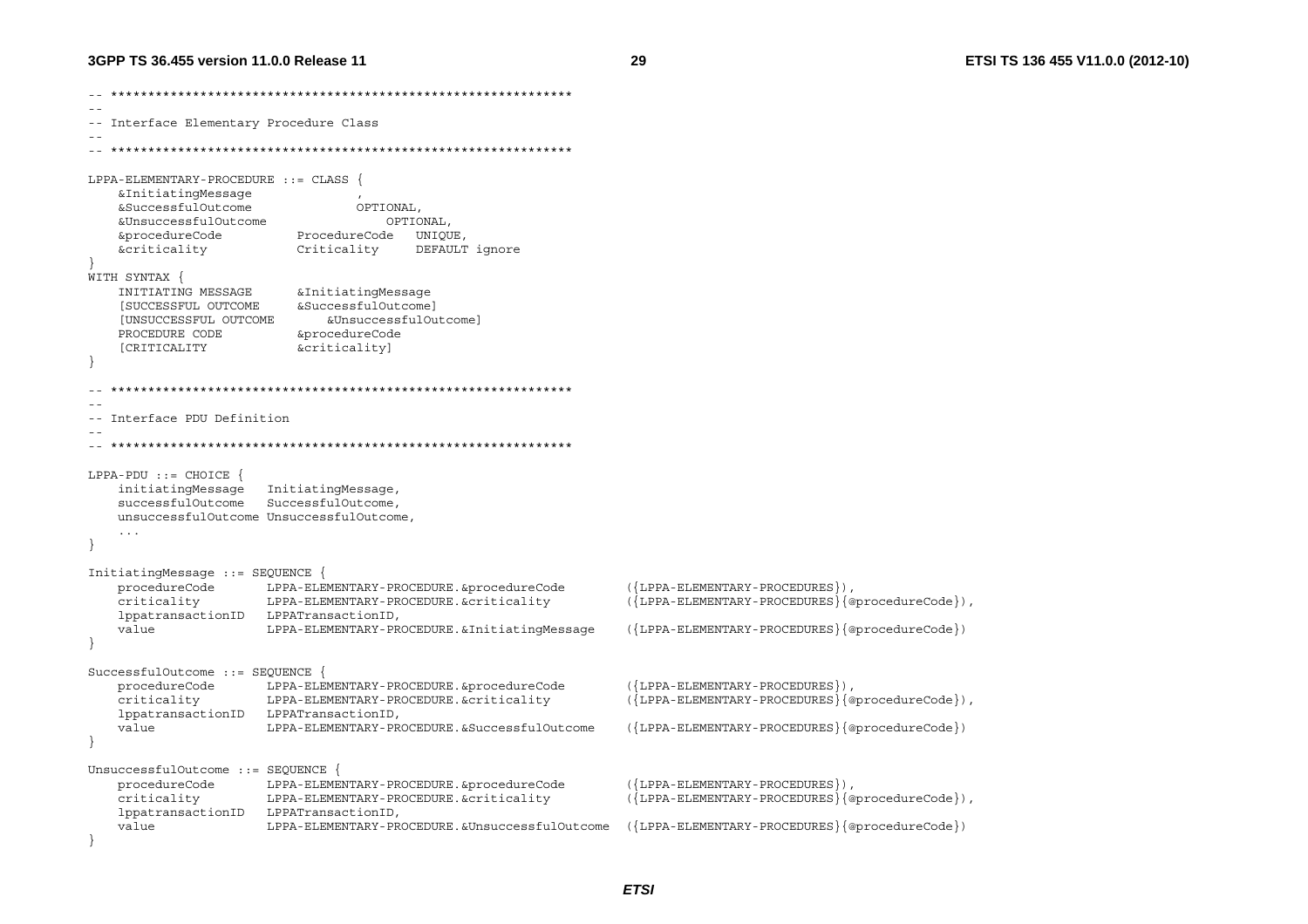```
\sim --- Interface Elementary Procedure List
\sim \simLPPA-ELEMENTARY-PROCEDURES LPPA-ELEMENTARY-PROCEDURE ::LPPA-ELEMENTARY-PROCEDURES-CLASS-1
   LPPA-ELEMENTARY-PROCEDURES-CLASS-2
   \sim \sim \sim\lambdaLPPA-ELEMENTARY-PROCEDURES-CLASS-1 LPPA-ELEMENTARY-PROCEDURE ::= {
   e-CIDMeasurementInitiation
   oTDOAInformationExchange,
   \sim .
\rightarrowLPPA-ELEMENTARY-PROCEDURES-CLASS-2 LPPA-ELEMENTARY-PROCEDURE : := \{e-CIDMeasurementFailureIndication
   e-CIDMeasurementReport
   e-CIDMeasurementTermination
   errorIndication
   privateMessage
   \sim .
  \sim --- Interface Elementary Procedures
\sim \sime-CIDMeasurementInitiation LPPA-ELEMENTARY-PROCEDURE ::=INITIATING MESSAGE E-CIDMeasurementInitiationRequest
   SUCCESSFUL OUTCOME
                     E-CIDMeasurementInitiationResponse
   UNSUCCESSFUL OUTCOME E-CIDMeasurementInitiationFailure
   PROCEDURE CODE
                      id-e-CIDMeasurementInitiation
   CRITICALITY
                      reject
- }
e-CIDMeasurementFailureIndication LPPA-ELEMENTARY-PROCEDURE : = \{INITIATING MESSAGE F-CIDMeasurementFailureIndication
   PROCEDURE CODE
                     id-e-CIDMeasurementFailureIndication
   CRITICALITY
                       ignore
\rightarrowe-CIDMeasurementReport LPPA-ELEMENTARY-PROCEDURE ::= {
   INITIATING MESSAGE E-CIDMeasurementReport
                       id-e-CIDMeasurementReport
   PROCEDURE CODE
   CRITICALITY
                       ignore
```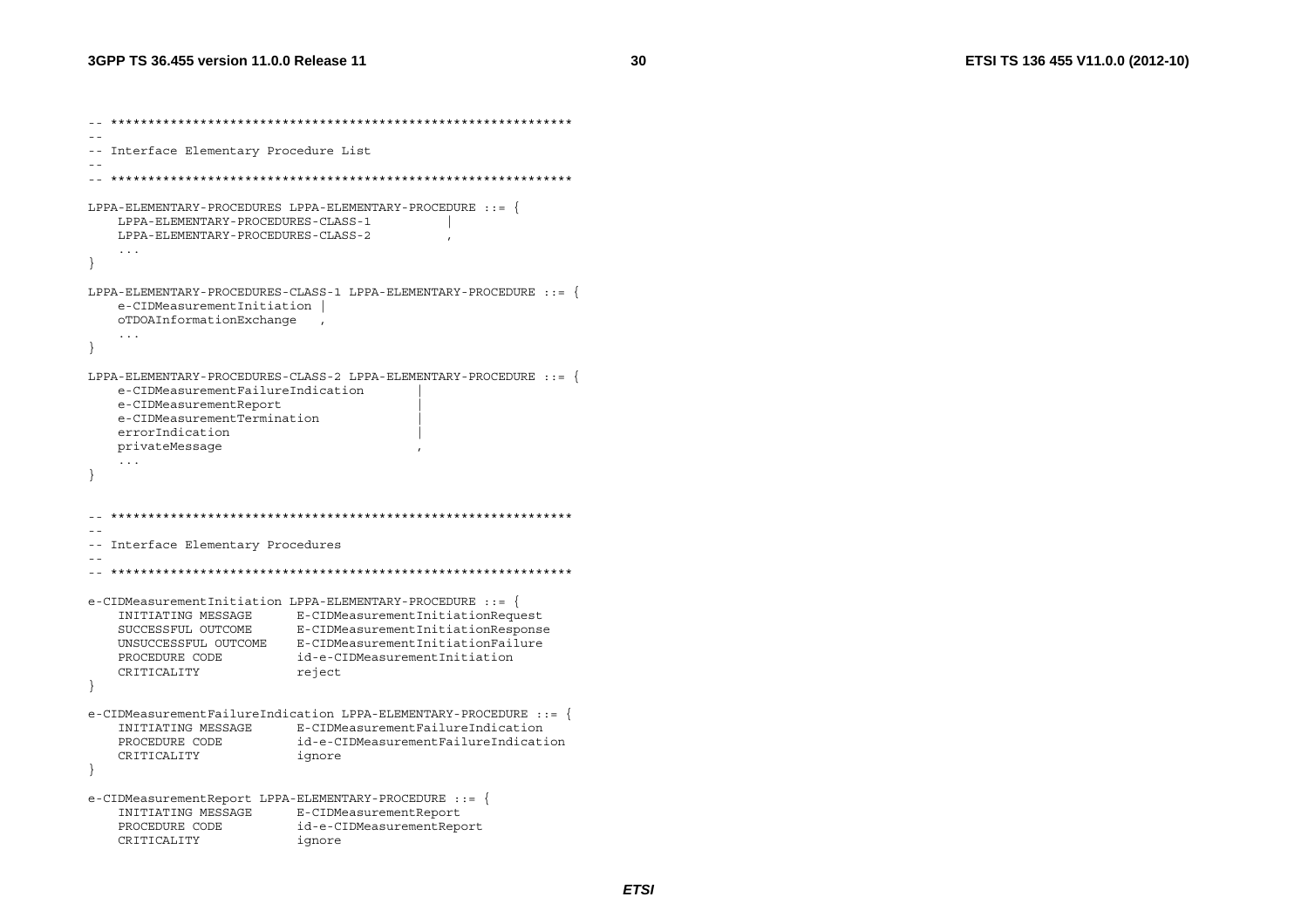```
\rightarrowe-CIDMeasurementTermination LPPA-ELEMENTARY-PROCEDURE ::= {
    INITIATING MESSAGE E-CIDMeasurementTerminationCommand
    PROCEDURE CODE
                        id-e-CIDMeasurementTermination
    CRITICALITY
                        reject
\mathcal{L}OTDOAInformationExchange LPPA-ELEMENTARY-PROCEDURE : :=INITIATING MESSAGE OTDOAInformationRequest
   SUCCESSFUL OUTCOME OTDOAInformationResponse
   PROCEDURE CODE
                        id-oTDOAInformationExchange
    CRITICALITY
                        reject
\rightarrowerrorIndication LPPA-ELEMENTARY-PROCEDURE ::= {
    INITIATING MESSAGE ErrorIndication
                        id-errorIndication
   PROCEDURE CODE
    CRITICALITY
                        ignore
\rightarrowprivateMessage
               LPPA - ELEMENTARY - PROCEDURE :: =INITIATING MESSAGE PrivateMessage
    PROCEDURE CODE
                        id-privateMessage
    CRITICALITY
                          ignore
\overline{\phantom{a}}
```

```
END
```
#### **PDU Definitions** 9.3.4

 $\sim$   $\sim$ -- PDU definitions for LPPa.  $\sim$   $-$ LPPA-PDU-Contents { itu-t (0) identified-organization (4) etsi (0) mobileDomain (0) eps-Access (21) modules (3) lppa (6) version1 (1) lppa-PDU-Contents (1) DEFINITIONS AUTOMATIC TAGS  $\cdot$  = **BEGIN**  $\sim$   $-$ -- IE parameter types from other modules.  $\sim$   $-$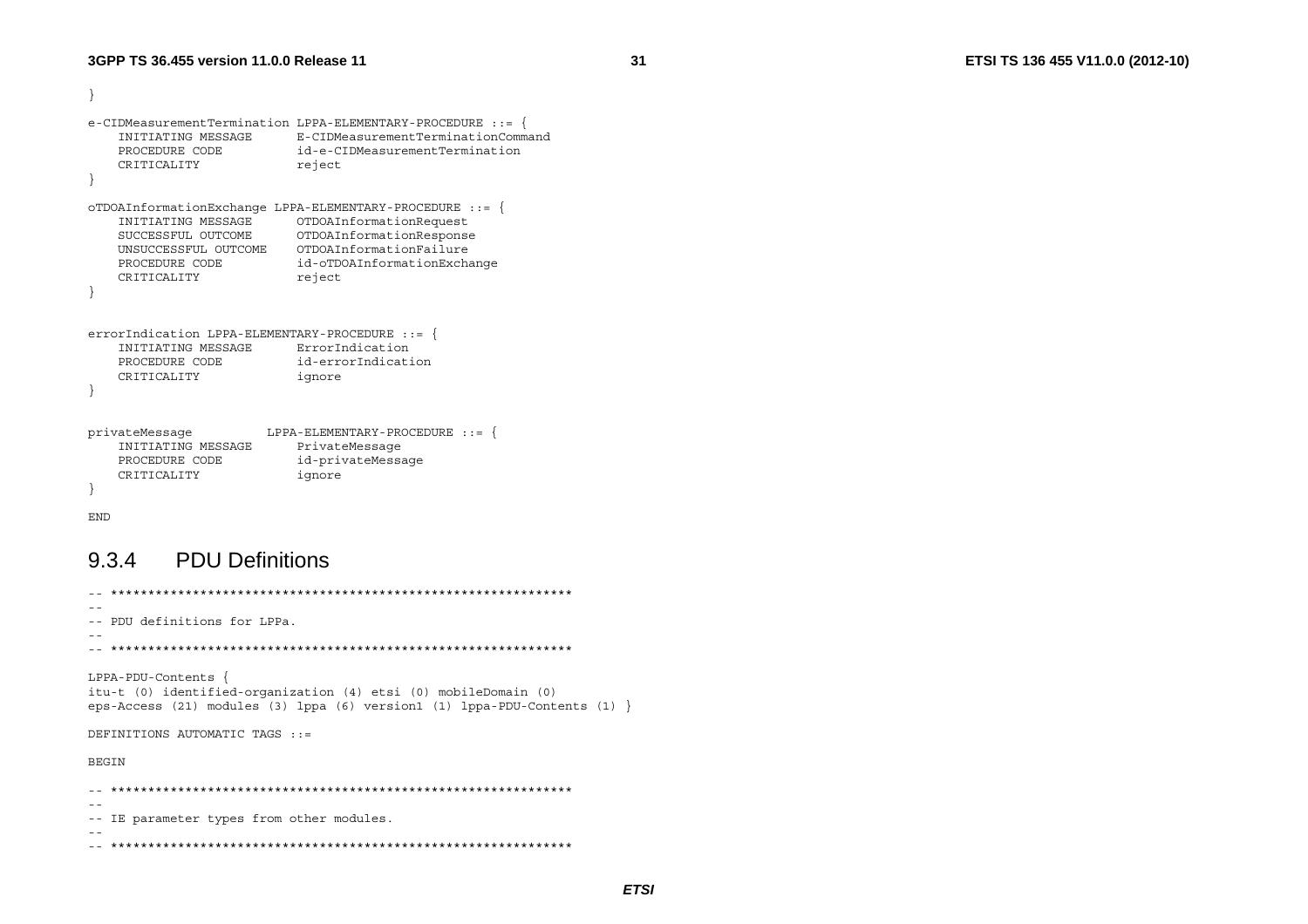```
IMPORTS
```
Cause. CriticalityDiagnostics, E-CID-MeasurementResult, OTDOACells. OTDOA-Information-Item, Measurement-ID, MeasurementPeriodicity, MeasurementQuantities, ReportCharacteristics

#### FROM LPPA-IES

```
PrivateIE-Container{},
    ProtocolExtensionContainer{},
    ProtocolIE-Container{},
    ProtocolIE-ContainerList\},ProtocolIE-ContainerPair\{,
    ProtocolIE-ContainerPairList{},
    ProtocolIE-Single-Container{}LPPA-PRIVATE-IES,
    LPPA-PROTOCOL-EXTENSION,
    LPPA-PROTOCOL-IES,
    LPPA-PROTOCOL-IES-PAIR
FROM LPPA-Containers
```

```
maxnoOTDOAtypes,
id-Cause,
id-CriticalityDiagnostics,
id-E-SMLC-UE-Measurement-ID,
id-OTDOACells,
id-OTDOA-Information-Type-Group,
id-OTDOA-Information-Type-Item,
id-ReportCharacteristics,
id-MeasurementPeriodicity,
id-MeasurementOuantities,
id-eNB-UE-Measurement-ID,
id-E-CID-MeasurementResult
```

```
FROM LPPA-Constants;
```

```
\sim \sim-- E-CID MEASUREMENT INITIATION REQUEST
\sim -E-CIDMeasurementInitiationRequest ::= SEQUENCE {
                       ProtocolIE-Container
                                        {E-CIDMeasurementInitiationRequest-IES},
  protocolIEs
  \sim 100 km ^{-1}
```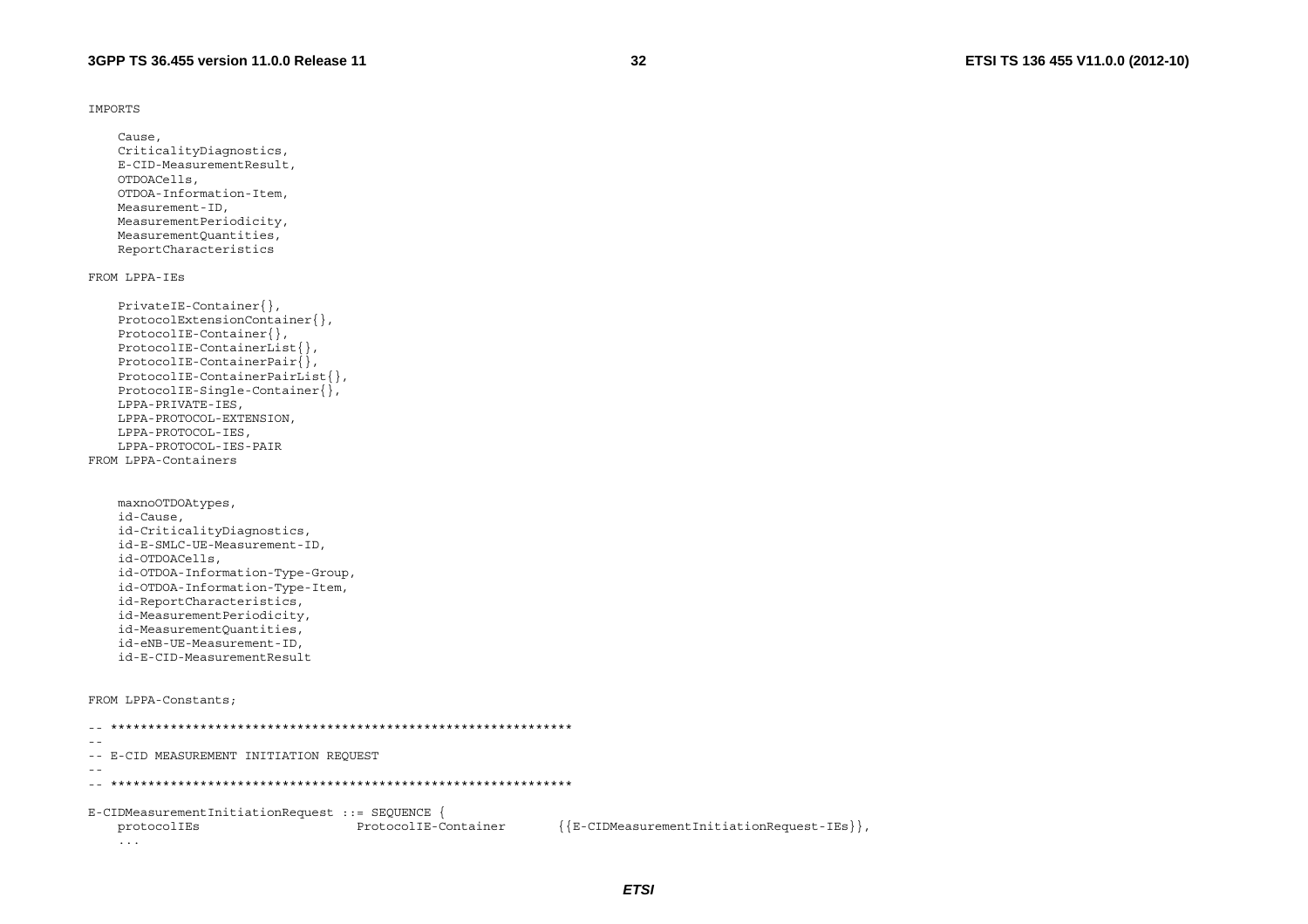E-CIDMeasurementInitiationRequest-IEs LPPA-PROTOCOL-IES ::= { ID id-E-SMLC-UE-Measurement-ID CRITICALITY reject TYPE Measurement-ID PRESENCE mandatory ID id-ReportCharacteristics CRITICALITY reject TYPE ReportCharacteristics PRESENCE mandatory ID id-MeasurementPeriodicity CRITICALITY reject TYPE MeasurementPeriodicity PRESENCE conditional} -- The IE shall be present if the Report Characteritics IE is set to 'periodic' --{ ID id-MeasurementOuantities CRITICALITY reject TYPE MeasurementOuantities PRESENCE mandatory}  $\ldots$  $\sim$   $-$ -- E-CID MEASUREMENT INITIATION RESPONSE  $E$ -CIDMeasurementInitiationResponse ::= SEOUENCE {  ${E-CIDMeasurementInitializer In the space-IEs}$ , protocolIEs ProtocolIE-Container  $\sim$   $\sim$   $\sim$ E-CIDMeasurementInitiationResponse-IEs LPPA-PROTOCOL-IES ::= { ID id-E-SMLC-UE-Measurement-ID CRITICALITY reject TYPE Measurement-ID PRESENCE mandatory ID id-eNB-UE-Measurement-ID CRITICALITY reject TYPE Measurement-ID PRESENCE mandatory ID id-E-CID-MeasurementResult CRITICALITY ignore TYPE E-CID-MeasurementResult PRESENCE optional} ID id-CriticalityDiagnostics CRITICALITY ignore TYPE CriticalityDiagnostics PRESENCE optional}  $\overline{\phantom{a}1}$  $\sim$   $-$ -- E-CID MEASUREMENT INITIATION FAILURE E-CIDMeasurementInitiationFailure ::= SEQUENCE { ProtocolIE-Container  ${E-CIDMeasurementInitializer ion Failure-IES}.$ protocolIEs  $\ddots$  . E-CIDMeasurementInitiationFailure-IEs LPPA-PROTOCOL-IES ::= { ID id-E-SMLC-UE-Measurement-ID CRITICALITY reject TYPE Measurement-ID PRESENCE mandatory} ID id-Cause CRITICALITY ignore TYPE Cause PRESENCE mandatory } | ID id-CriticalityDiagnostics CRITICALITY ignore TYPE CriticalityDiagnostics PRESENCE optional },  $\sim$   $\sim$   $\sim$  $\overline{\phantom{a}}$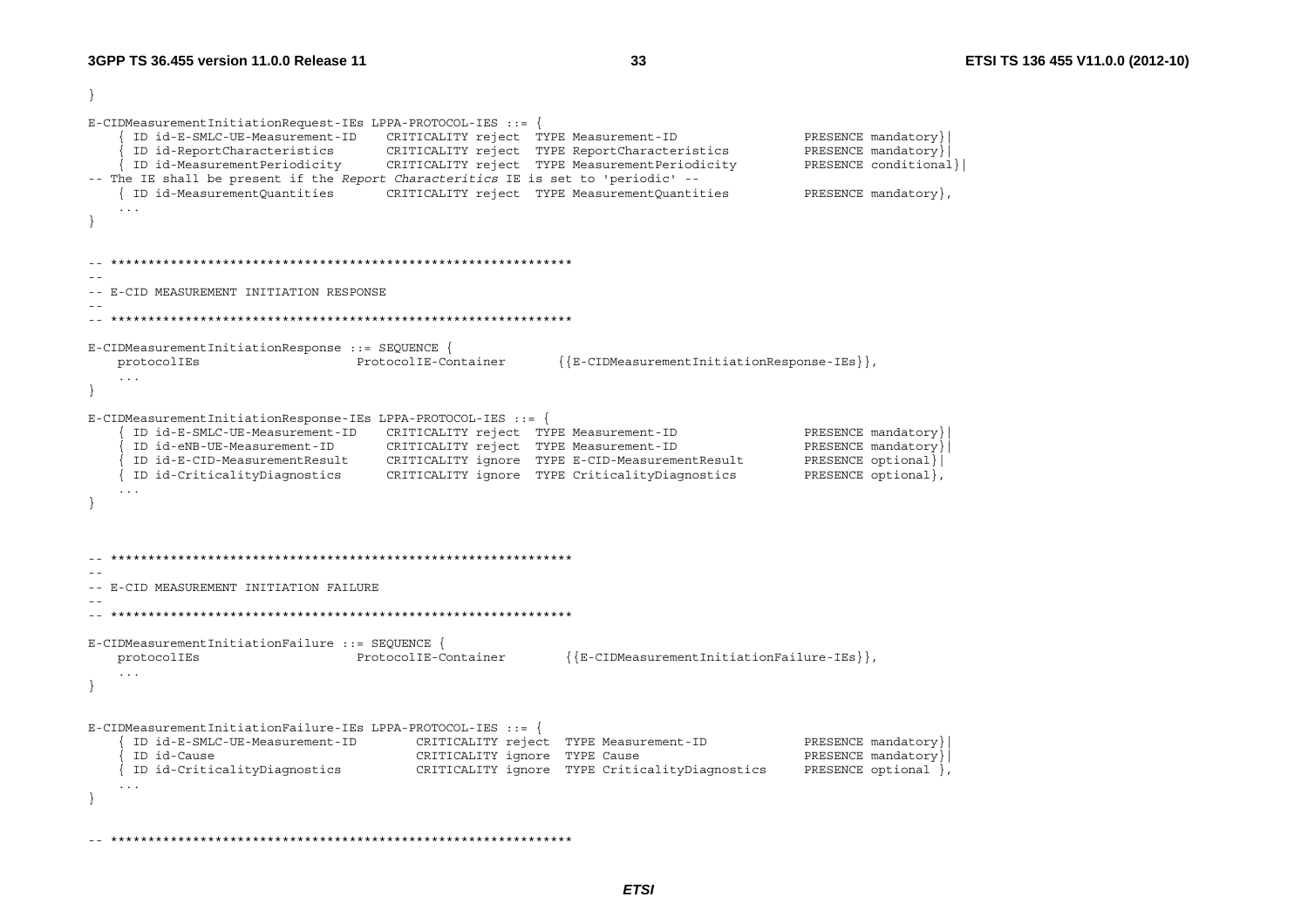```
\sim --- E-CID MEASUREMENT FAILURE INDICATION
E-CIDMeasurementFailureIndication ::= SEQUENCE {
                                ProtocolTE-Container
                                                          {{E-CIDMeasurementFailureIndication-IEs}}
   protocolIEs
   \sim .
\rightarrowE-CIDMeasurementFailureIndication-IEs LPPA-PROTOCOL-IES ::= {
     ID id-E-SMLC-UE-Measurement-ID
                                       CRITICALITY reject TYPE Measurement-ID
                                                                                       PRESENCE mandatory}
     ID id-eNB-UE-Measurement-ID
                                       CRITICALITY reject TYPE Measurement-ID
                                                                                       PRESENCE mandatory}
   { ID id-Cause
                                        CRITICALITY ignore TYPE Cause
                                                                                       PRESENCE mandatory },
   \sim \sim \sim\lambda\sim \sim-- E-CID MEASUREMENT REPORT
\sim -E-CIDMeasurementReport ::= SEQUENCE {
   protocolIEs
                                ProtocolIE-Container
                                                          \{E-CIDMeasurementReport-IES\},
   \ldots\mathfrak{r}E-CIDMeasurementReport-IEs LPPA-PROTOCOL-IES ::= \{ID id-E-SMLC-UE-Measurement-ID CRITICALITY reject TYPE Measurement-ID
                                                                                       PRESENCE mandatory}
     ID 10-E-STIE VI NOTE:<br>ID id-eNB-UE-Measurement-ID CRITICALITY reject TIFE FOUND INTERNATIONAL CRITICALITY<br>Th id F-CID-MeasurementResult CRITICALITY ignore TYPE E-CID-MeasurementResult
                                                                                       PRESENCE mandatory }
    { ID id-E-CID-MeasurementResult
                                                                                       PRESENCE mandatory },
  \sim --- E-CID MEASUREMENT TERMINATION
\sim -E-CIDMeasurementTerminationCommand ::= SEQUENCE {
                                                          \{E-CIDMeasurement TerminationCommand-IES\},
   protocolIEs
                            ProtocolIE-Container
   \ldots\rightarrowE-CIDMeasurementTerminationCommand-IEs LPPA-PROTOCOL-IES ::= {
     ID id-E-SMLC-UE-Measurement-ID CRITICALITY reject TYPE Measurement-ID
                                                                                       PRESENCE mandatory }
    { ID id-eNB-UE-Measurement-ID
                                     CRITICALITY reject TYPE Measurement-ID
                                                                                       PRESENCE mandatory },
   \sim \sim \sim- }
```
**ETSI**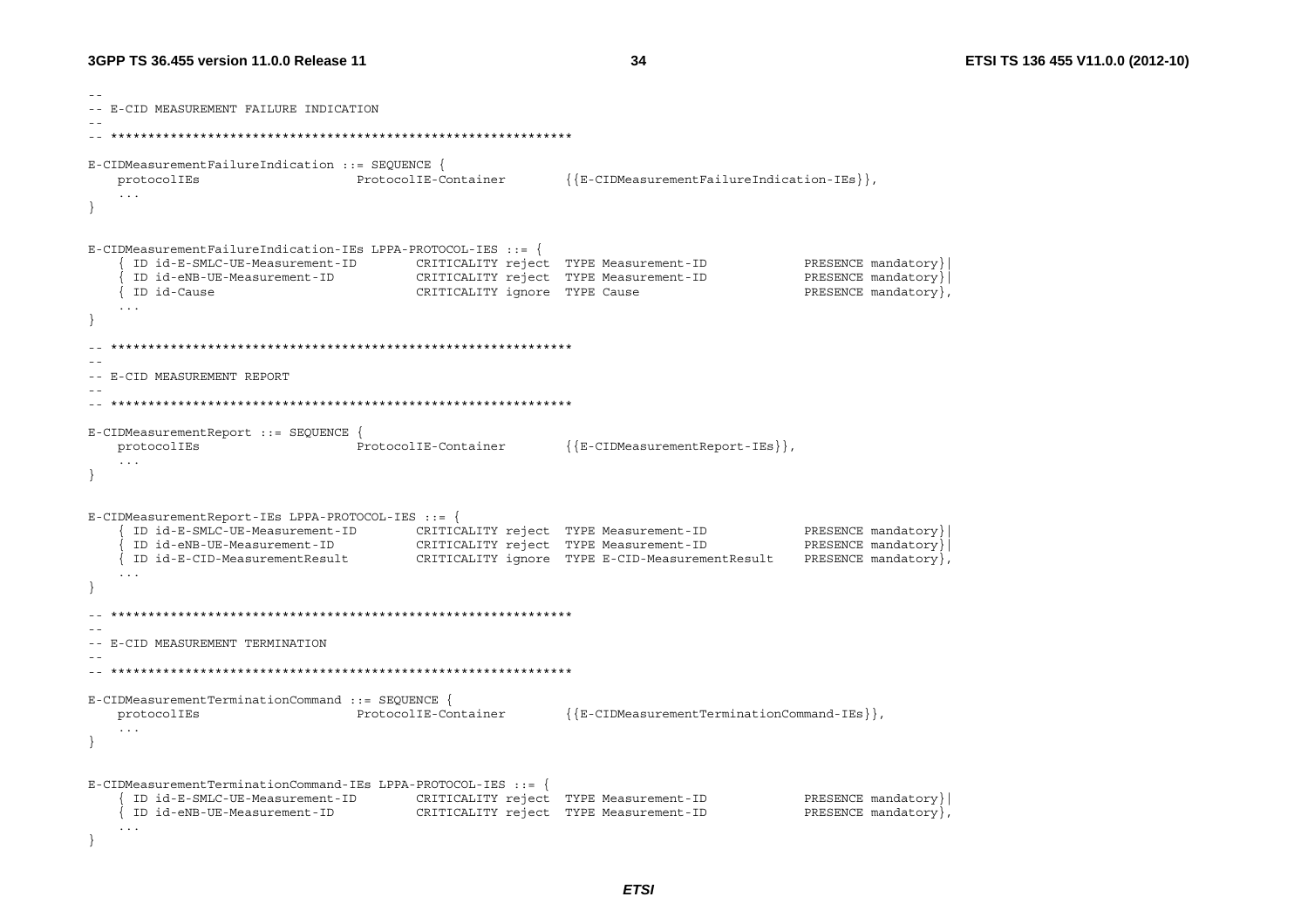ETSI TS 136 455 V11.0.0 (2012-10)

```
\sim --- OTDOA INFORMATION REQUEST
  OTDOAInformationRequest ::= SEQUENCE {
   protocolIEs
                              ProtocolIE-Container
                                                     \{\{\texttt{OTDOAlnformationRequest-IES}\}\}\,
   \sim 10\rightarrowOTDOAInformationRequest-IEs LPPA-PROTOCOL-IES ::= {
   { ID id-OTDOA-Information-Type-Group
                                   CRITICALITY reject TYPE OTDOA-Information-Type
                                                                                     PRESENCE mandatory }
   \ldots\lambdaOTDOA-Information-Type ::= SEOUENCE (SIZE(1..maxnoOTDOAtypes)) OF ProtocolIE-Single-Container { { OTDOA-Information-TypeIEs} }
OTDOA-Information-TypeIEs LPPA-PROTOCOL-IES ::= {
   { ID id-OTDOA-Information-Type-Item CRITICALITY reject TYPE OTDOA-Information-Type-Item PRESENCE mandatory },
   \ldots\rightarrowOTDOA-Information-Type-Item ::= SEQUENCE {
   oTDOA-Information-Type-Item OTDOA-Information-Item,
   iE-Extensions
                              ProtocolExtensionContainer { { OTDOA-Information-Type-ItemExtIEs} } OPTIONAL,
   \sim .
- }
OTDOA-Information-Type-ItemExtIEs LPPA-PROTOCOL-EXTENSION ::\ldots- --- OTDOA INFORMATION RESPONSE
\sim -OTDOAInformationResponse ::= SEQUENCE {
                                                     \{\{\texttt{OTDOA}InformationResponse-IES\}\}\,protocolIEs
                   ProtocolIE-Container
   \sim \sim \simOTDOAInformationResponse-IEs LPPA-PROTOCOL-IES ::= {
    ID id-OTDOACells
                                    CRITICALITY ignore TYPE OTDOACells
                                                                                 PRESENCE mandatory }
                              CRITICALITY ignore TYPE CriticalityDiagnostics
   { ID id-CriticalityDiagnostics
                                                                                 PRESENCE optional },
   \ddotsc\overline{\phantom{a}}\sim -
```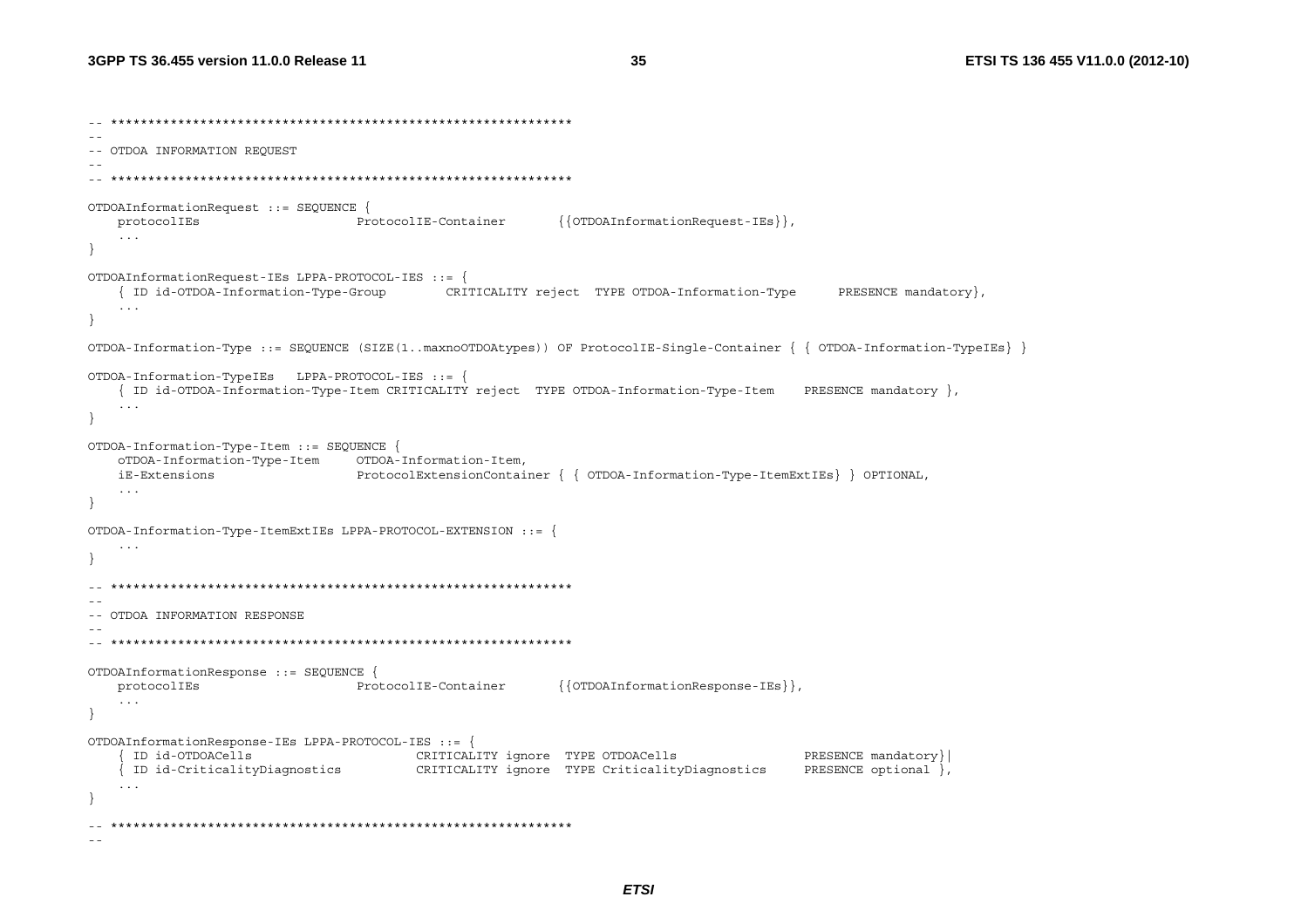#### 3GPP TS 36.455 version 11.0.0 Release 11

36

-- OTDOA INFORMATION FAILURE  $\sim$   $\sim$ OTDOAInformationFailure ::= SEOUENCE { {{OTDOAInformationFailure-IEs}} protocolIEs ProtocolIE-Container  $\sim 100$  $\mathcal{L}$ OTDOAInformationFailure-IEs LPPA-PROTOCOL-IES ::= { { ID id-Cause CRITICALITY ignore TYPE Cause PRESENCE mandatory } | { ID id-CriticalityDiagnostics CRITICALITY ignore TYPE CriticalityDiagnostics PRESENCE optional }  $\sim$   $\sim$   $\sim$  $\left\{ \right.$  $\sim$   $\sim$ -- ERROR INDICATION  $\sim$   $-$ ErrorIndication ::= SEOUENCE { protocolIEs  ${ErrorIndication-IES}$ , ProtocolIE-Container  $\sim 100$  $\rightarrow$ ErrorIndication-IEs LPPA-PROTOCOL-IES ::= { ID id-Cause CRITICALITY ignore TYPE Cause PRESENCE optional} | { ID id-CriticalityDiagnostics CRITICALITY ignore TYPE CriticalityDiagnostics PRESENCE optional },  $\sim 100$  $\rightarrow$  $\sim$   $-$ -- PRIVATE MESSAGE  $\sim$   $-$ PrivateMessage ::= SEQUENCE { privateIEs PrivateIE-Container {{PrivateMessage-IEs}},  $\sim 10$  $\left\{ \right.$ PrivateMessage-IEs LPPA-PRIVATE-IES ::= {  $\sim$   $\sim$   $\sim$  $\rightarrow$ **END**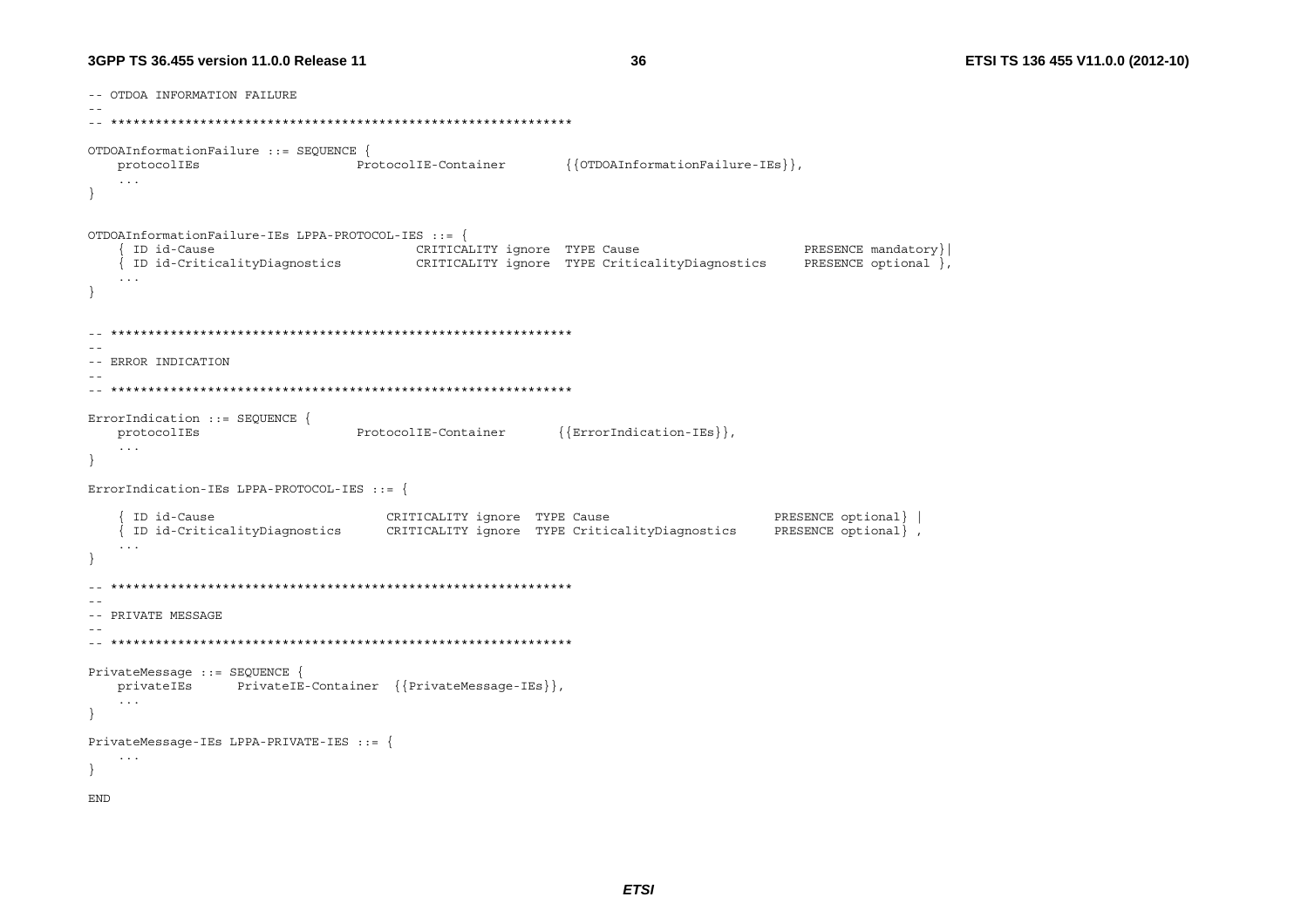| 9.3.5                                                                                                                                                    | <b>Information Element definitions</b>             |  |  |  |  |
|----------------------------------------------------------------------------------------------------------------------------------------------------------|----------------------------------------------------|--|--|--|--|
|                                                                                                                                                          |                                                    |  |  |  |  |
| -- Information Element Definitions                                                                                                                       |                                                    |  |  |  |  |
|                                                                                                                                                          |                                                    |  |  |  |  |
| $LPPA-IES$ {<br>itu-t (0) identified-organization (4) etsi (0) mobileDomain (0)<br>eps-Access (21) modules (3) $lppa$ (6) version1 (1) $lppa$ -IEs (2) } |                                                    |  |  |  |  |
|                                                                                                                                                          | DEFINITIONS AUTOMATIC TAGS ::=                     |  |  |  |  |
| <b>BEGIN</b>                                                                                                                                             |                                                    |  |  |  |  |
| IMPORTS                                                                                                                                                  |                                                    |  |  |  |  |
| id-MeasurementQuantities-Item,<br>maxCellineNB,<br>maxCellReport,<br>maxNrOfErrors,<br>maxNoMeas,<br>maxnoOTDOAtypes                                     |                                                    |  |  |  |  |
| FROM LPPA-Constants                                                                                                                                      |                                                    |  |  |  |  |
| Criticality,<br>LPPATransactionID,<br>ProcedureCode,<br>ProtocolIE-ID,<br>TriggeringMessage                                                              |                                                    |  |  |  |  |
| FROM LPPA-CommonDataTypes                                                                                                                                |                                                    |  |  |  |  |
| $ProtocolExtensionContainer\},$<br>$ProtocolIE-Single-Container\},$                                                                                      |                                                    |  |  |  |  |
| LPPA-PROTOCOL-EXTENSION,<br>LPPA-PROTOCOL-IES<br>FROM LPPA-Containers;                                                                                   |                                                    |  |  |  |  |
| $-- A$<br>$--$ B                                                                                                                                         |                                                    |  |  |  |  |
| $---$ C                                                                                                                                                  |                                                    |  |  |  |  |
| Cause $::=$ CHOICE $\{$<br>radioNetwork<br>protocol<br>misc<br>$\ddots$ .                                                                                | CauseRadioNetwork,<br>CauseProtocol,<br>CauseMisc, |  |  |  |  |
| ł                                                                                                                                                        |                                                    |  |  |  |  |

**ETSI**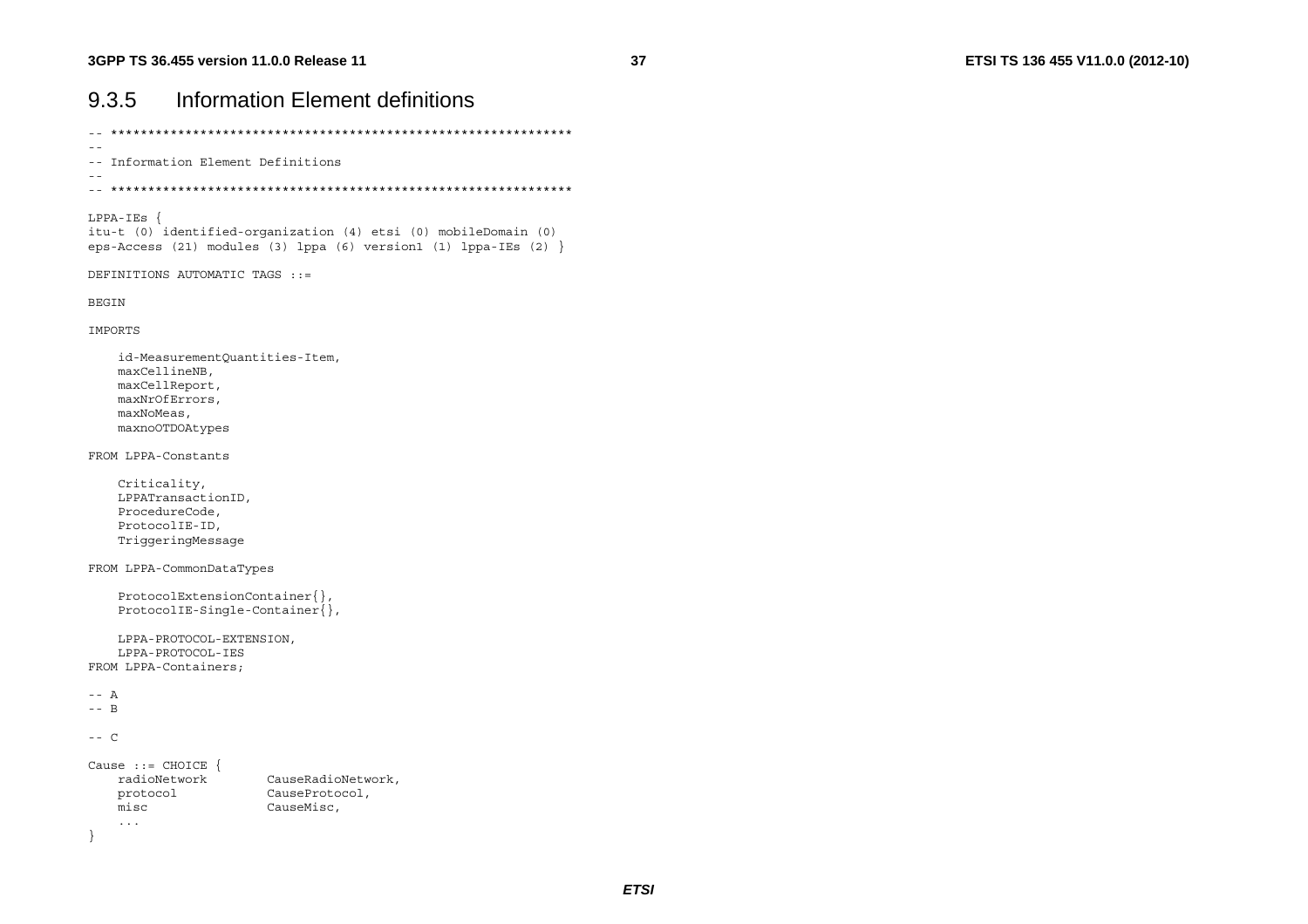```
CauseMisc ::= ENUMERATED { 
    unspecified, 
    ... } 
CauseProtocol ::= ENUMERATED { 
    transfer-syntax-error, 
    abstract-syntax-error-reject, 
    abstract-syntax-error-ignore-and-notify, 
    message-not-compatible-with-receiver-state, 
    semantic-error, 
    unspecified, 
    abstract-syntax-error-falsely-constructed-message, 
    ... } 
CauseRadioNetwork ::= ENUMERATED { 
    unspecified, 
    requested-item-not-supported, 
    requested-item-temporarily-not-available, 
 ... 
} 
CPLength ::= ENUMERATED { 
    normal, 
    extended, 
    ... } 
CriticalityDiagnostics ::= SEQUENCE { 
    procedureCode ProcedureCode OPTIONAL, 
    triggeringMessage TriggeringMessage OPTIONAL, 
   procedureCriticality Criticality Criticality Criticality OPTIONAL,
    lppatransactionID LPPATransactionID OPTIONAL, 
    iEsCriticalityDiagnostics CriticalityDiagnostics-IE-List OPTIONAL, 
    iE-Extensions ProtocolExtensionContainer { {CriticalityDiagnostics-ExtIEs} } OPTIONAL, 
    ... } 
CriticalityDiagnostics-ExtIEs LPPA-PROTOCOL-EXTENSION ::= { 
    ... } 
CriticalityDiagnostics-IE-List ::= SEQUENCE (SIZE (1..maxNrOfErrors)) OF 
    SEQUENCE { 
       iECriticality Criticality, 
       iE-ID ProtocolIE-ID, 
      typeOfError TypeOfError,
       iE-Extensions ProtocolExtensionContainer { {CriticalityDiagnostics-IE-List-ExtIEs} } OPTIONAL, 
       ... }
```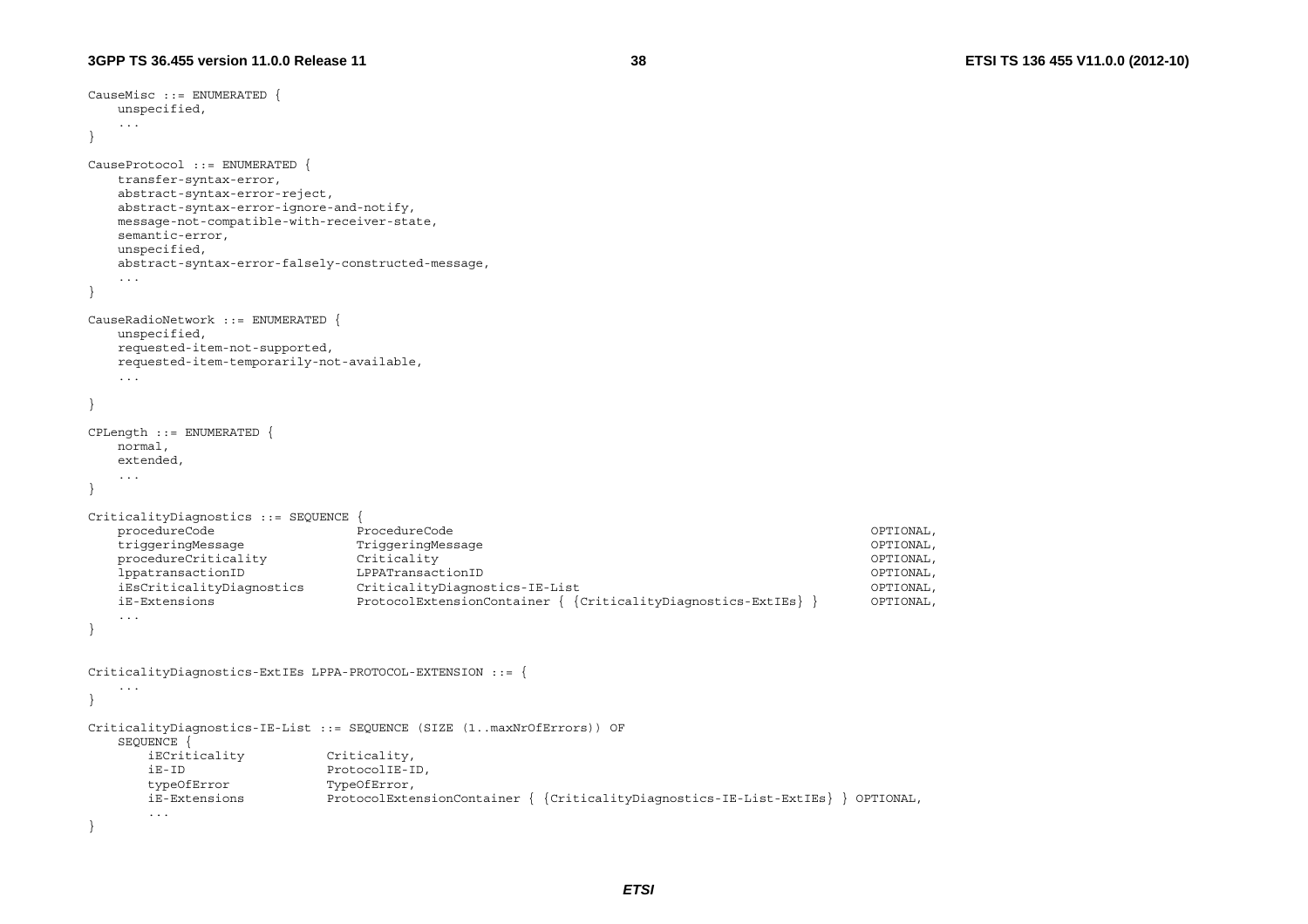```
CriticalityDiagnostics-IE-List-ExtIEs LPPA-PROTOCOL-EXTENSION ::= { 
     ... } 
-- D

-- E E-CID-MeasurementResult ::= SEQUENCE { 
    servingCell-ID ECGI,
    servingCellTAC TAC,
    e-UTRANAccessPointPosition E-UTRANAccessPointPosition OPTIONAL, 
     measuredResults MeasuredResults OPTIONAL, 
 ... 
} 
ECGI ::= SEQUENCE { 
    pLMN-Identity PLMN-Identity, 
                              EUTRANCellIdentifier,
    iE-Extensions ProtocolExtensionContainer { {ECGI-ExtIEs} } OPTIONAL, 
     ... } 
ECGI-ExtIEs LPPA-PROTOCOL-EXTENSION ::= { 
     ... } 
EUTRANCellIdentifier ::= BIT STRING (SIZE (28)) 
EARFCN ::= INTEGER (0..65535, ...) 
E-UTRANAccessPointPosition ::= SEQUENCE { 
   latitudeSign ENUMERATED {north, south},<br>latitude TNTEGER (0..8388607),
                             latitude INTEGER (0..8388607), 
    longitude INTEGER (-8388608..8388607), 
    directionOfAltitude ENUMERATED {height, depth},
   altitude INTEGER (0..32767),
    uncertaintySemi-major INTEGER (0..127),
    uncertaintySemi-minor INTEGER (0..127),
     orientationOfMajorAxis INTEGER (0..179), 
    uncertaintyAltitude INTEGER (0..127),<br>
confidence INTEGER (0..100).
                               confidence INTEGER (0..100), 
     ... } 
-- F -- G
-- H -- T
-- J 
-- K -- L -- M Measurement-ID ::= INTEGER (1..15, ...)
```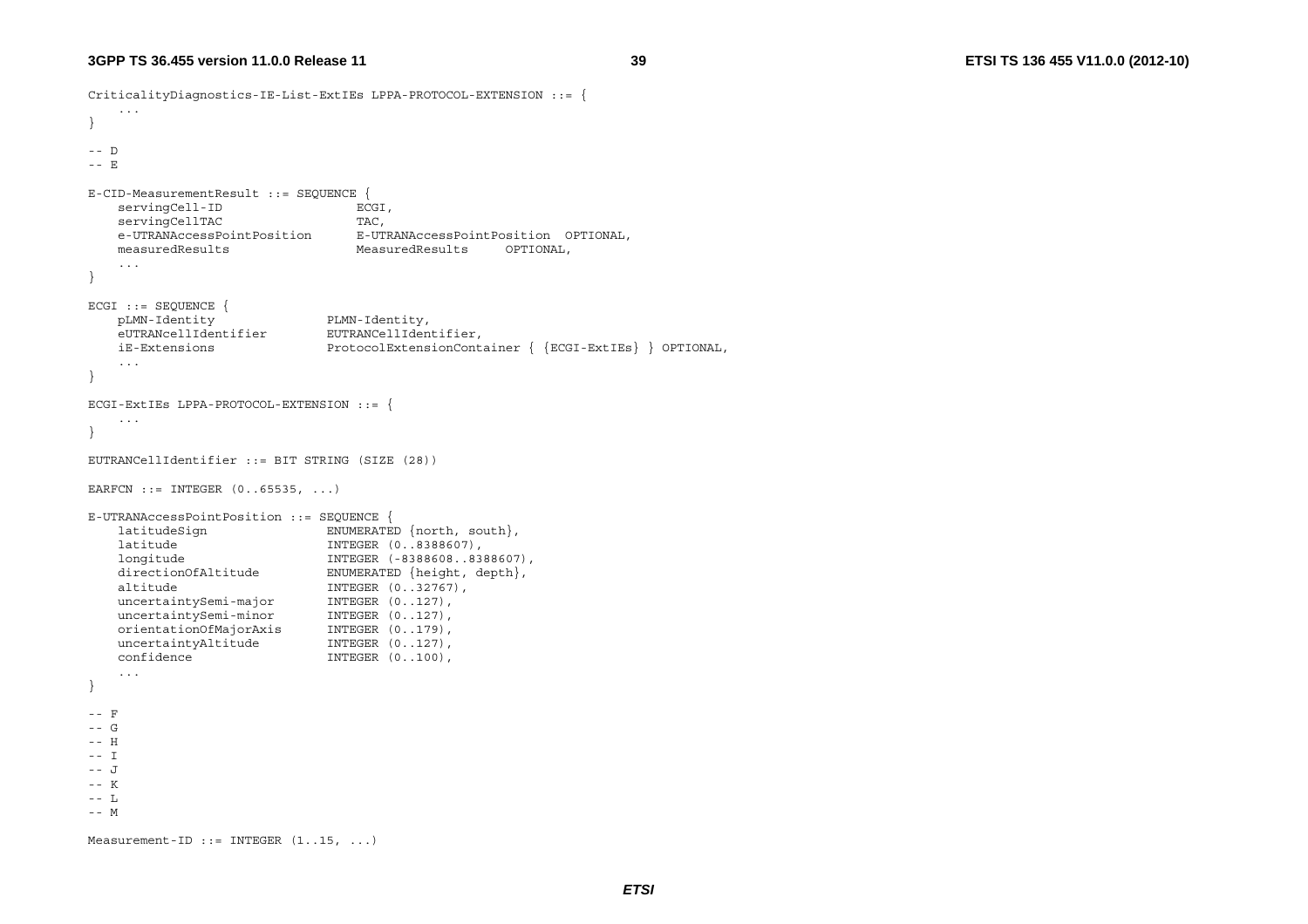```
MeasurementPeriodicity ::= ENUMERATED { 
     ms120, 
    ms240, 
     ms480, 
     ms640, 
     ms1024, 
    ms2048, 
     ms5120, 
     ms10240, 
     min1, 
     min6, 
     min12, 
     min30, 
     min60, 
     ... } 
MeasurementQuantities ::= SEQUENCE (SIZE (1.. maxNoMeas)) OF ProtocolIE-Single-Container { {MeasurementQuantities-ItemIEs} } 
MeasurementQuantities-ItemIEs LPPA-PROTOCOL-IES ::= { 
     { ID id-MeasurementQuantities-Item CRITICALITY reject TYPE MeasurementQuantities-Item PRESENCE mandatory } 
} 
MeasurementQuantities-Item ::= SEQUENCE { 
     measurementQuantitiesValue MeasurementQuantitiesValue, 
     iE-Extensions ProtocolExtensionContainer { { MeasurementQuantitiesValue-ExtIEs} } OPTIONAL, 
     ... } 
MeasurementQuantitiesValue-ExtIEs LPPA-PROTOCOL-EXTENSION ::= { 
     ... } 
MeasurementQuantitiesValue ::= ENUMERATED { 
     cell-ID, 
     angleOfArrival, 
     timingAdvanceType1, 
     timingAdvanceType2, 
     rSRP, 
     rSRQ, 
     ... } 
MeasuredResults ::= SEQUENCE (SIZE (1.. maxNoMeas)) OF MeasuredResultsValue 
MeasuredResultsValue ::= CHOICE { 
    valueAngleOfArrival INTEGER (0..719),
    valueTimingAdvanceType1 INTEGER (0..7690),
    valueTimingAdvanceType2 INTEGER (0..7690),<br>resultRSRP
                                   ResultRSRP,
    resultRSRQ ResultRSRQ,
     ...
```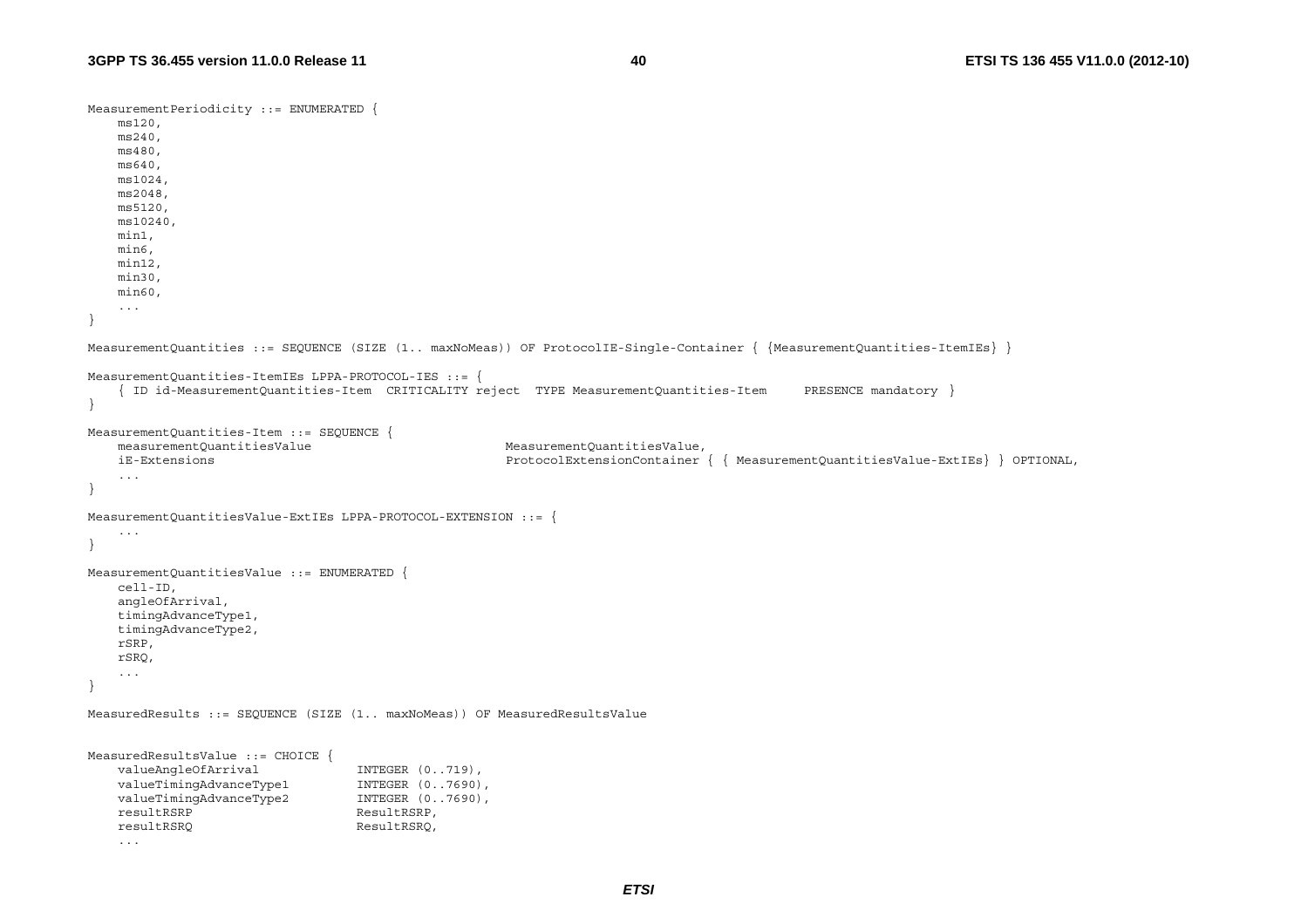```
} 
-- N NumberOfAntennaPorts ::= ENUMERATED { 
        n1-or-n2, 
        n4, 
         ... } 
NumberOfDlFrames ::= ENUMERATED { 
        sf1, 
        sf2, 
        sf4, 
        sf6, 
         ... } 
-- O
OTDOACells ::= SEQUENCE (SIZE (1.. maxCellineNB)) OF SEQUENCE { 
    oTDOACellInfo OTDOACell-Information, 
    iE-Extensions ProtocolExtensionContainer { {OTDOACells-ExtIEs} } OPTIONAL, 
     ... } 
OTDOACells-ExtIEs LPPA-PROTOCOL-EXTENSION ::= { 
     ... } 
OTDOACell-Information ::= SEQUENCE (SIZE (1..maxnoOTDOAtypes)) OF OTDOACell-Information-Item 
OTDOACell-Information-Item ::= CHOICE { 
   pCI PCI,
     cellId ECGI, 
     tAC TAC, 
    eARFCN EARFCN,
   pRS-Bandwidth PRS-Bandwidth,<br>pRS-ConfigurationIndex PRS-Configuration-Index,
   pRS-ConfigurationIndex
   cPLength<br>
numberOfDlFrames<br>
NumberOfD
                              NumberOfDlFrames,
     numberOfAntennaPorts NumberOfAntennaPorts, 
     sFNInitialisationTime SFNInitialisationTime, 
     e-UTRANAccessPointPosition E-UTRANAccessPointPosition, 
     ..., 
     pRSMutingConfiguration PRSMutingConfiguration 
} 
OTDOA-Information-Item ::= ENUMERATED { 
        pci, 
        cellid, 
        tac, 
        earfcn, 
        prsBandwidth,
```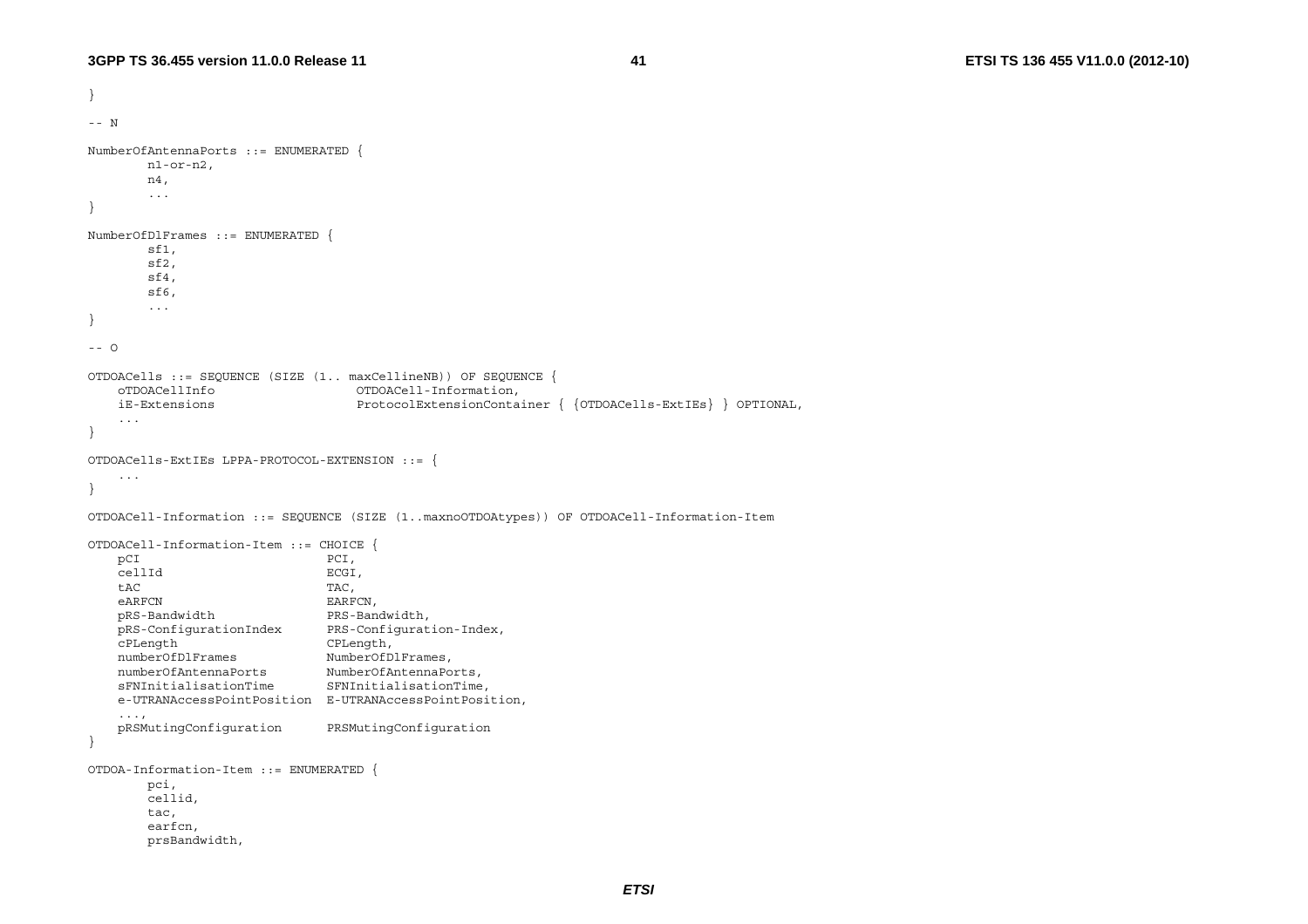```
 prsConfigIndex, 
        cpLength, 
        noDlFrames, 
        noAntennaPorts, 
        sFNInitTime, 
        ..., 
        e-UTRANAccessPointPosition, 
        prsmutingconfiguration 
} 
-- P
PCI ::= INTEGER (0..503, ...)PLMN-Identity ::= OCTET STRING (SIZE(3)) 
PRS-Bandwidth ::= ENUMERATED { 
        bw6, 
        bw15, 
        bw25, 
        bw50, 
        bw75, 
        bw100, 
 ... 
} 
PRS-Configuration-Index ::= INTEGER (0..4095, ...) 
PRSMutingConfiguration ::= CHOICE { 
    two BIT STRING (SIZE (2)), 
    four BIT STRING (SIZE (4)),
   eight BIT STRING (SIZE (8)),
   sixteen BIT STRING (SIZE (16)),
 ... 
} 
-- Q
-- R ReportCharacteristics ::= ENUMERATED { 
    onDemand, 
    periodic, 
 ... 
} 
ResultRSRP ::= SEQUENCE (SIZE (1.. maxCellReport)) OF ResultRSRP-Item 
ResultRSRP-Item ::= SEQUENCE { 
    pCI PCI, 
    eARFCN EARFCN,
     eCGI ECGI OPTIONAL, 
     valueRSRP ValueRSRP, 
     iE-Extensions ProtocolExtensionContainer { { ResultRSRP-Item-ExtIEs} } OPTIONAL,
```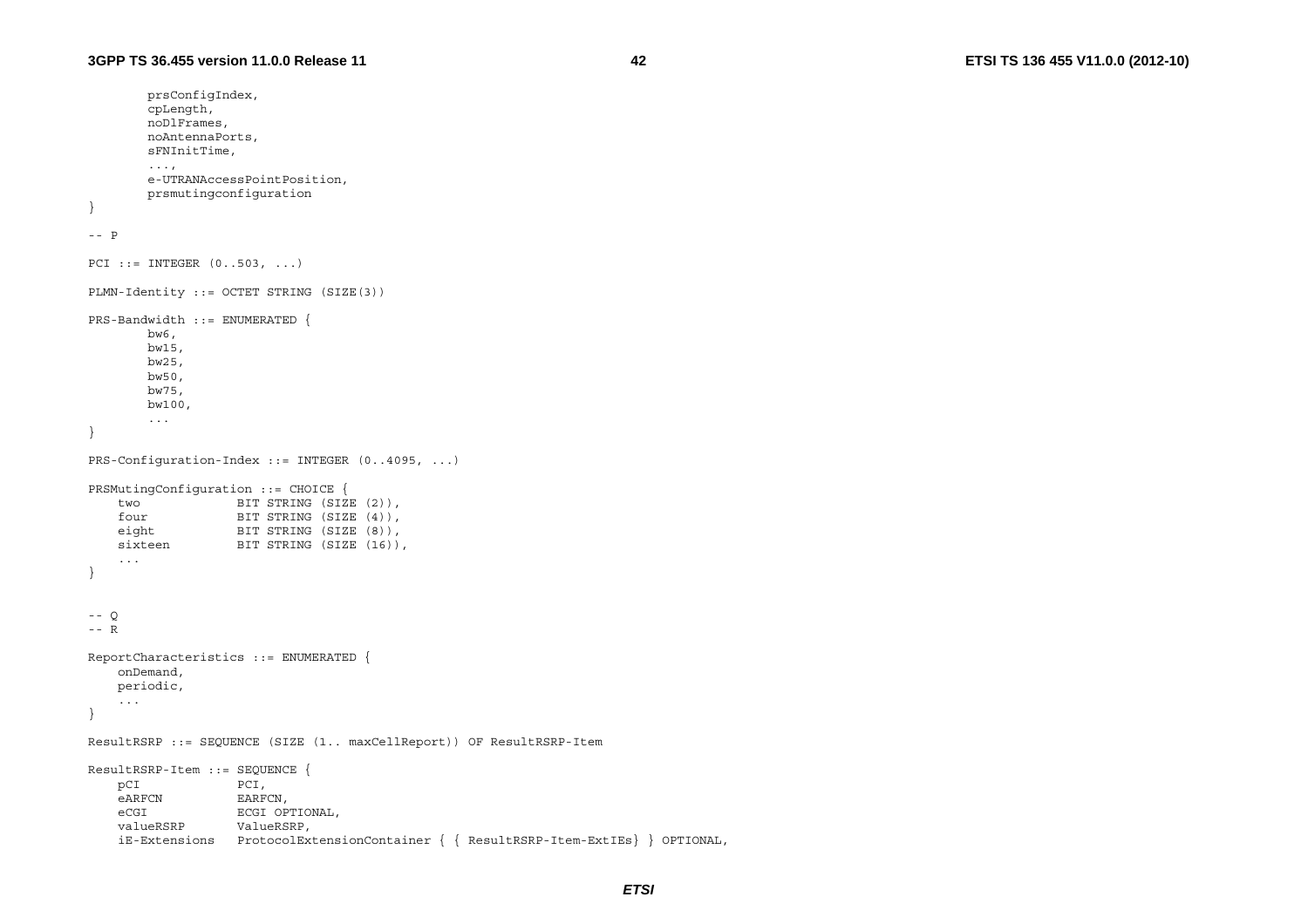**43 ETSI TS 136 455 V11.0.0 (2012-10)**

```
 ... 
} 
ResultRSRP-Item-ExtIEs LPPA-PROTOCOL-EXTENSION ::= { 
 ... 
} 
ResultRSRQ ::= SEQUENCE (SIZE (1.. maxCellReport)) OF ResultRSRQ-Item 
ResultRSRQ-Item ::= SEQUENCE { 
    pCI PCI, 
   eARFCN EARFCN,
    eCGI ECGI OPTIONAL, 
    valueRSRQ ValueRSRQ, 
    iE-Extensions ProtocolExtensionContainer { { ResultRSRQ-Item-ExtIEs} } OPTIONAL, 
     ... } 
ResultRSRQ-Item-ExtIEs LPPA-PROTOCOL-EXTENSION ::= { 
 ... 
} 
-- S SFNInitialisationTime ::= BIT STRING (SIZE (64)) 
- - T
TAC ::= OCTET STRING (SIZE(2)) 
TypeOfError ::= ENUMERATED { 
    not-understood, 
    missing, 
 ... 
} 
-- U

-- V ValueRSRP ::= INTEGER (0..97, ...)ValueRSRQ ::= INTEGR (0..34, ...)-- W 
-- X -- Y -- Z END
```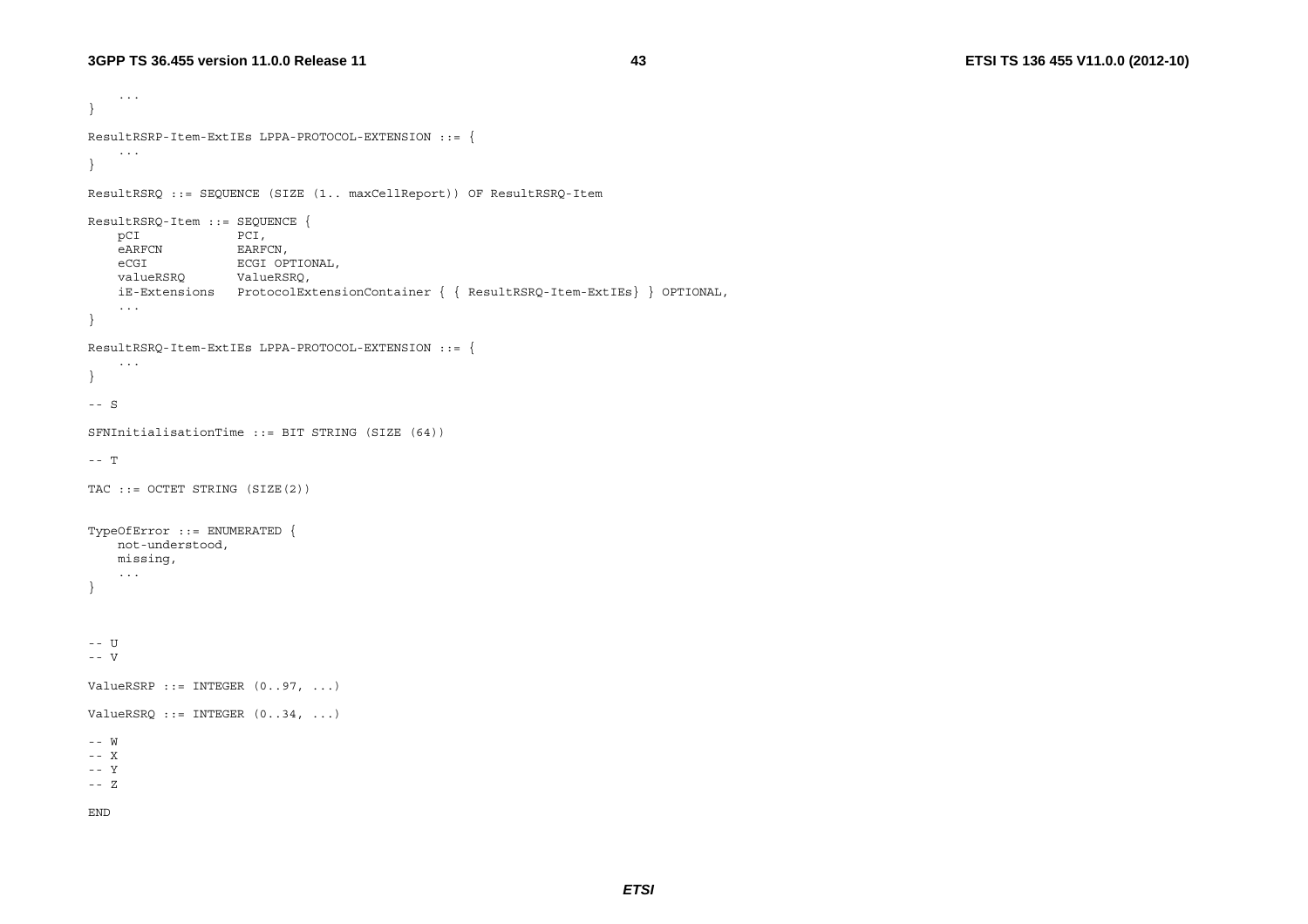| <b>Common definitions</b><br>9.3.6                                                                                                                                                |
|-----------------------------------------------------------------------------------------------------------------------------------------------------------------------------------|
|                                                                                                                                                                                   |
| -- Common definitions                                                                                                                                                             |
|                                                                                                                                                                                   |
| LPPA-CommonDataTypes {<br>itu-t (0) identified-organization (4) etsi (0) mobileDomain (0)<br>eps-Access (21) modules (3) $lppa$ (6) version1 (1) $lppa$ -CommonDataTypes (3) $\}$ |
| DEFINITIONS AUTOMATIC TAGS ::=                                                                                                                                                    |
| <b>BEGIN</b>                                                                                                                                                                      |
|                                                                                                                                                                                   |
| -- Extension constants                                                                                                                                                            |
|                                                                                                                                                                                   |
| maxPrivateIEs<br>INTEGER $::= 65535$<br>maxProtocolExtensions<br>INTEGER $::= 65535$<br>maxProtocolIEs<br>INTEGER $: := 65535$                                                    |
|                                                                                                                                                                                   |
| -- Common Data Types                                                                                                                                                              |
|                                                                                                                                                                                   |
| $::=$ ENUMERATED { reject, ignore, notify }<br>Criticality                                                                                                                        |
| $::=$ INTEGER $(032767)$<br>LPPATransactionID                                                                                                                                     |
| $::=$ ENUMERATED $\{$ optional, conditional, mandatory $\}$<br>Presence                                                                                                           |
| $PrivateIE-ID ::=CHOICE {\n$<br>local<br>INTEGER (0 maxPrivateIEs),<br>OBJECT IDENTIFIER<br>qlobal                                                                                |
| ProcedureCode<br>$::=$ INTEGER $(0255)$                                                                                                                                           |
| ProtocolIE-ID<br>$::=$ INTEGER $(0$ maxProtocolIEs $)$                                                                                                                            |
| TriggeringMessage ::= ENUMERATED { initiating-message, successful-outcome, unsuccessful-outcome}                                                                                  |
| <b>END</b>                                                                                                                                                                        |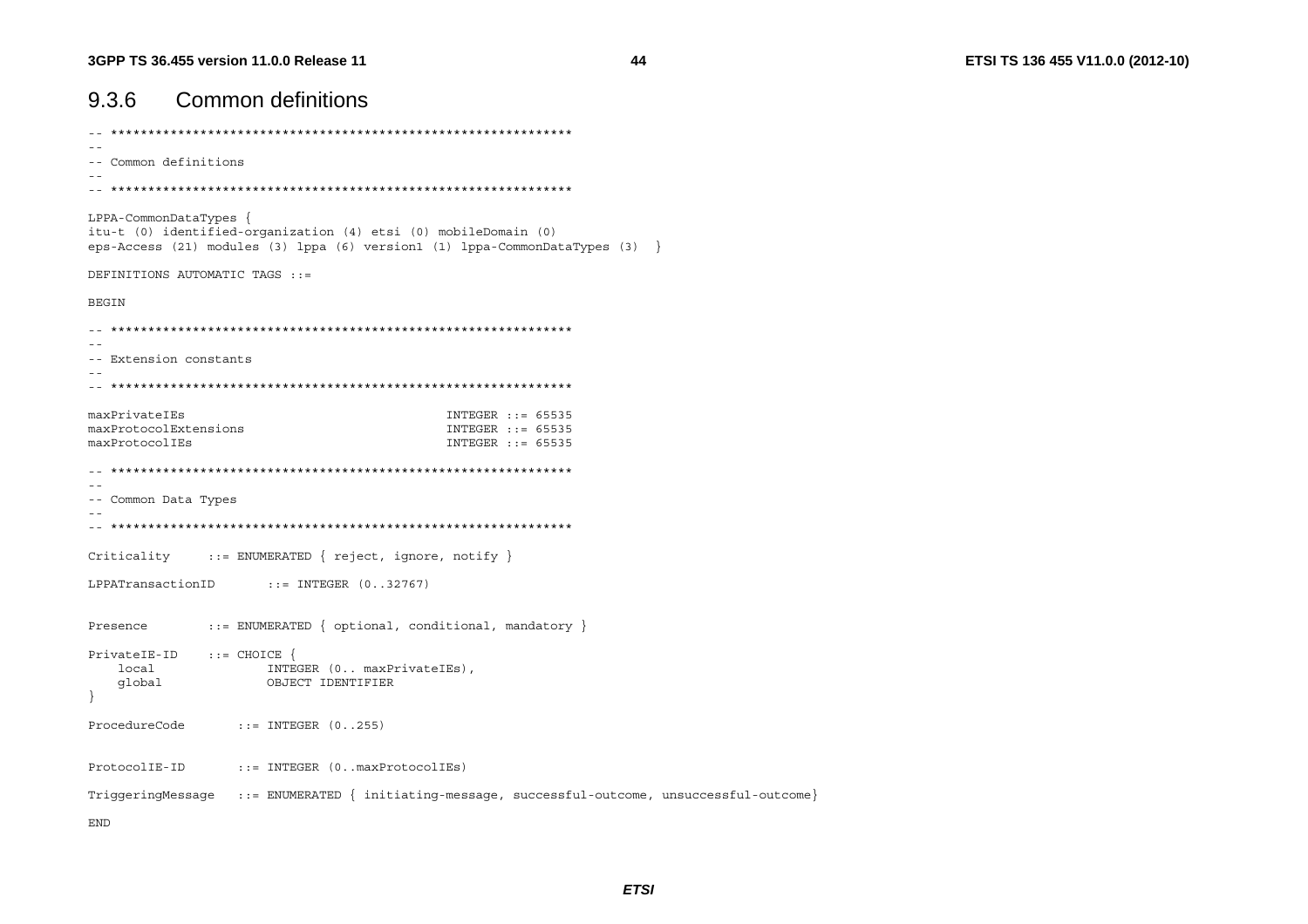| 9.3.7                                                                          | <b>Constant definitions</b>                                                                                                                                         |                                                                                                  |                                                                                                                                                                            |  |
|--------------------------------------------------------------------------------|---------------------------------------------------------------------------------------------------------------------------------------------------------------------|--------------------------------------------------------------------------------------------------|----------------------------------------------------------------------------------------------------------------------------------------------------------------------------|--|
|                                                                                |                                                                                                                                                                     |                                                                                                  |                                                                                                                                                                            |  |
|                                                                                | -- Constant definitions                                                                                                                                             |                                                                                                  |                                                                                                                                                                            |  |
|                                                                                |                                                                                                                                                                     |                                                                                                  |                                                                                                                                                                            |  |
| $LPPA$ -Constants {                                                            | itu-t (0) identified-organization (4) etsi (0) mobileDomain (0)<br>eps-Access (21) modules (3) $1$ ppa (6) version1 (1) $1$ ppa-Constants (4) }                     |                                                                                                  |                                                                                                                                                                            |  |
|                                                                                | DEFINITIONS AUTOMATIC TAGS ::=                                                                                                                                      |                                                                                                  |                                                                                                                                                                            |  |
| <b>BEGIN</b>                                                                   |                                                                                                                                                                     |                                                                                                  |                                                                                                                                                                            |  |
| IMPORTS                                                                        | ProcedureCode,<br>ProtocolIE-ID<br>FROM LPPA-CommonDataTypes;                                                                                                       |                                                                                                  |                                                                                                                                                                            |  |
|                                                                                | -- Elementary Procedures                                                                                                                                            |                                                                                                  |                                                                                                                                                                            |  |
| id-errorIndication<br>id-privateMessaqe                                        | id-e-CIDMeasurementInitiation<br>id-e-CIDMeasurementFailureIndication<br>id-e-CIDMeasurementReport<br>id-e-CIDMeasurementTermination<br>id-oTDOAInformationExchange |                                                                                                  | ProcedureCode $::= 0$<br>ProcedureCode $::= 1$<br>ProcedureCode $::= 2$<br>ProcedureCode $::= 3$<br>ProcedureCode $::= 4$<br>ProcedureCode $:= 5$<br>ProcedureCode $: = 6$ |  |
| -- Lists                                                                       |                                                                                                                                                                     |                                                                                                  |                                                                                                                                                                            |  |
| maxNrOfErrors<br>maxCellineNB<br>maxNoMeas<br>maxCellReport<br>maxnoOTDOAtypes |                                                                                                                                                                     | $INTEGR$ ::= 256<br>$INTEGR$ ::= 256<br>INTEGER $: := 63$<br>$INTEGR :: = 9$<br>INTEGER $::= 63$ |                                                                                                                                                                            |  |
|                                                                                |                                                                                                                                                                     |                                                                                                  |                                                                                                                                                                            |  |

 $--$  IEs

 $\omega$   $\omega$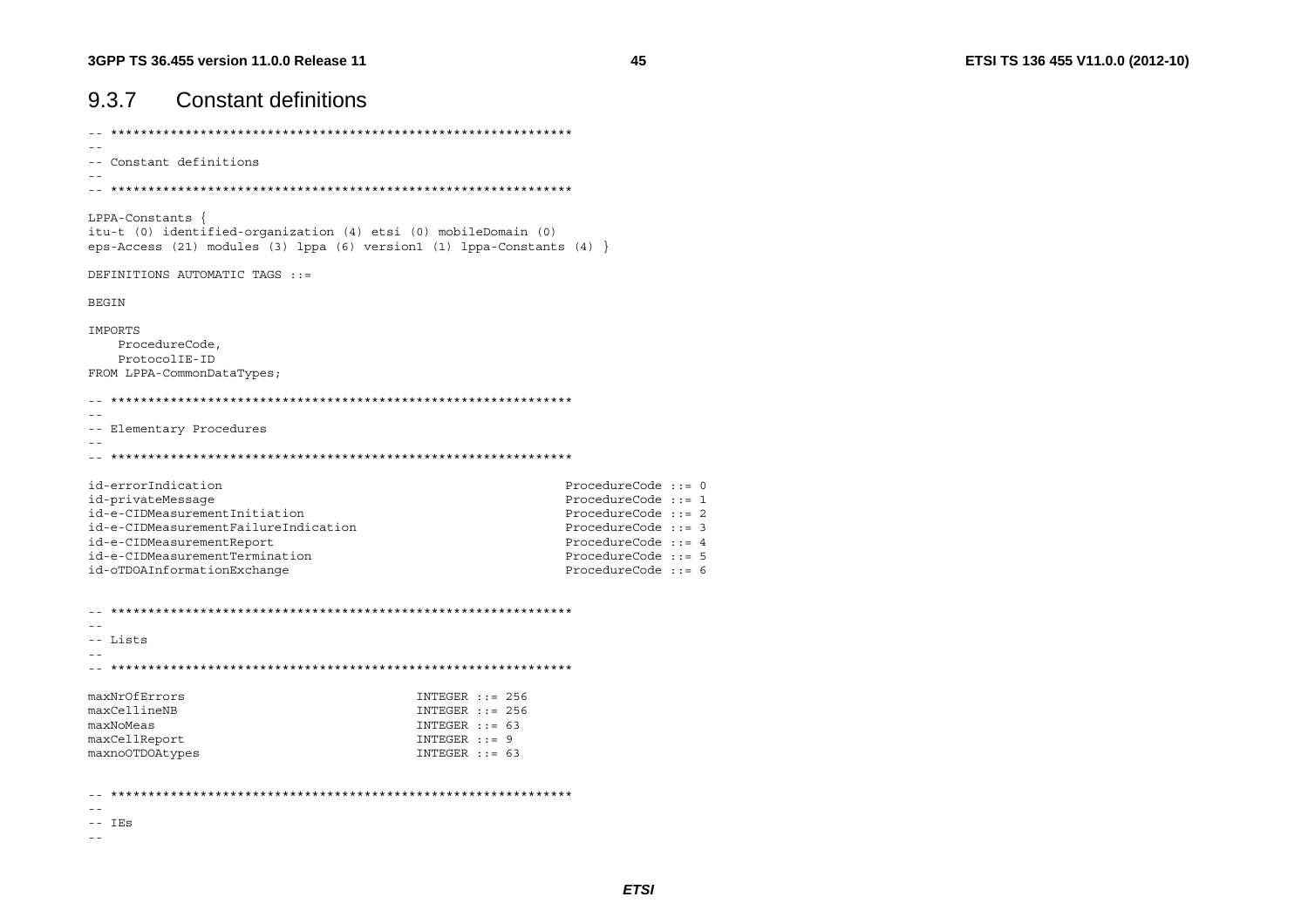46

| id-Cause                        | $ProtocolIE-ID :: = 0$ |  |
|---------------------------------|------------------------|--|
| id-CriticalityDiaqnostics       | $ProtocolIE-ID ::= 1$  |  |
| id-E-SMLC-UE-Measurement-ID     | $ProtocolIE-ID ::= 2$  |  |
| id-ReportCharacteristics        | $ProtocolIE-ID ::= 3$  |  |
| id-MeasurementPeriodicity       | ProtocolIE-ID $::= 4$  |  |
| id-MeasurementOuantities        | $ProtocolIE-ID :: = 5$ |  |
| id-eNB-UE-Measurement-ID        | ProtocolIE-ID $::= 6$  |  |
| id-E-CID-MeasurementResult      | $ProtocolIE-ID ::= 7$  |  |
| id-OTDOACells                   | ProtocolIE-ID $:= 8$   |  |
| id-OTDOA-Information-Type-Group | $ProtocolIE-ID ::= 9$  |  |
| id-OTDOA-Information-Type-Item  | $ProtocolIE-ID ::= 10$ |  |
| id-MeasurementOuantities-Item   | $ProtocolIE-ID ::= 11$ |  |
|                                 |                        |  |

END

#### 9.3.8 **Container definitions**

| -- Container definitions                                                                                                                                                      |
|-------------------------------------------------------------------------------------------------------------------------------------------------------------------------------|
|                                                                                                                                                                               |
| $LPPA$ -Containers {<br>itu-t (0) identified-organization (4) etsi (0) mobileDomain (0)<br>$eps-Access$ (21) modules (3) $lppa$ (6) version1 (1) $lppa$ -Containers (5)<br>ႃ} |
| DEFINITIONS AUTOMATIC TAGS ::=                                                                                                                                                |
| <b>BEGIN</b>                                                                                                                                                                  |
| IE parameter types from other modules.                                                                                                                                        |
| IMPORTS<br>maxPrivateIEs,<br>maxProtocolExtensions,<br>maxProtocolIEs,<br>Criticality,<br>Presence,<br>PrivateIE-ID,<br>ProtocolIE-ID<br>FROM LPPA-CommonDataTypes;           |
|                                                                                                                                                                               |
|                                                                                                                                                                               |
| -- Class Definition for Protocol IEs                                                                                                                                          |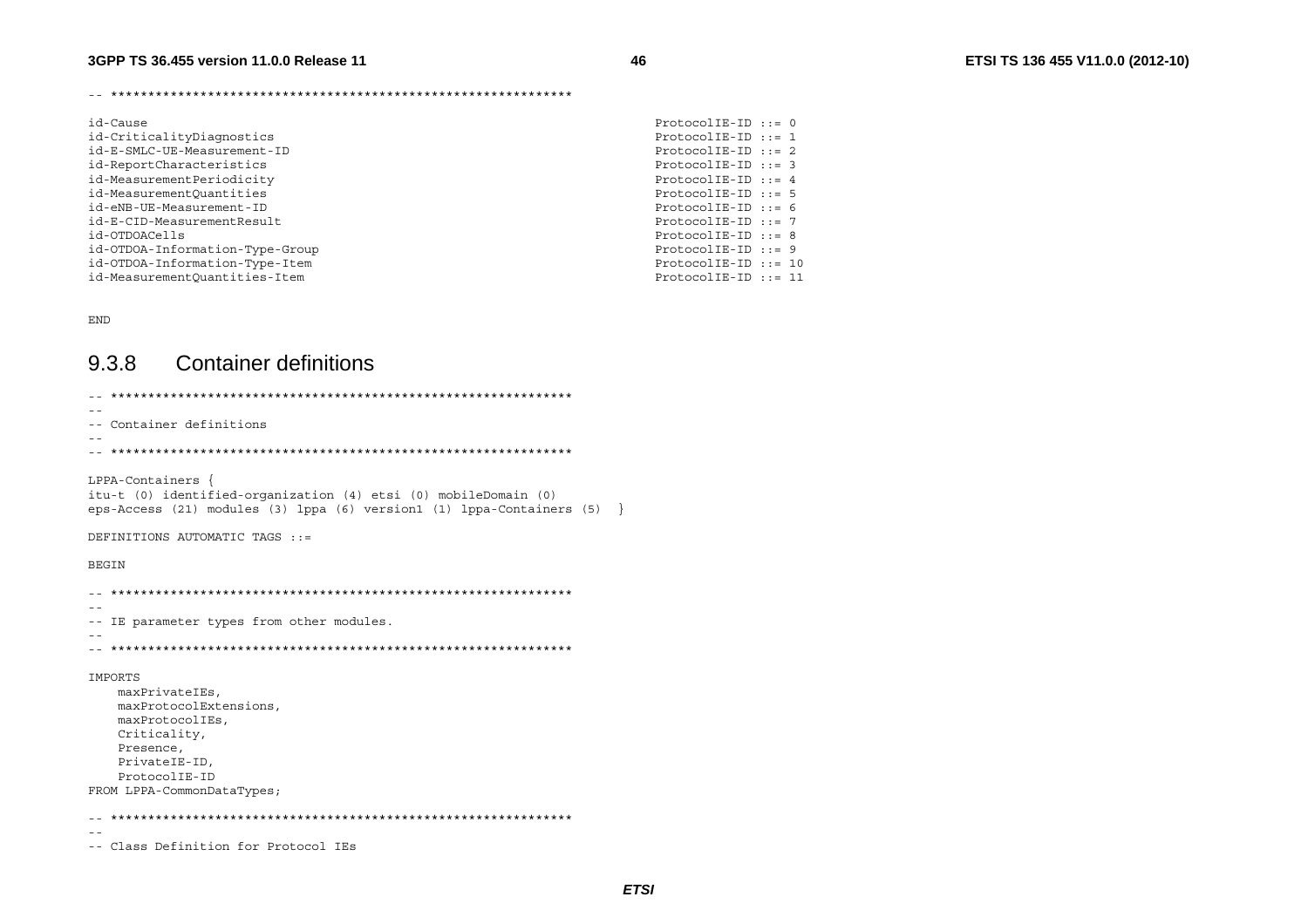```
\sim -LPPA-PROTOCOL-IES ::= CLASS {
   hia
             ProtocolIE-ID
                                 UNIOUE,
   &criticality Criticality,
   &Value,
   &presence
               Presence
\rightarrowWITH SYNTAX {
  ID
               &id
   CRITICALITY
               &criticality
  TYPE
               &Value
   PRESENCE
               &presence
\rightarrow\sim \sim\sim --- Class Definition for Protocol IEs
\sim \simLPPA-PROTOCOL-IES-PAIR ::= CLASS {
                                    UNIQUE,
   &id
                    ProtocolIE-ID
   &firstCriticality
                    Criticality,
   &FirstValue.
   &secondCriticality
                    Criticality,
   &SecondValue,
   &presence
                    Presence
\lambdaWITH SYNTAX {
                    &id
  TD.
   FIRST CRITICALITY
                   &firstCriticality
   FIRST TYPE
                   &FirstValue
   SECOND CRITICALITY 6secondCriticality
   SECOND TYPE
                    &SecondValue
                     &presence
   PRESENCE
\rightarrow\sim \sim-- Class Definition for Protocol Extensions
\sim -LPPA-PROTOCOL-EXTENSION ::= CLASS {
  &id
                 ProtocolIE-ID
                                 UNIQUE,
   &criticality
                 Criticality,
   &Extension,
   &presence
                 Presence
ો
WITH SYNTAX {
   ID
                  &id
                  &criticality
   CRITICALITY
```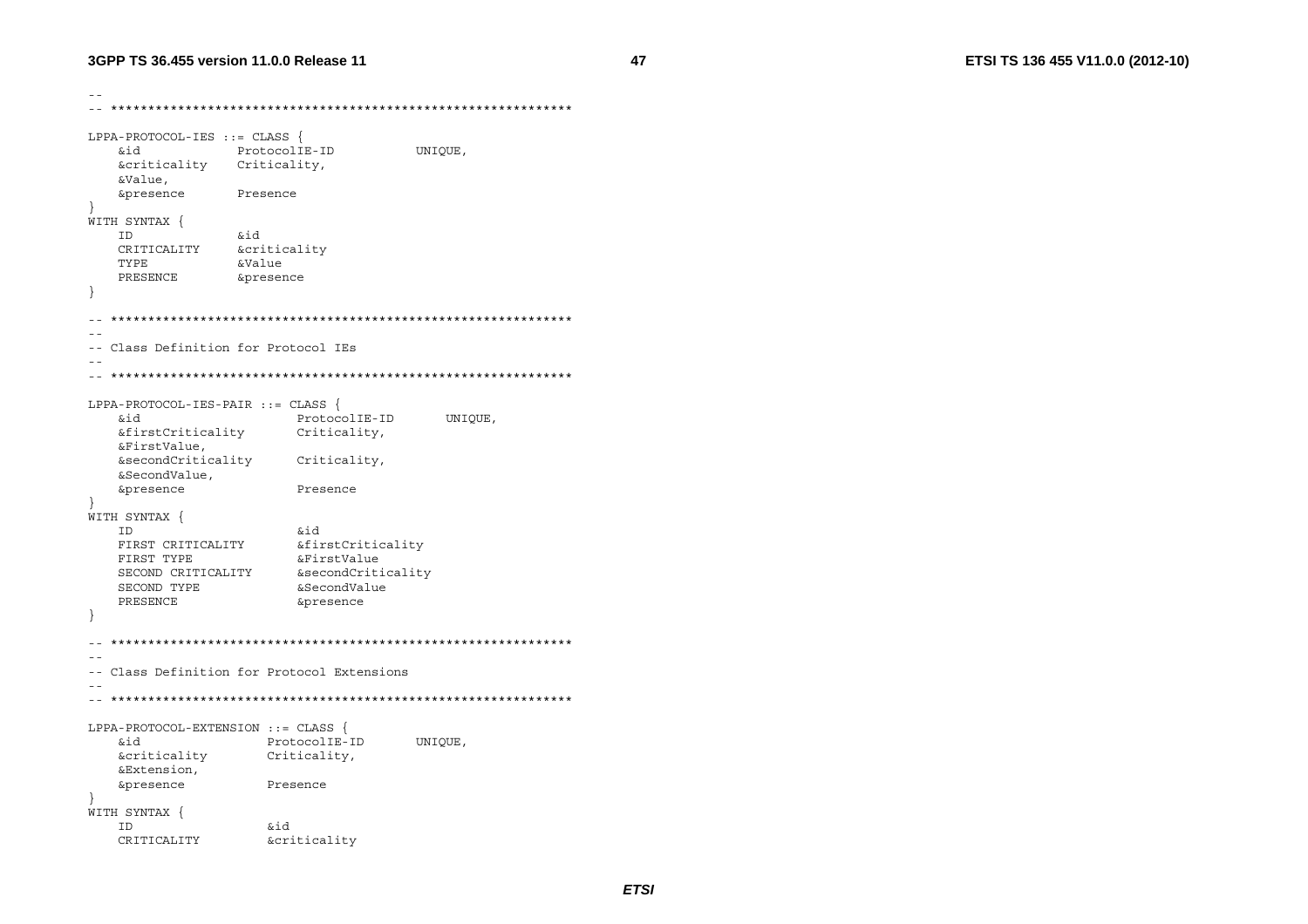ETSI TS 136 455 V11.0.0 (2012-10)

```
EXTENSION
                   &Extension
   PRESENCE
                   &presence
\overline{\phantom{a}}\sim --- Class Definition for Private IEs
LPPA-PRIVATE-IES ::= CLASS {
   &id
                  PrivateIE-ID,
   &criticality
                 Criticality,
   &Value.
   &presence
                 Presence
WITH SYNTAX {
   TD.
                  bia
   CRITICALITY
                  &criticality
   TYPE
                   &Value
   PRESENCE
                   &presence
\rightarrow- --- Container for Protocol IEs
\sim -ProtocolIE-Container { LPPA-PROTOCOL-IES : IEsSetParam} ::=
   SEQUENCE (SIZE (0..maxProtocolIEs)) OF
   ProtocolIE-Field { {IEsSetParam}}
ProtocolIE-Single-Container { LPPA-PROTOCOL-IES : IEsSetParam} ::=
   ProtocolIE-Field { {IESSetParam}}
ProtocolIE-Field { LPPA-PROTOCOL-IES : IESSetParam} ::= SEQUENCE {
   id
              LPPA-PROTOCOL-IES.&id
                                               ({EssetParam}),
                                               (\{IEsSetParam\}\{@id\}),
   criticality LPPA-PROTOCOL-IES.&criticality
                                               (\overline{IEsSetParam}\overline{aid})value
              LPPA-PROTOCOL-IES. &Value
\overline{\phantom{a}}- --- Container for Protocol IE Pairs
- -ProtocolIE-ContainerPair { LPPA-PROTOCOL-IES-PAIR : IESSetParam} ::=
   SEQUENCE (SIZE (0..maxProtocolIEs)) OF
   ProtocolIE-FieldPair { {IESSetParam}}
ProtocolIE-FieldPair { LPPA-PROTOCOL-IES-PAIR : IESSetParam} ::= SEQUENCE {
   id
                  LPPA-PROTOCOL-IES-PAIR.&id
                                                      ({\text{IEsSetParam}}),
```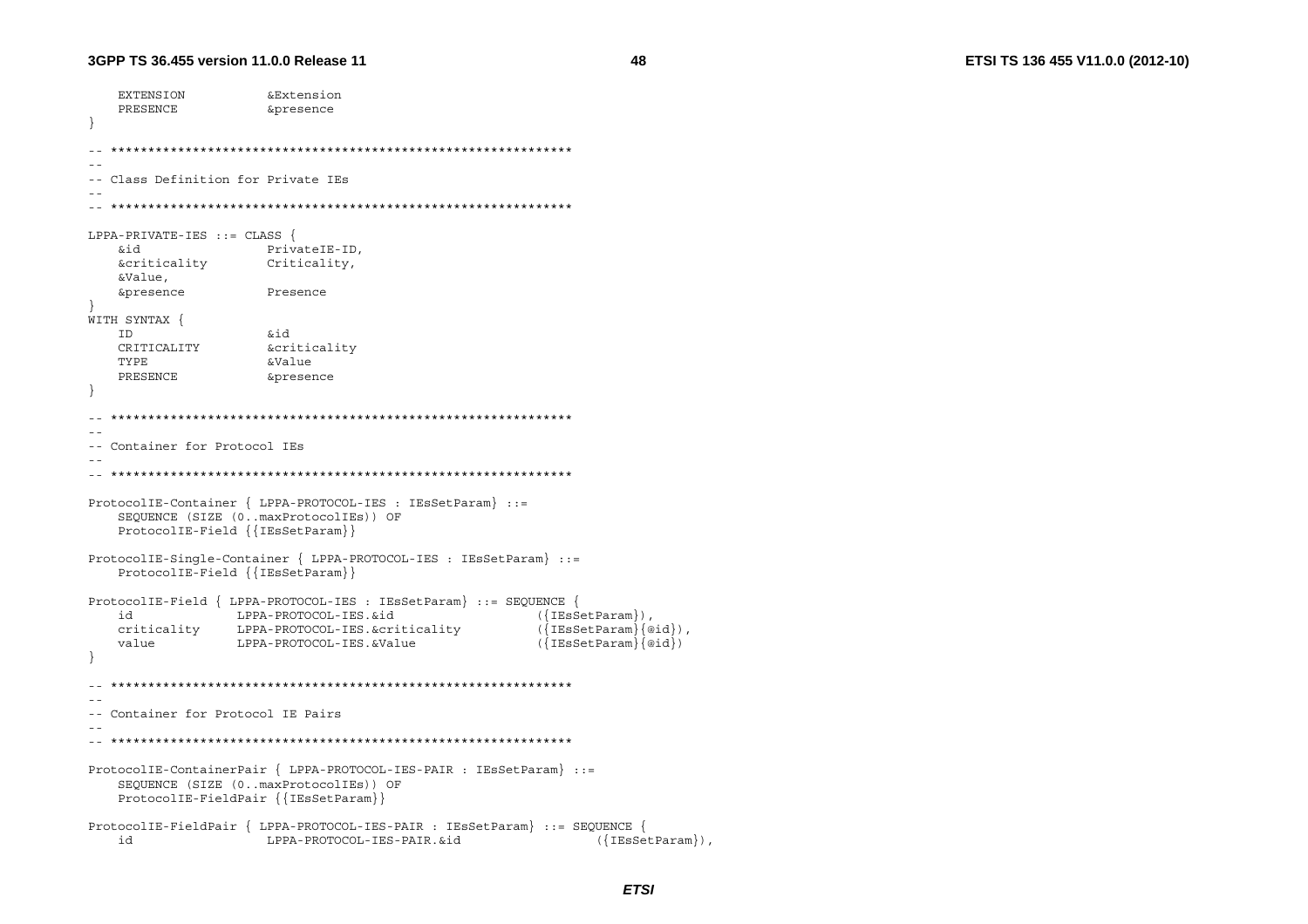**3GPP TS 36.455 version 11.0.0 Release 11**

```
 firstCriticality LPPA-PROTOCOL-IES-PAIR.&firstCriticality ({IEsSetParam}{@id}), 
    firstValue LPPA-PROTOCOL-IES-PAIR.&FirstValue ({IEsSetParam}{@id}), 
    secondCriticality LPPA-PROTOCOL-IES-PAIR.&secondCriticality
     secondValue LPPA-PROTOCOL-IES-PAIR.&SecondValue ({IEsSetParam}{@id}) 
} 
  -- ************************************************************** -- -- Container Lists for Protocol IE Containers -- -- ************************************************************** ProtocolIE-ContainerList {INTEGER : lowerBound, INTEGER : upperBound, LPPA-PROTOCOL-IES : IEsSetParam} ::= 
    SEQUENCE (SIZE (lowerBound..upperBound)) OF 
    ProtocolIE-Container {{IEsSetParam}} 
ProtocolIE-ContainerPairList {INTEGER : lowerBound, INTEGER : upperBound, LPPA-PROTOCOL-IES-PAIR : IEsSetParam} ::= 
    SEQUENCE (SIZE (lowerBound..upperBound)) OF 
    ProtocolIE-ContainerPair {{IEsSetParam}} 
   -- ************************************************************** -- -- Container for Protocol Extensions -- -- ************************************************************** ProtocolExtensionContainer { LPPA-PROTOCOL-EXTENSION : ExtensionSetParam} ::= 
    SEQUENCE (SIZE (1..maxProtocolExtensions)) OF 
    ProtocolExtensionField {{ExtensionSetParam}} 
ProtocolExtensionField { LPPA-PROTOCOL-EXTENSION : ExtensionSetParam} ::= SEQUENCE { 
    id LPPA-PROTOCOL-EXTENSION.&id ({ExtensionSetParam}), 
    criticality LPPA-PROTOCOL-EXTENSION.&criticality ({ExtensionSetParam}{@id}), 
    extensionValue LPPA-PROTOCOL-EXTENSION.&Extension
} 
     -- ************************************************************** -- -- Container for Private IEs -- 
-- ************************************************************** PrivateIE-Container { LPPA-PRIVATE-IES : IEsSetParam} ::= 
    SEQUENCE (SIZE (1..maxPrivateIEs)) OF 
    PrivateIE-Field {{IEsSetParam}} 
PrivateIE-Field { LPPA-PRIVATE-IES : IEsSetParam} ::= SEQUENCE {
    id LPPA-PRIVATE-IES.&id ({IEsSetParam}), 
    criticality LPPA-PRIVATE-IES.&criticality ({IEsSetParam}{@id}), 
   value LPPA-PRIVATE-IES.&Value
} 
END
```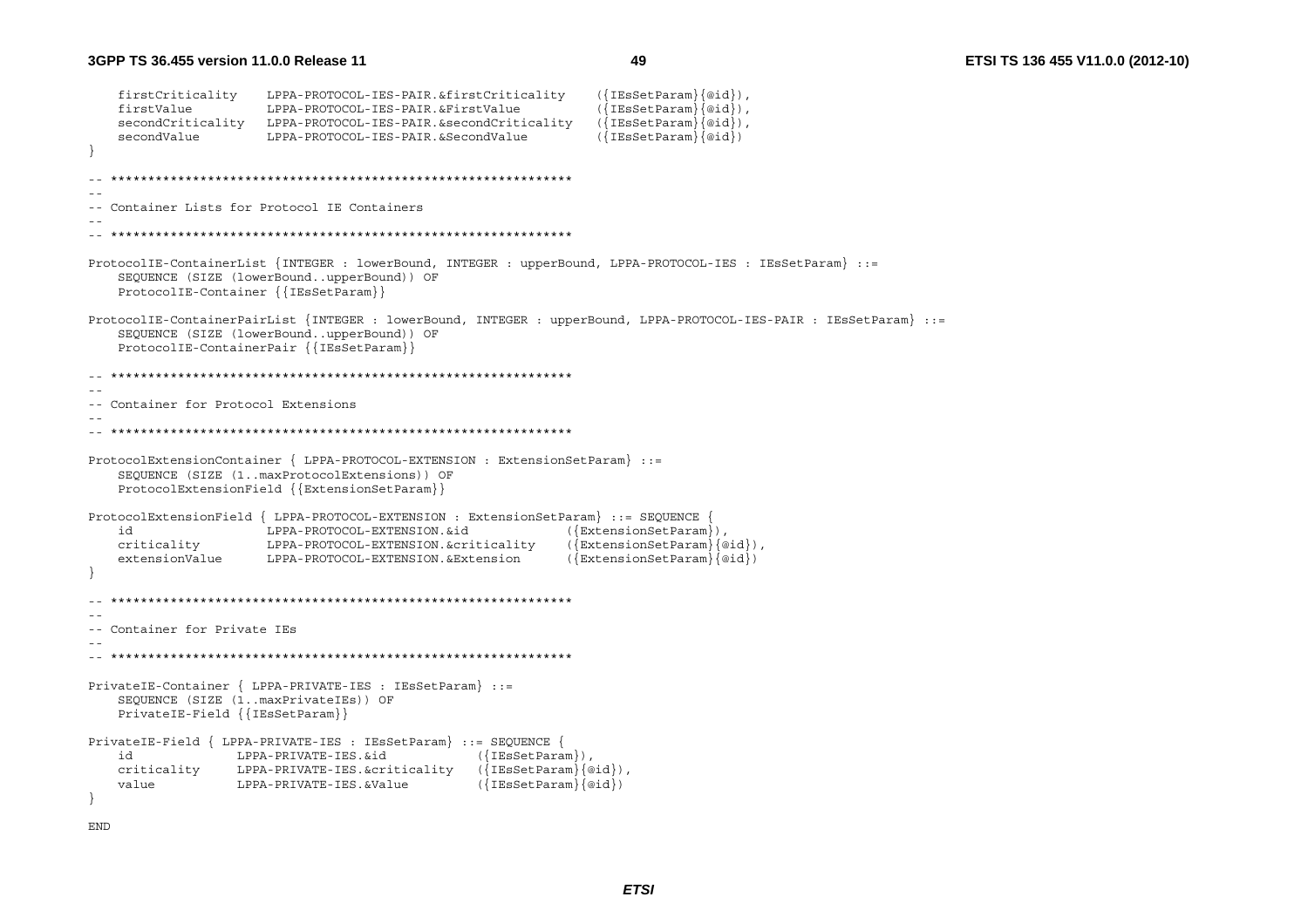### 9.4 Message transfer syntax

LPPa shall use the ASN.1 Basic Packed Encoding Rules (BASIC-PER) Aligned Variant as transfer syntax as specified in ref. ITU-T Rec. X.691 [4].

### 9.5 Timers

Void.

### 10 Handling of unknown, unforeseen and erroneous protocol data

Section 10 of TS 36.413 [3] is applicable for the purposes of the present document, with the following additions:

- In case of Abstract Syntax Error, when reporting the *Criticality Diagnostics* IE for not comprehended IE/IEgroups or missing IE/IE groups, the *LPPa Transaction ID* IE shall also be included;
- In case of Logical Error, when reporting the *Criticality Diagnostics* IE, the *LPPa Transaction ID* IE shall also be included.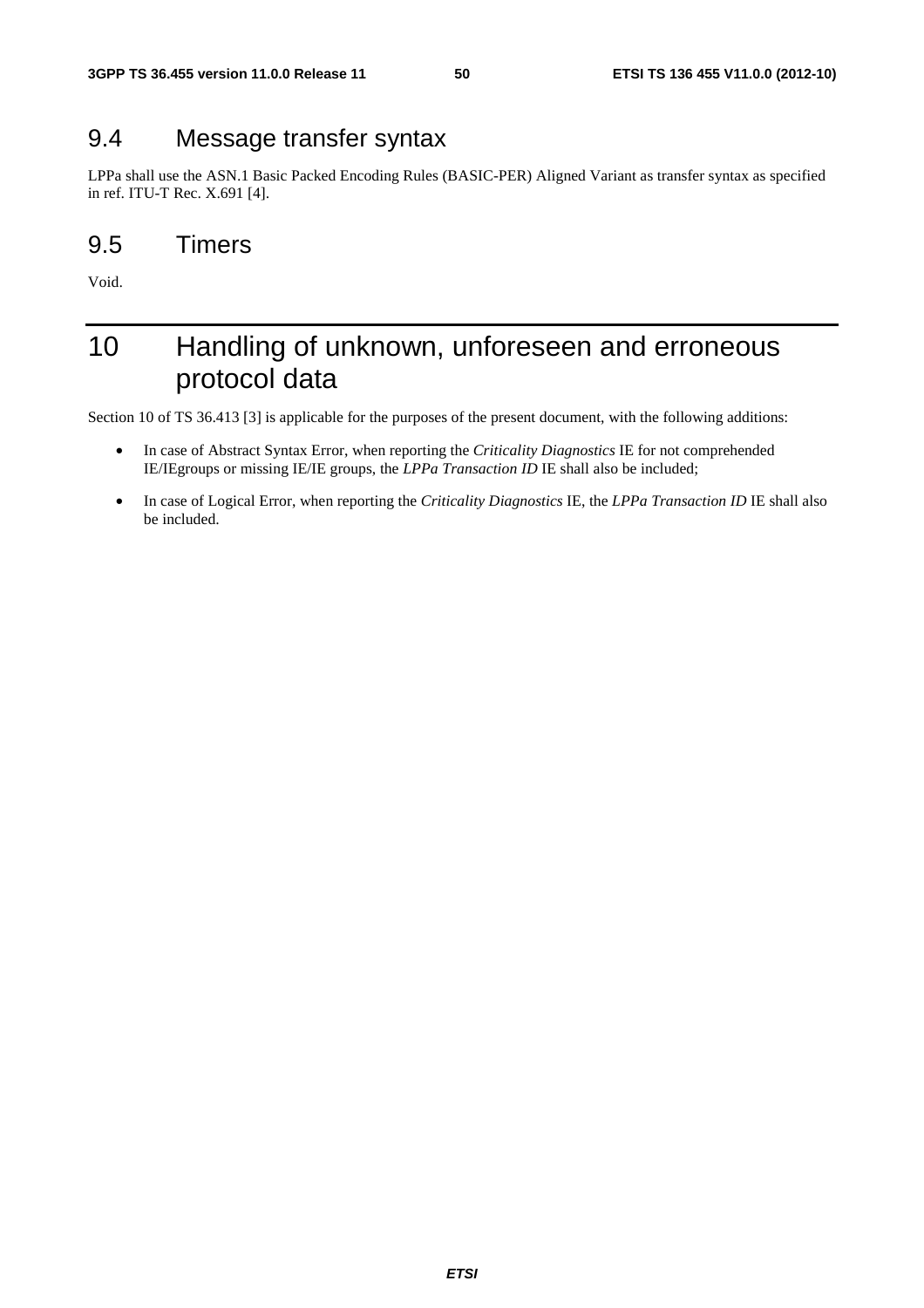### Annex A (informative): Change History

| TSG#    | <b>TSG Doc.</b> | <b>CR</b> | <b>Rev</b>     | Subject/Comment                                                              | <b>New</b> |
|---------|-----------------|-----------|----------------|------------------------------------------------------------------------------|------------|
| 11/2009 |                 |           |                | First version is created                                                     | 0.0.0      |
| 12/2009 |                 |           |                | Increasing the version to 2.0.0 for approval at RAN#46                       | 2.0.0      |
| 46      | RP-091213       |           |                | Approved at RAN#46                                                           | 9.0.0      |
| 47      | RP-100225       | 0001      | 3              | Inclusion of Geographical Area and E-UTRAN Access Point Position information | 9.1.0      |
| 47      | RP-100225       | 0003      |                | Introduction of new cause values in LPPa                                     | 9.1.0      |
| 47      | RP-100225       | 0004      |                | Introduction of EARFCN information in E-CID measurement results over LPPa    | 9.1.0      |
| 47      | RP-100225       | 0007      |                | Rapporteur"s update of LPPa protocol                                         | 9.1.0      |
| 48      | RP-100600       | 0010      |                | Clarification on E-CID MEASUREMENT INITIATION procedure                      | 9.2.0      |
| 48      | RP-100600       | 0011      |                | Correction of signalling of E-UTRAN Access Point Position                    | 9.2.0      |
| 48      | RP-100600       | 0013      | 2              | Addition of PRS Muting Configuration information to LPPa                     | 9.2.0      |
| 48      | RP-100600       | 0015      | $\overline{2}$ | Access Point reporting for OTDOA                                             | 9.2.0      |
| 49      | RP-100906       | 0016      |                | Rapporteur"s update                                                          | 9.3.0      |
| 50      | RP-101270       | 0017      |                | Object ID for LPPa modules                                                   | 9.4.0      |
| 12/2010 |                 |           |                | Created Rel-10 version based v. 9.4.0                                        | 10.0.0     |
| SP-49   | SP-100629       |           |                | Clarification on the use of References (TS 21.801 CR#0030)                   | 10.0.1     |
| 52      | RP-110689       | 0018      |                | Correction of Measured Result IE                                             | 10.1.0     |
| 52      | RP-110686       | 0019      |                | Rapporteur"s proposal following review of TS 36.455                          | 10.1.0     |
| 52      | RP-110685       | 0020      |                | Reference review outcome in TS 36.455                                        | 10.1.0     |
| 53      | RP-111196       | 0021      |                | Encoding of SFN Initialisation Time                                          | 10.2.0     |
| 56      | RP-120744       | 0026      |                | Correction of SFN Initialization Time                                        | 10.3.0     |
| 56      | RP-120744       | 0027      |                | Correction of E-UTRAN Acess Point Position                                   | 10.3.0     |
| 57      | RP-121131       | 0030      | $\overline{2}$ | Correction on E-CID Measurements                                             | 10.4.0     |
| 09/2012 |                 |           |                | Update to Rel-11 version (MCC)                                               | 11.0.0     |